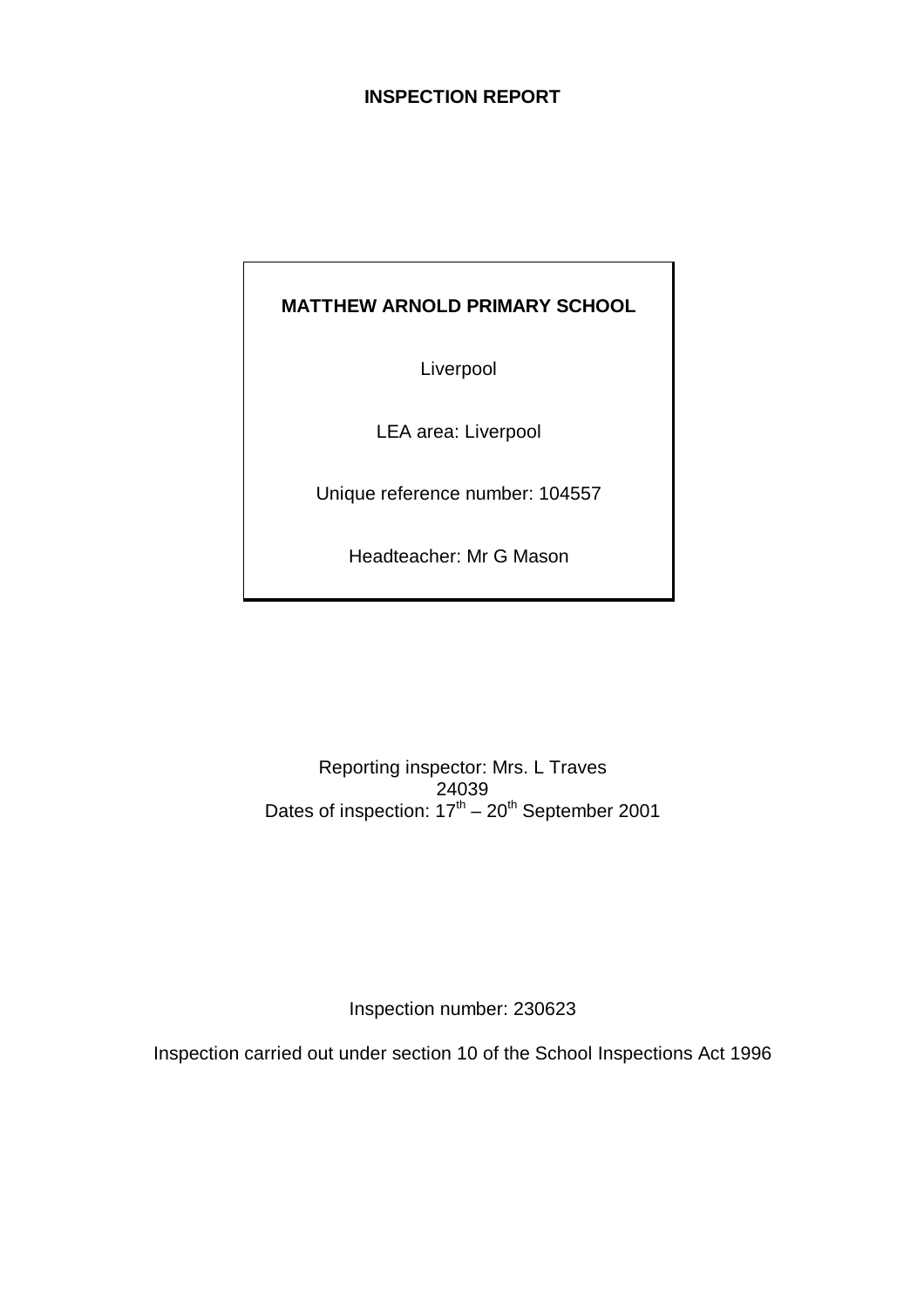# **INFORMATION ABOUT THE SCHOOL**

| Type of school:              | Infant and Junior        |
|------------------------------|--------------------------|
| School category:             | Community                |
| Age range of pupils:         | $3 - 11$ years           |
| Gender of pupils:            | Mixed                    |
| School address:              | Dingle Lane<br>Liverpool |
| Postcode:                    | <b>L8 9UB</b>            |
| Telephone number:            | 0151 727 2145            |
| Fax number:                  | 0151 726 0803            |
| Appropriate authority:       | The Governing Body       |
| Name of chair of governors:  | Professor W. Chambers    |
| Date of previous inspection: | February 1998            |

# © Crown copyright 2001

This report may be reproduced in whole or in part for non-commercial educational purposes, provided that all extracts quoted are reproduced verbatim without adaptation and on condition that the source and date thereof are stated.

Further copies of this report are obtainable from the school. Under the School Inspections Act 1996, the school must provide a copy of this report and/or its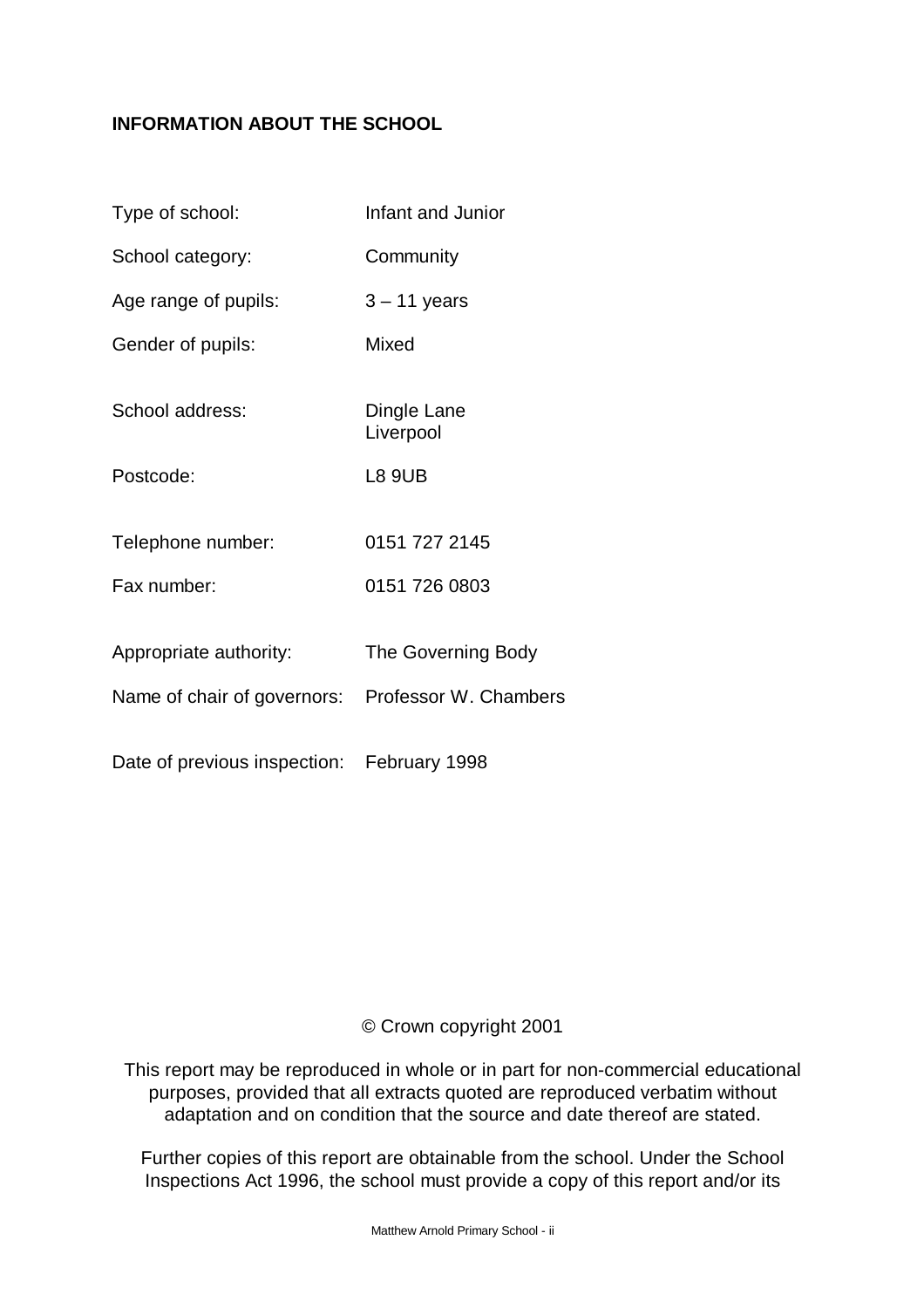summary free of charge to certain categories of people. A charge not exceeding the full cost of reproduction may be made for any other copies supplied.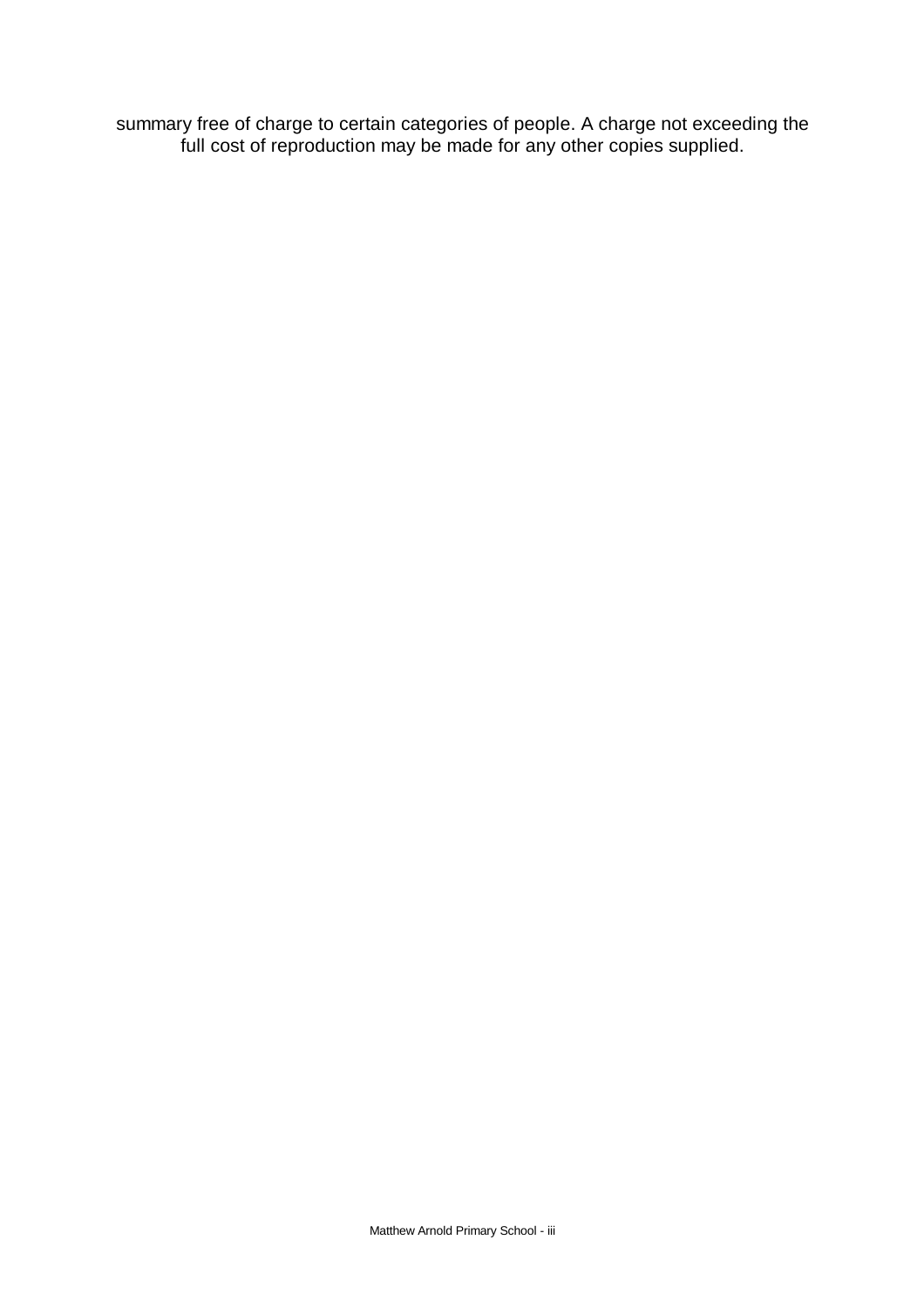# **INFORMATION ABOUT THE INSPECTION TEAM**

| <b>Team members</b> |                                 |                         | <b>Subject responsibilities</b>                | <b>Aspect responsibilities</b>                               |  |  |  |  |
|---------------------|---------------------------------|-------------------------|------------------------------------------------|--------------------------------------------------------------|--|--|--|--|
| 24039               | Mrs L Traves                    | Registered<br>Inspector | History                                        | The<br>characteristics<br>and<br>effectiveness of the school |  |  |  |  |
|                     |                                 |                         | Geography                                      |                                                              |  |  |  |  |
|                     |                                 |                         | Art and design                                 | The school's results and pupils'<br>achievements             |  |  |  |  |
|                     |                                 |                         | Design and technology                          | Leadership and management                                    |  |  |  |  |
|                     |                                 |                         | Special educational needs                      | Key issues for action                                        |  |  |  |  |
|                     |                                 |                         | Equal opportunities                            |                                                              |  |  |  |  |
|                     |                                 |                         | English as an additional<br>language           |                                                              |  |  |  |  |
| 9843                | Mrs S Drake<br>Lay<br>inspector |                         |                                                | Pupils'<br>attitudes, values<br>and<br>personal development  |  |  |  |  |
|                     |                                 |                         |                                                | Pupils'<br>welfare, health<br>and<br>safety                  |  |  |  |  |
|                     |                                 |                         |                                                | Partnership with parents<br>and<br>carers                    |  |  |  |  |
| 3624                | Mr P Snelling<br>Team           | <b>Mathematics</b>      | Quality<br>of<br>and<br>range                  |                                                              |  |  |  |  |
|                     |                                 | inspector               | Religious education                            | opportunities for learning                                   |  |  |  |  |
| Mr D Twist<br>1492  |                                 | Team                    | The Foundation Stage                           | Teaching and learning                                        |  |  |  |  |
|                     |                                 | inspector               | Science                                        |                                                              |  |  |  |  |
|                     |                                 |                         | Information<br>and<br>communication technology |                                                              |  |  |  |  |
| 30724               | <b>Mrs</b><br>D                 | Team                    | English                                        |                                                              |  |  |  |  |
|                     | <b>Hiscock</b>                  | inspector               | Music                                          |                                                              |  |  |  |  |
|                     |                                 |                         | Physical education                             |                                                              |  |  |  |  |

The inspection contractor was:

Primary Associates Limited West Lancashire Technology Management Centre Moss Lane View **Skelmersdale** WN8 9TN

Any concerns or complaints about the inspection or the report should be raised with the inspection contractor. Complaints that are not satisfactorily resolved by the contractor should be raised with OFSTED by writing to:

> The Complaints Manager Inspection Quality Division The Office for Standards in Education Alexandra House 33 Kingsway London WC2B 6SE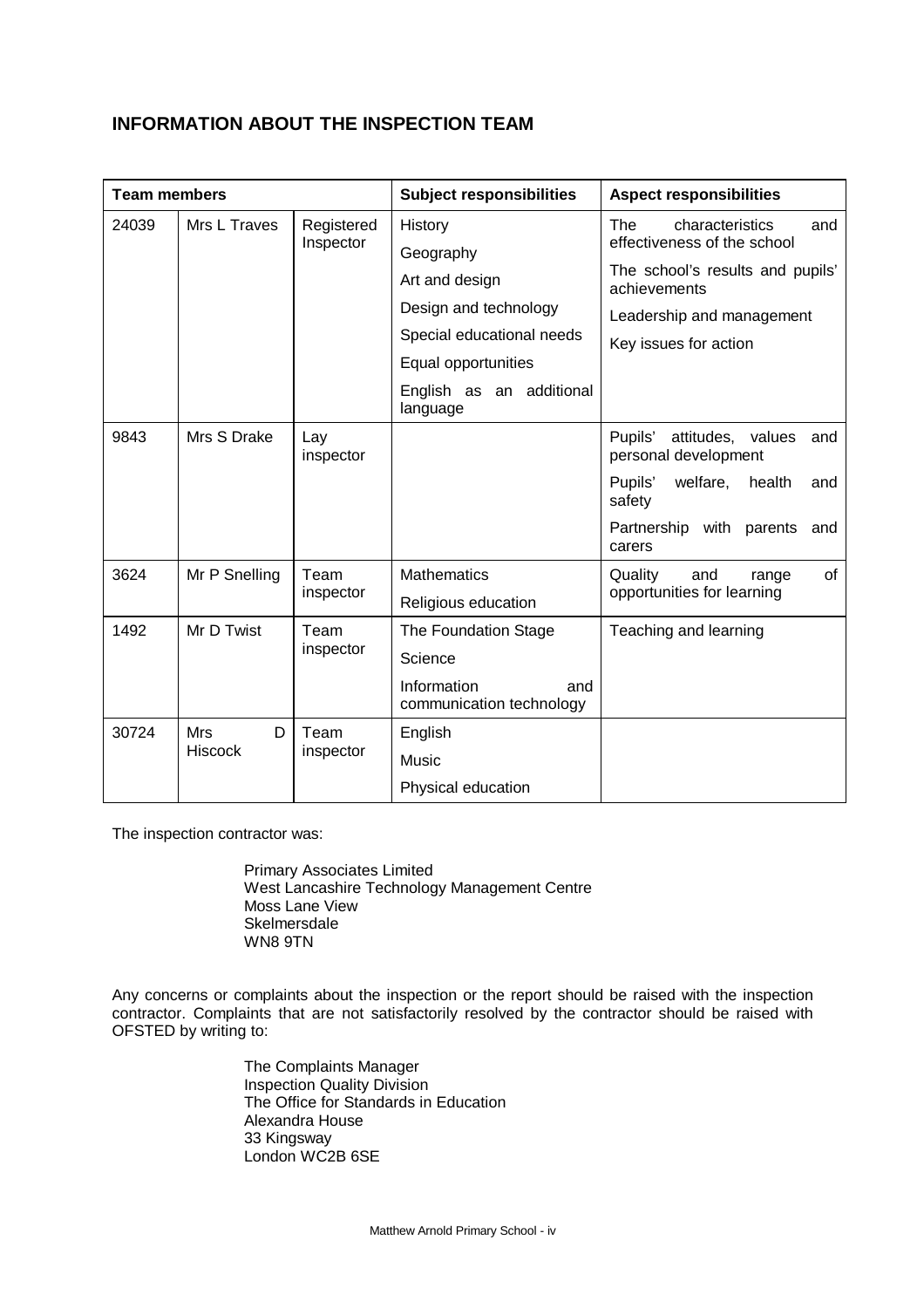# **REPORT CONTENTS**

|                                                                                                                                                                                                                                                                                                                                                                          | Page |
|--------------------------------------------------------------------------------------------------------------------------------------------------------------------------------------------------------------------------------------------------------------------------------------------------------------------------------------------------------------------------|------|
| <b>PART A: SUMMARY OF THE REPORT</b>                                                                                                                                                                                                                                                                                                                                     | 1    |
| Information about the school<br>How good the school is<br>What the school does well<br>What could be improved<br>How the school has improved since its last inspection<br><b>Standards</b><br>Pupils' attitudes and values<br>Teaching and learning<br>Other aspects of the school<br>How well the school is led and managed<br>Parents' and carers' views of the school |      |
| <b>PART B: COMMENTARY</b>                                                                                                                                                                                                                                                                                                                                                |      |
| <b>HOW HIGH ARE STANDARDS?</b>                                                                                                                                                                                                                                                                                                                                           | 6    |
| The school's results and pupils' achievements<br>Pupils' attitudes, values and personal development                                                                                                                                                                                                                                                                      |      |
| <b>HOW WELL ARE PUPILS TAUGHT?</b>                                                                                                                                                                                                                                                                                                                                       | 8    |
| <b>HOW GOOD ARE THE CURRICULAR AND OTHER</b><br><b>OPPORTUNITIES OFFERED TO PUPILS?</b>                                                                                                                                                                                                                                                                                  | 11   |
| <b>HOW WELL DOES THE SCHOOL CARE FOR ITS PUPILS?</b>                                                                                                                                                                                                                                                                                                                     | 13   |
| <b>HOW WELL DOES THE SCHOOL WORK IN</b><br><b>PARTNERSHIP WITH PARENTS?</b>                                                                                                                                                                                                                                                                                              | 14   |
| <b>HOW WELL IS THE SCHOOL LED AND MANAGED?</b>                                                                                                                                                                                                                                                                                                                           | 15   |
| WHAT SHOULD THE SCHOOL DO TO IMPROVE FURTHER? 17                                                                                                                                                                                                                                                                                                                         |      |
| THE WORK OF THE LANGUAGE UNIT                                                                                                                                                                                                                                                                                                                                            | 19   |
| <b>PART C: SCHOOL DATA AND INDICATORS</b>                                                                                                                                                                                                                                                                                                                                | 21   |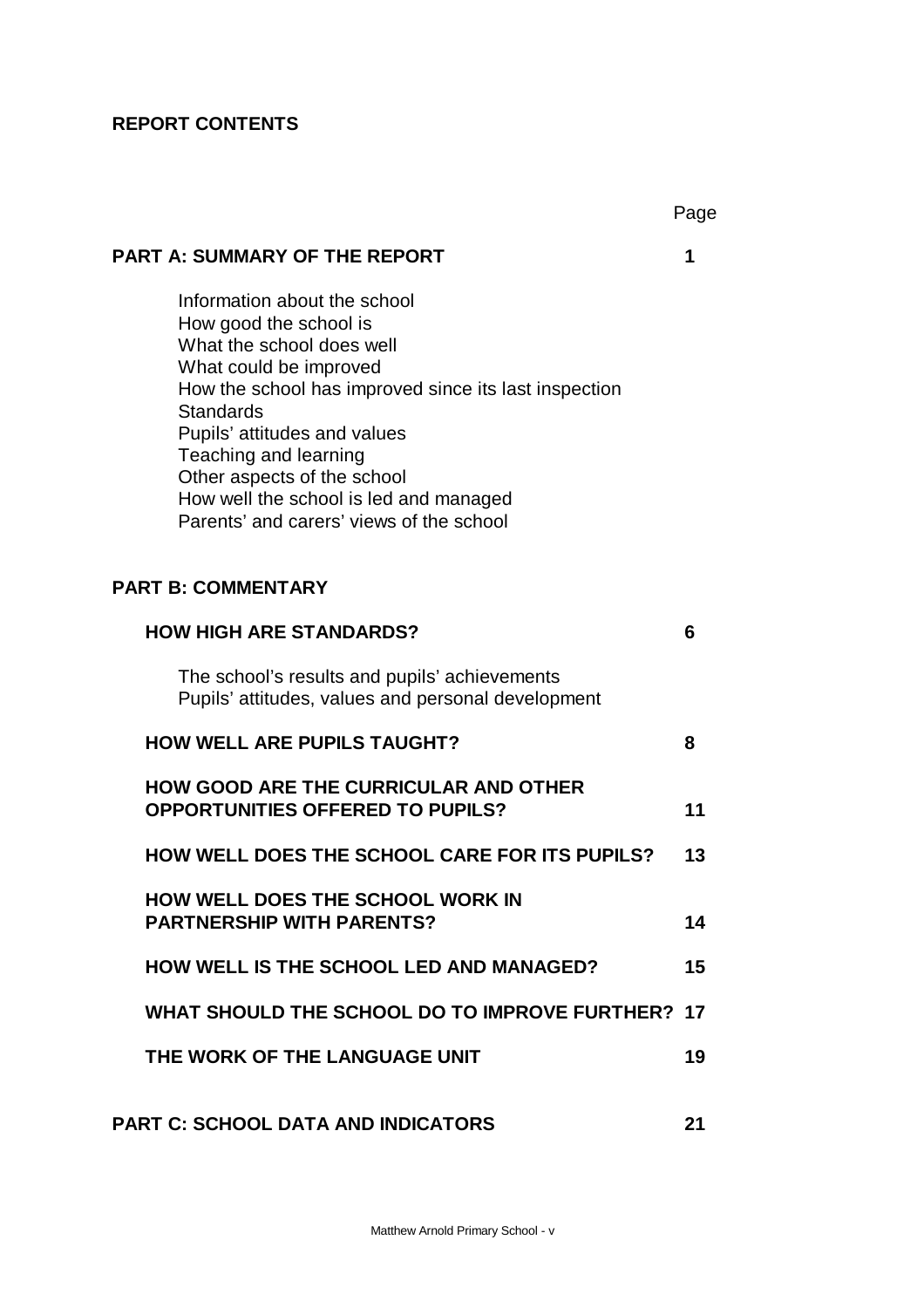# **PART D: THE STANDARDS AND QUALITY OF TEACHING IN AREAS OF THE CURRICULUM, SUBJECTS AND COURSES 25**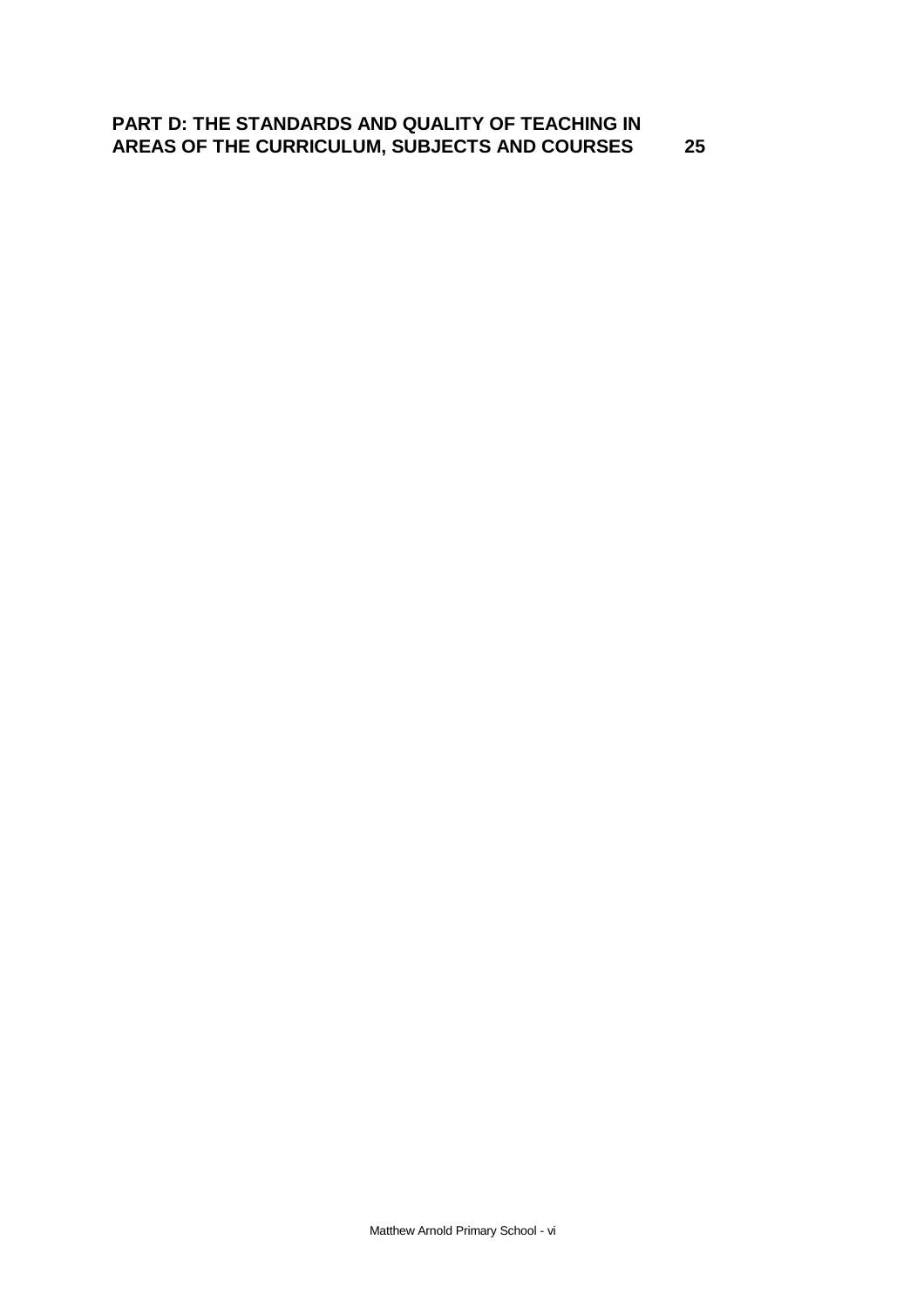# **PART A: SUMMARY OF THE REPORT**

# **INFORMATION ABOUT THE SCHOOL**

Matthew Arnold Primary School is about the same size as most primary schools, with 237 pupils on roll, 131 boys and 106 girls, aged between 3 -11 years. The higher number of boys creates an imbalance in some classes. The school has a 60 place part-time nursery, which currently has 27 pupils attending. It also has a 20 place language unit, which is full. The school serves the community of the Dingle in Liverpool, an area of some economic disadvantage and change due to regeneration. Just over half of the children are entitled to free school meals, which is well above the national average. Thirty-seven per cent of children have special educational needs. These are mostly related to speech and language difficulties. This figure is also well above average. Eleven per cent of pupils are from minority ethnic groups. Four pupils speak English as an additional language. Of these, two are at an early stage of language learning. Four children are from asylum-seeking families. The school has recently moved to a new building and a new headteacher and deputy have been appointed since the last inspection. It is part of an Education Action Zone (EAZ). Children's attainment on entry to the school is well below average.

# **HOW GOOD THE SCHOOL IS**

Matthew Arnold is a school that is beginning to show improvement. Many children do not reach average standards by the time they leave at 11 years, particularly in English, mathematics and science. Although pupils are now beginning to achieve more in these areas, there is still some way to go. Children achieve well through the nursery and reception classes from a very low starting point, because of the consistently good teaching they receive. This is also true of pupils in the language unit classes. Other pupils with special educational needs make good progress towards their targets because they receive good support. Although teaching in the infants and juniors is mostly satisfactory or better, there is still room for improvement. Pupils have positive attitudes to learning, they like school and their behaviour is good. The headteacher, deputy head and governors provide sound leadership and are strongly committed to raising standards. The school gives satisfactory value for money.

#### **What the school does well**

- There is good teaching and a strong curriculum in the nursery and reception classes; as a result pupils achieve well;
- Teaching in the language unit classes is very good and pupils make very good progress;
- Pupils with special educational needs are well supported and achieve well;
- Pupils' attitudes to school are good and they behave well; relationships are good;
- The school gives good encouragement to parents to support their children's learning;
- Good financial planning is helping the school to achieve its goals;
- Links with the community and other institutions are enriching pupils' learning.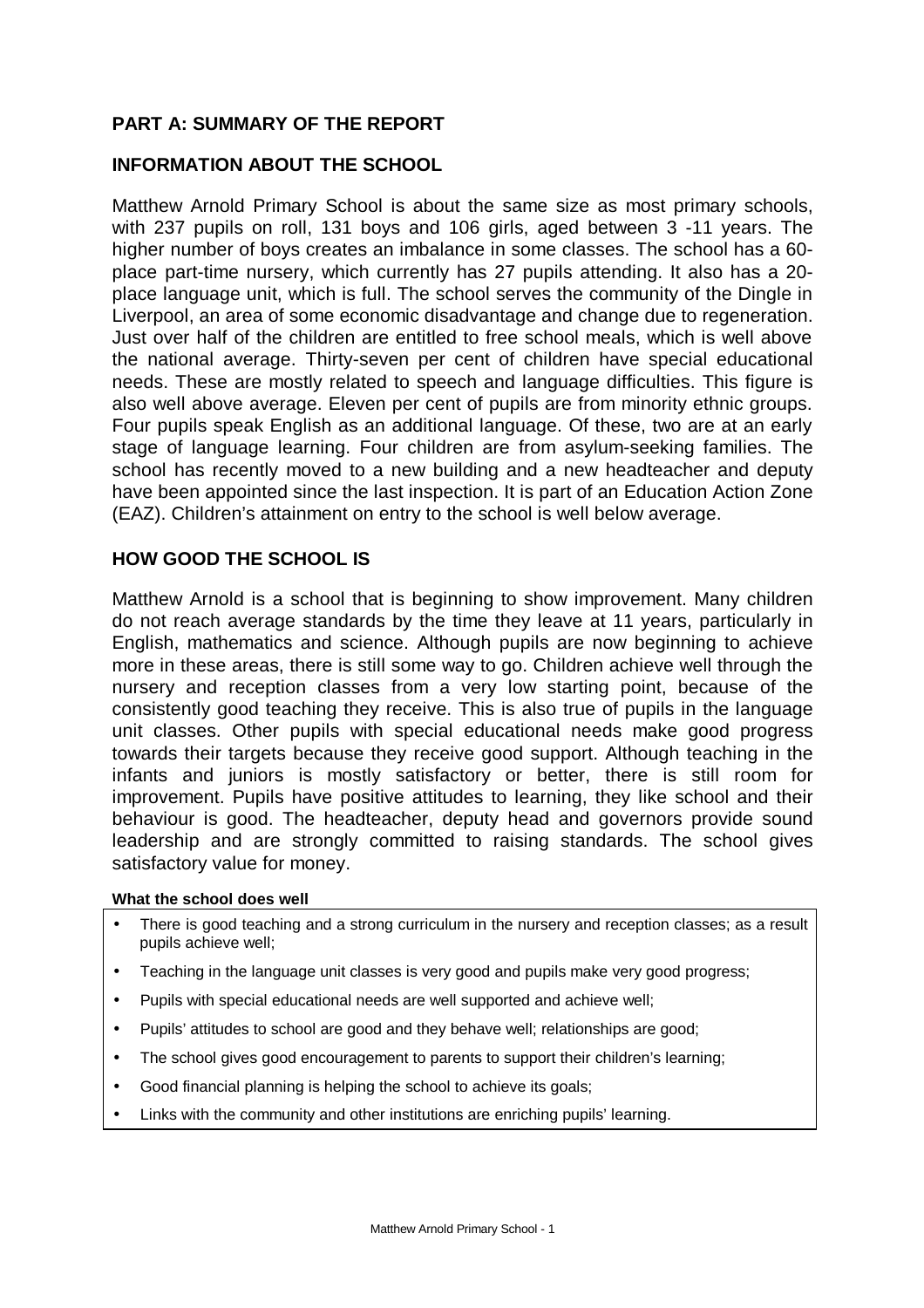#### **What could be improved**

- Standards are not high enough in both key stages in English, mathematics, some aspects of science, information and communication technology (ICT), religious education (RE) and geography. They are not high enough in music in the juniors;
- Some aspects of teaching and learning are not as good as they should be:
- The school needs to identify and prioritise key areas for development more sharply;
- The school could make better use of the information it collects on pupils' performance;
- The school could keep a better eye on the effectiveness of its work;
- The pupils' understanding of their own and other cultures is underdeveloped;
- The extent to which the school meets requirements for checking on procedures for Health and Safety.

*The areas for improvement will form the basis of the governors' action plan.*

# **HOW THE SCHOOL HAS IMPROVED SINCE ITS LAST INSPECTION**

Satisfactory improvements have been made since the school was last inspected in February 1998. In the two and a half years following the last inspection, little progress was made in addressing most of the key issues identified. However, since the appointment of the new headteacher in September 2000, some significant improvements have been made. For example, teaching, learning and the curriculum in the nursery and reception classes are of a much higher quality and children now achieve well. Significant staffing changes have taken place and teaching is showing signs of improvement. The curriculum for infant and junior pupils has been redesigned and teachers now know exactly what should be taught to each year group. These factors are now enabling pupils to build securely on previous learning. The governing body has a better understanding of the work of the school, what needs to be done to improve and their role in this improvement. The new school building provides a high quality environment for teaching and learning. However, standards in the infants and juniors have not improved quickly enough in most subjects. Pupils' progress has not been checked closely enough to ensure the right work is set for them. As a result, they have not learned at a fast enough rate. Not enough improvement has been made in the way in which the school checks on the effectiveness of its work.

# **STANDARDS**

The table shows the standards achieved by pupils at the end of Year 6 based on average point scores in National Curriculum tests.

|                 | compared with |      |      |                    |                                     |        |  |  |
|-----------------|---------------|------|------|--------------------|-------------------------------------|--------|--|--|
| Performance in: | all schools   |      |      | similar<br>schools | Key                                 |        |  |  |
|                 | 1998          | 1999 | 2000 | 2000               |                                     |        |  |  |
| English         | Е             | Е    | E    | B                  | well above average<br>above average | A<br>в |  |  |
| Mathematics     | E*            | E    | E    | С                  | average<br>below average            |        |  |  |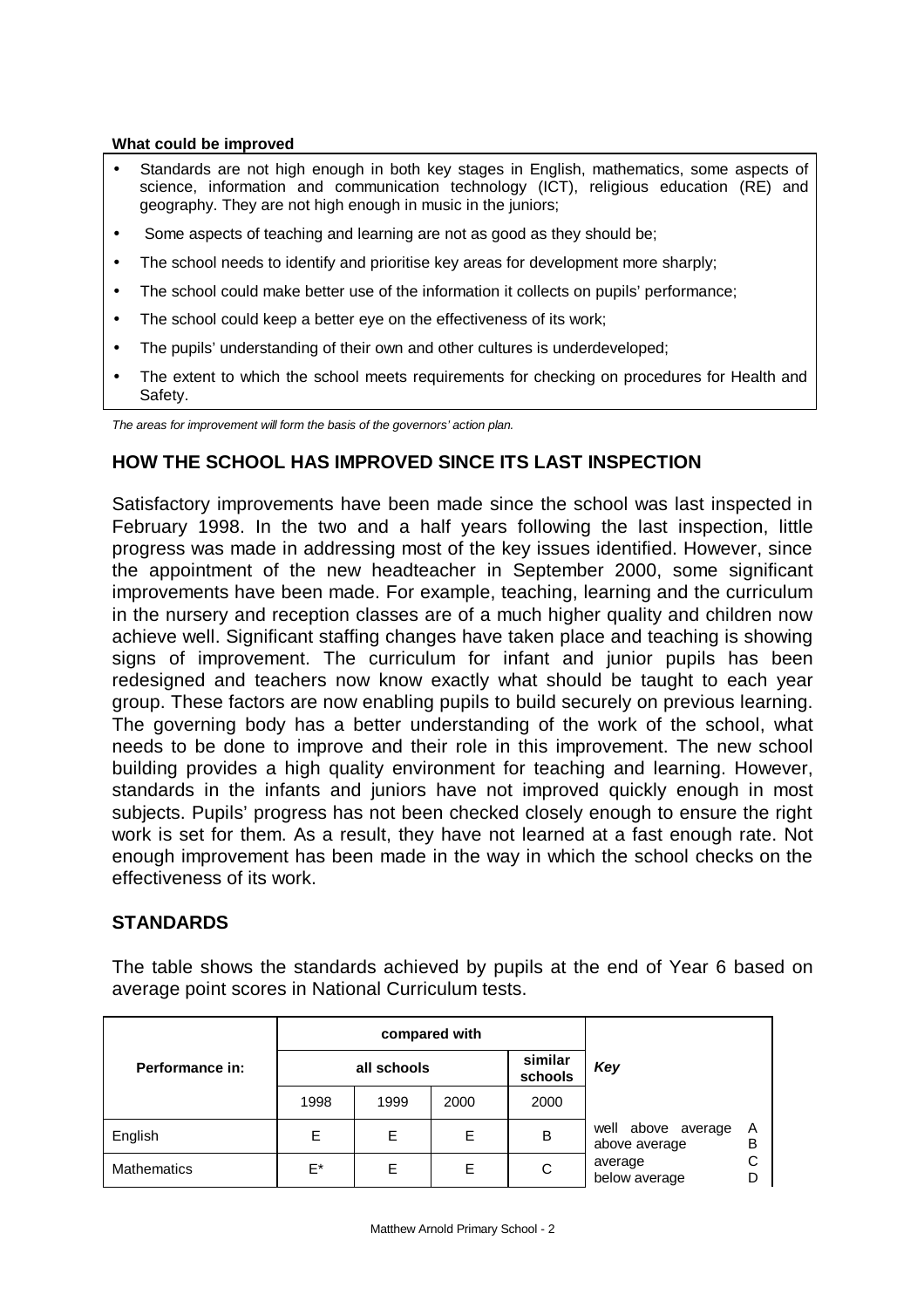| cience. |  |  |  |  | well below average |  |
|---------|--|--|--|--|--------------------|--|
|---------|--|--|--|--|--------------------|--|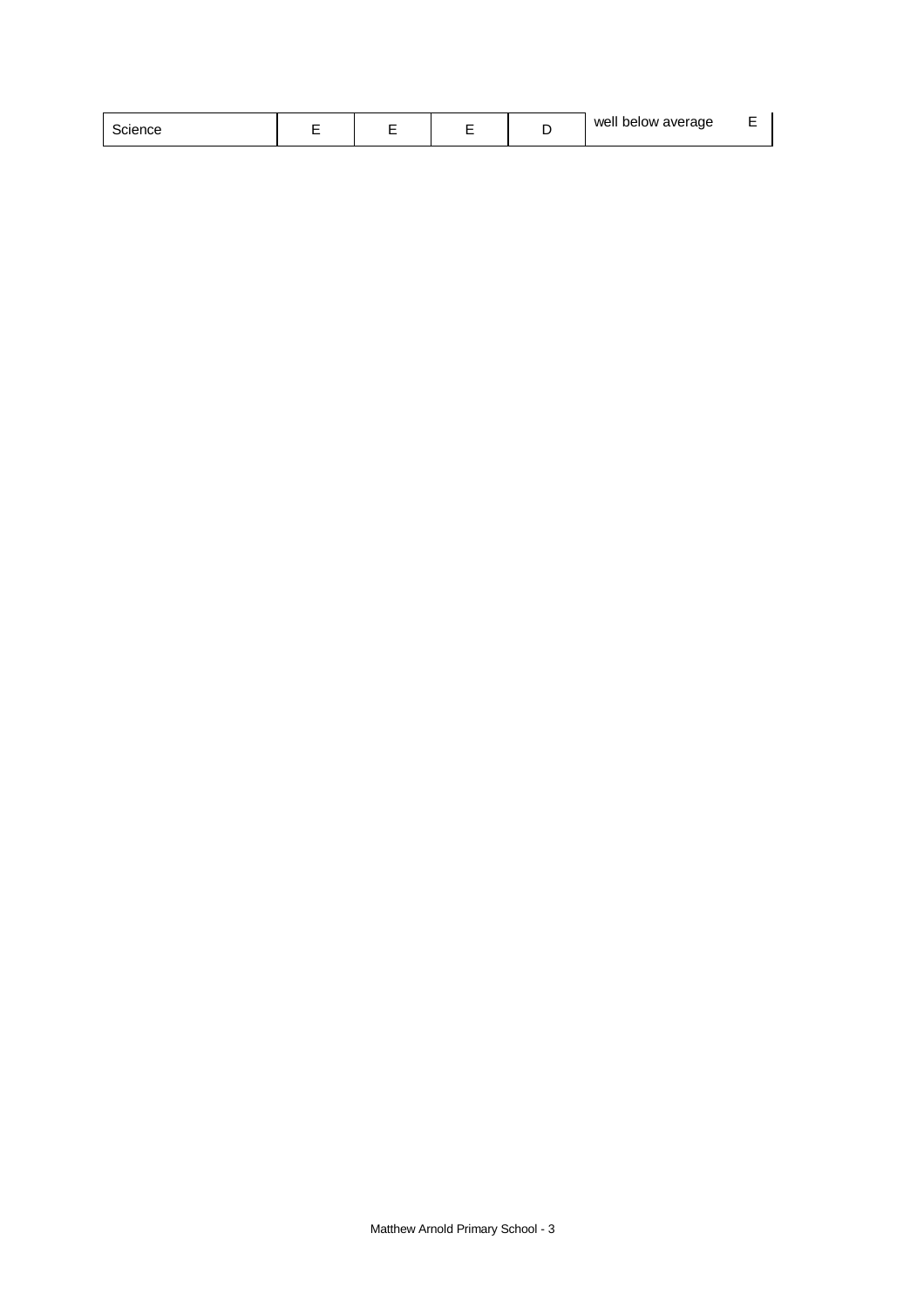The test results for Year 6 pupils show that standards at 11 years are well below those found in most schools and have been for the last 3 years. Inspection findings indicate that although more pupils are now achieving average levels, there are not enough pupils exceeding these. When compared with similar schools, the picture is better, with standards being above average in English and average in mathematics. In science, standards are still below average. The number of pupils reaching expected standards in the tests for 7-year-olds in reading and writing is well below average. In mathematics, standards for these pupils are in the bottom 5 per cent of schools in the country.

Children enter the school with well below average attainment. A significant number have a very limited vocabulary and are lacking in confidence. They achieve well in the nursery, becoming confident in learning new skills and relating to others. This good progress is maintained into the reception class. Whilst standards in the tests remain below average, inspection findings show that children in the infants and juniors are now beginning to make satisfactory progress in English, mathematics and science. This is because there have been some improvements in teaching. However, there are still areas for improvement. For example, not enough opportunities are given, for pupils to learn practically or to carry out their own investigations in mathematics and science. In English, pupils do not have enough practice in writing. Work set, particularly for the more able pupils is insufficiently challenging and they could achieve more. Pupils with special educational needs achieve well for their abilities and pupils in the language unit achieve very well, because they are well supported.

In other subjects, standards are below average in information and communication technology (ICT), religious education (RE), and geography in both the infants and juniors, and in music in the juniors. In history, art and physical education (PE) in the infants and juniors, and in music in the infants, standards are similar to those found in most schools. However, in design and technology not enough work was seen during the inspection to judge standards.

The school has set itself sensible targets for what pupils should achieve in the future and is beginning to make steady progress towards these.

| <b>Aspect</b>                             | <b>Comment</b>                                                                                                                             |
|-------------------------------------------|--------------------------------------------------------------------------------------------------------------------------------------------|
| Attitudes to the school                   | Good; most pupils are keen to learn and are attentive in class. They<br>work hard in lessons and listen well to their teachers.            |
| Behaviour, in and out of<br>classrooms    | Good; pupils are co-operative and polite. They work and play together<br>well and are respectful of others in class and in the playground. |
| Personal development and<br>relationships | Good; relationships between all members of the school community are<br>good. Pupils are tolerant of each other and show respect.           |
| Attendance                                | Unsatisfactory; despite the school's efforts, improvement is slow.                                                                         |

# **PUPILS' ATTITUDES AND VALUES**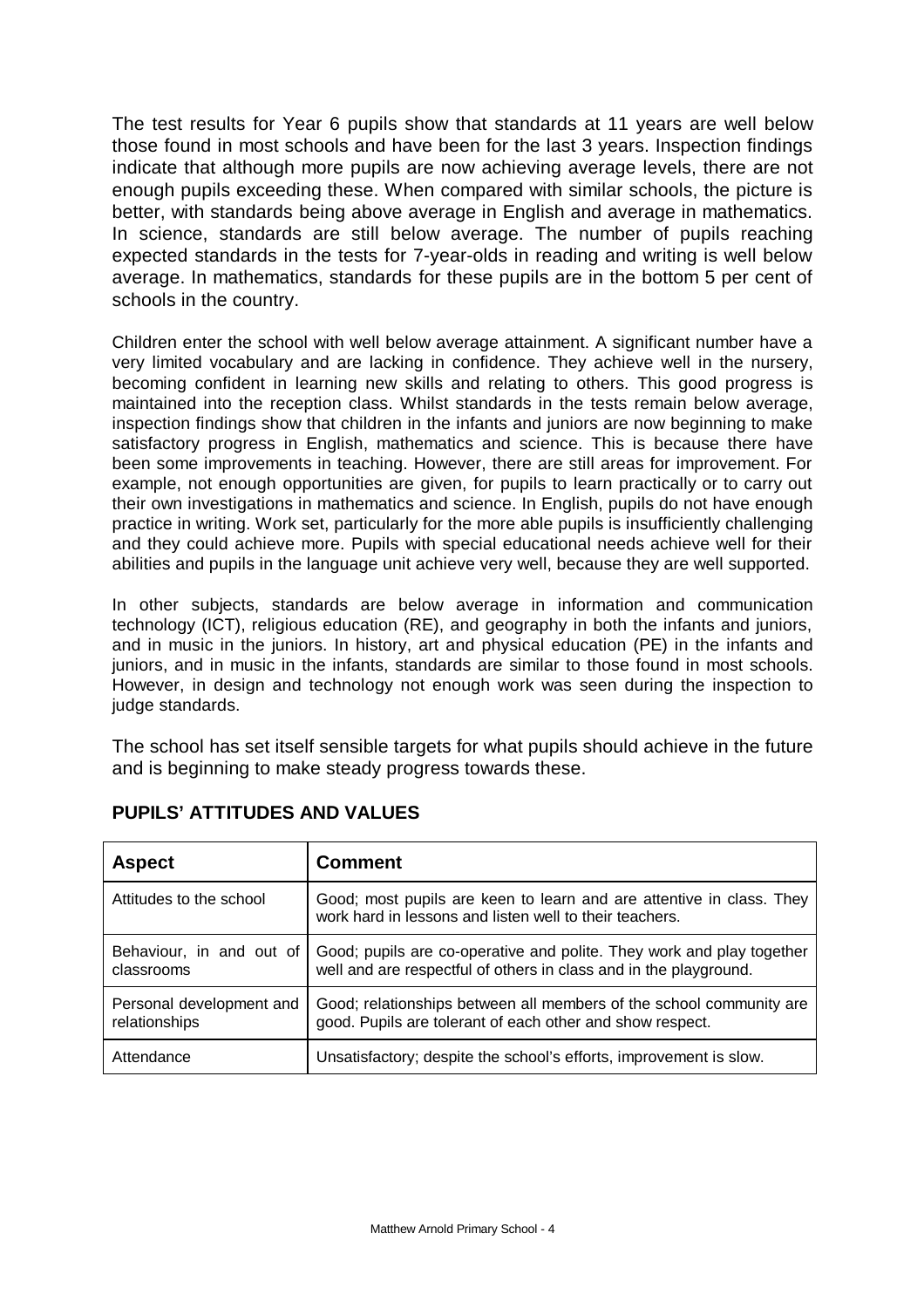# **TEACHING AND LEARNING**

| <b>Teaching of pupils</b><br>In: | <b>Nursery and</b><br><b>Reception</b> | Years $1 - 2$ | Years $3-6$  |  |  |
|----------------------------------|----------------------------------------|---------------|--------------|--|--|
| Quality of teaching              | Good                                   | Satisfactory  | Satisfactory |  |  |

*Inspectors make judgements about teaching in the range: excellent; very good; good; satisfactory; unsatisfactory; poor; very poor. 'Satisfactory' means that the teaching is adequate and strengths outweigh weaknesses.*

Teaching overall is satisfactory. During the inspection, lessons seen in the infants were consistently satisfactory or better. However, there was some unsatisfactory teaching seen in the juniors that needs to be improved. In the nursery and reception, teaching is consistently good. Excellent relationships, good planning and close attention to meeting the children's needs all ensure they make good progress. Throughout the school, teachers manage their pupils well and as a result, pupils behave well and pay good attention to their work. Teachers' questioning is effective in giving the pupils the confidence to 'have a go'. Not all lessons contain these good features. This results in inconsistencies across the school and underlines the need for teaching to be checked more regularly. In some lessons, teachers do not cater for the needs of more able pupils well enough and they achieve less than they could. Marking is also a weakness because it is not used well enough to help pupils improve. Teaching in literacy and numeracy is satisfactory overall. In literacy, teachers are good at teaching letter sounds and in numeracy, they teach mental arithmetic well. However, they do not always give pupils enough opportunities to use their literacy and numeracy skills in other subjects. Teachers and other staff provide good support for children with special educational needs and they achieve well as a result. Staff also provide appropriate support for pupils whose first language is not English, particularly in nursery and reception. Teaching in the Language Unit classes is very good.

| <b>Aspect</b>                                                                                               | <b>Comment</b>                                                                                                                                                                                                                                                             |
|-------------------------------------------------------------------------------------------------------------|----------------------------------------------------------------------------------------------------------------------------------------------------------------------------------------------------------------------------------------------------------------------------|
| The quality and range of<br>the curriculum                                                                  | Good in nursery and reception. Satisfactory in the infants and juniors.<br>There are weaknesses in mathematics and science in the opportunities<br>pupils are given to find out for themselves. Not enough opportunities<br>are given for children to work on computers.   |
| Provision for pupils with<br>special educational needs                                                      | Good overall and very good for children in the Language Unit. Clear<br>targets for improvement are set and regularly reviewed for each pupil.<br>Staff, including classroom assistants and speech therapists work well<br>together to support them and help them progress. |
| Provision for pupils with<br>English as an additional<br>language                                           | Satisfactory. Pupils at the early stages of learning English are<br>supported appropriately and make sound progress towards targets set<br>for them.                                                                                                                       |
| Provision for<br>pupils'<br>personal,<br>including<br>spiritual, moral, social and<br>cultural, development | Satisfactory in spiritual, moral and social development. Children know<br>right from wrong and know how to get on well together. Cultural<br>development is unsatisfactory because pupils have too<br>few<br>opportunities to learn about the diversity of other cultures. |

# **OTHER ASPECTS OF THE SCHOOL**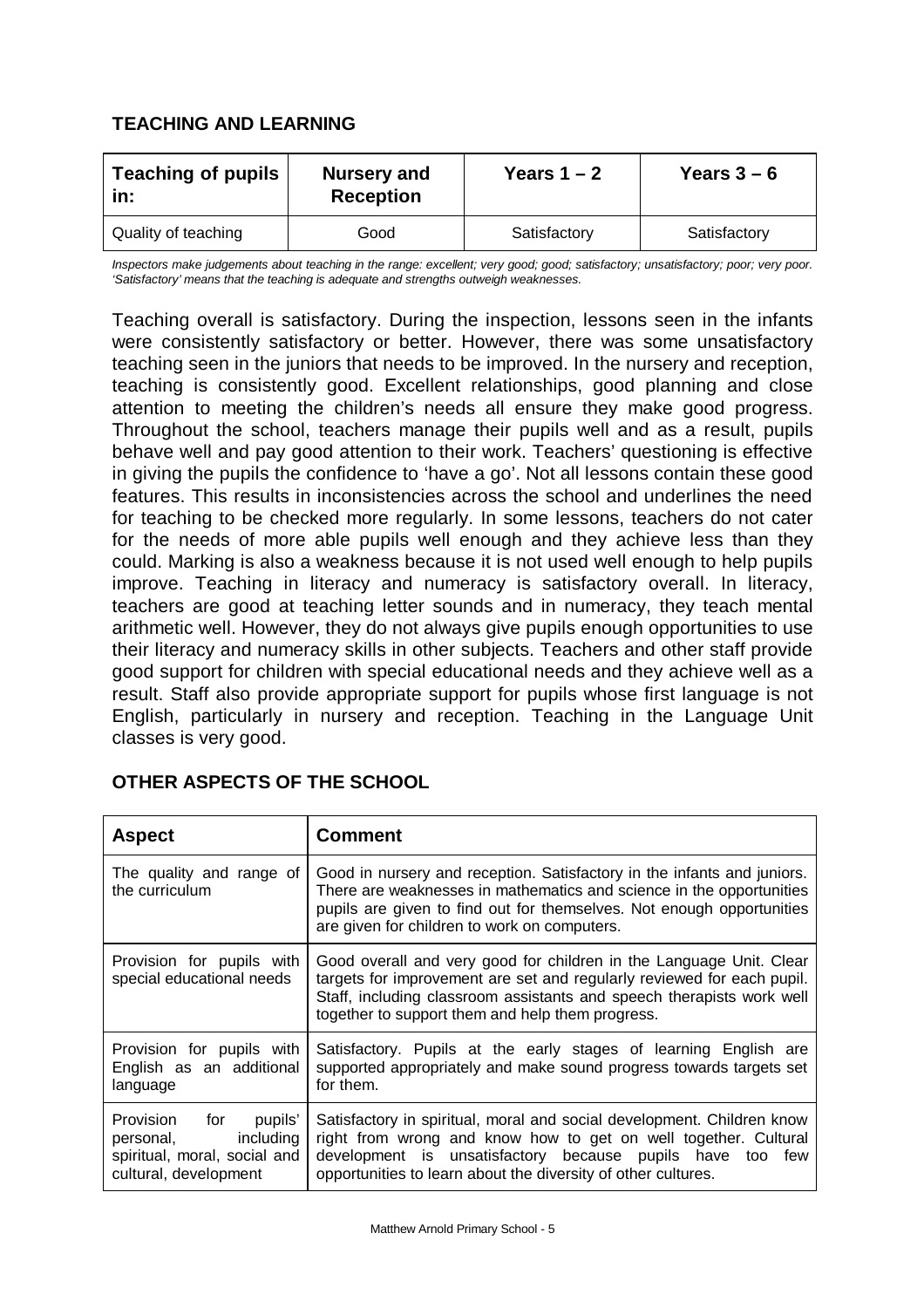The school's partnership with parents is good. Parents feel that the headteacher is approachable and responsive. The Parent-School Partnership helps parents to improve their own education as well as showing them how they can support their children's learning.

| <b>Aspect</b>                                                                      | <b>Comment</b>                                                                                                                                                                                                                                                                                                                                                                                                                             |  |  |
|------------------------------------------------------------------------------------|--------------------------------------------------------------------------------------------------------------------------------------------------------------------------------------------------------------------------------------------------------------------------------------------------------------------------------------------------------------------------------------------------------------------------------------------|--|--|
| Leadership<br>and<br>the<br>management<br>by<br>headteacher and other key<br>staff | Satisfactory. The headteacher has brought about<br>significant<br>improvements in the nursery and reception classes. With the deputy,<br>he has also ensured that teachers know what to teach to each year<br>group. Management of subjects has been ineffective in the past, but is<br>now improving. Most subject leaders are new to their roles, but are<br>already beginning to get to grips with what needs to be done to<br>improve. |  |  |
| How well the governors<br>fulfil their responsibilities                            | Satisfactory. A group committed to making the school better. They are<br>closely involved in making decisions about the future of the school.<br>However, they do not fulfil all their statutory responsibilities.                                                                                                                                                                                                                         |  |  |
| The school's evaluation of<br>its performance                                      | Unsatisfactory. The school does not identify areas for improvement<br>precisely enough or prioritise them sufficiently. Teaching and learning<br>are not sufficiently checked to ensure improvements. More use could<br>be made of information collected on pupils' performance to make<br>improvements to teaching and the curriculum.                                                                                                    |  |  |
| The<br>strategic<br>of<br>use<br>resources                                         | Satisfactory overall. The school ensures that specific grants are used<br>for their intended purposes. It seeks best value in its work. It uses<br>resources from initiatives such as the Education Action Zone well for<br>school development.                                                                                                                                                                                            |  |  |

# **HOW WELL THE SCHOOL IS LED AND MANAGED**

The school accommodation is of a very high standard and is well maintained by the care-taking and cleaning team. There is a suitable number of both teaching and support staff. Resources are generally good. However, despite some improvements, there are not enough computers for the effective teaching of ICT.

# **PARENTS' AND CARERS' VIEWS OF THE SCHOOL**

| What pleases parents most                                        | improved |  | What parents would like to                                                         |  | see |
|------------------------------------------------------------------|----------|--|------------------------------------------------------------------------------------|--|-----|
| Children make good progress;<br>Children enjoy coming to school; | lessons: |  | The range of activities for children outside                                       |  |     |
| The teaching in the school is good;                              |          |  | The amount of homework;                                                            |  |     |
| The school is welcoming and approachable;                        |          |  | They would like the school to work more<br>closely with them and to give them more |  |     |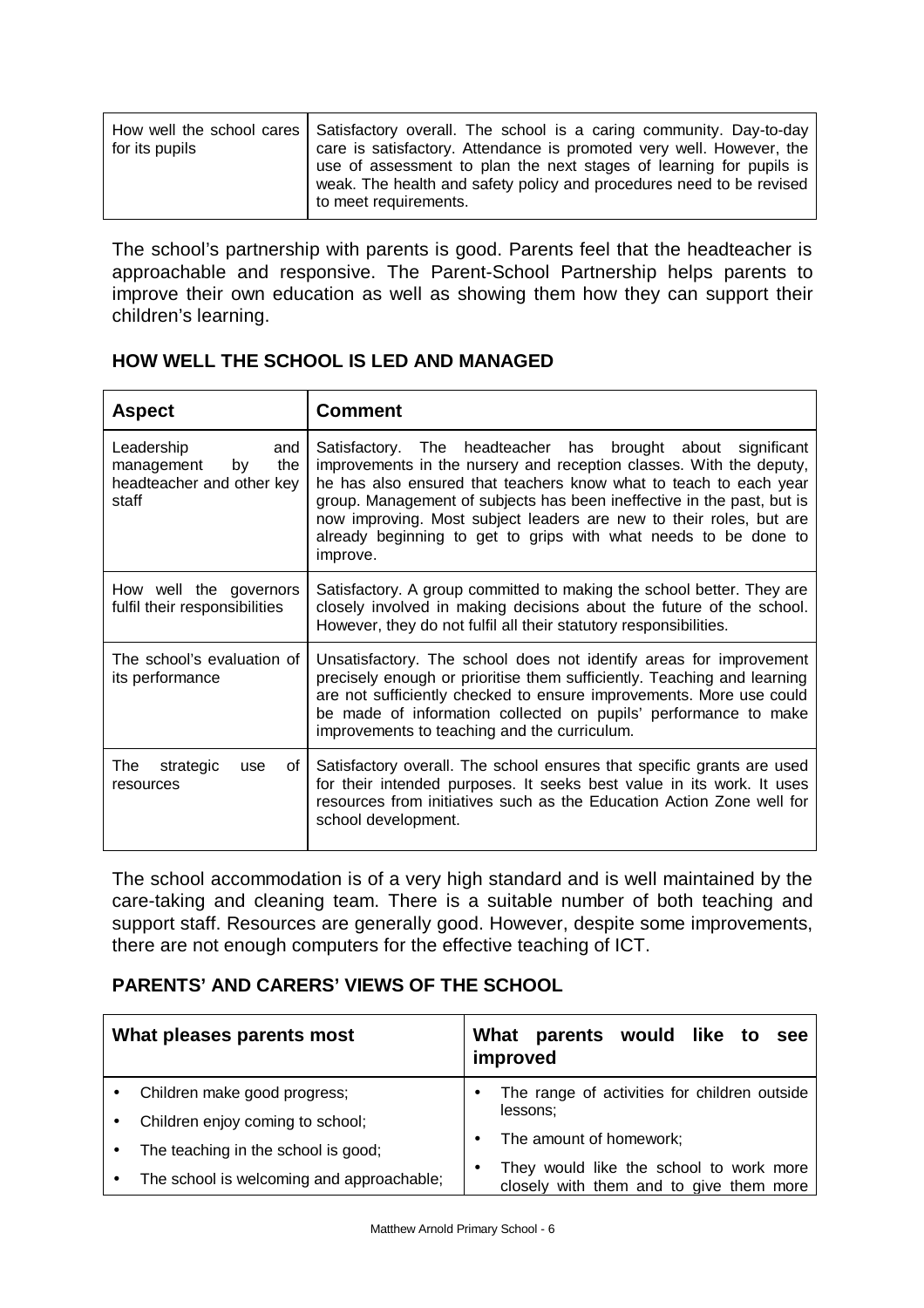| Most parents feel the school is well led and | information. |
|----------------------------------------------|--------------|
| managed.                                     |              |

The inspection team agrees with the parents' positive views that the school is welcoming and approachable, and that the children like school. However, there are aspects of teaching, learning and management that require some improvement. The amount of homework set is similar to that found in most primary schools. The inspection team agrees that the school could give parents more information, particularly about their children's progress. It could also provide more activities for pupils outside lessons. However, the team feels that the school works well in partnership with parents.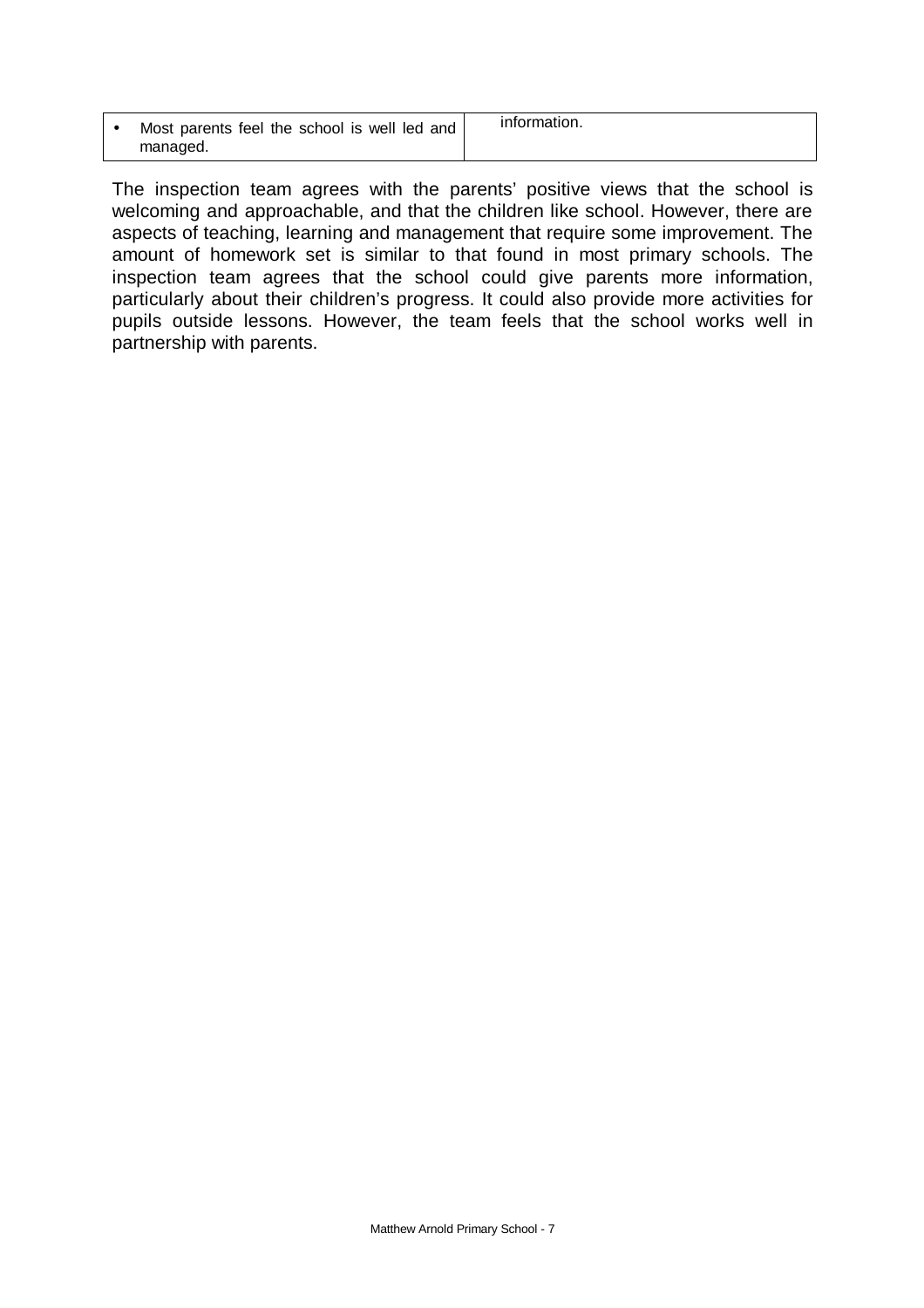# **PART B: COMMENTARY**

# **HOW HIGH ARE STANDARDS?**

#### **The school's results and pupils' achievements**

- 1. The school's test results show that there have been some improvements in the numbers of pupils attaining the expected levels, at ages seven and eleven, since 1998. This rate of improvement is, however, only just keeping pace with that of all schools nationally. Matthew Arnold's results for the Year 2000, therefore, are still well below average when compared to all schools, in English, mathematics and science at 7 and 11 years. At Key Stage 1, mathematics results have consistently placed Matthew Arnold in the bottom five per cent of schools in the country since 1997. Early indications of results from the 2001 tests (unvalidated) show that this pattern has largely continued, with the exception of science at Key Stage 2, where there has been a significant improvement.
- 2. At Key Stage 1, when compared to schools in similar circumstances, results for 2000 were average in reading, below average in writing and well below average in mathematics. At Key Stage 2, the picture was better, with English being above average, mathematics around the average and science below average.
- 3. There are some significant factors that influence the school's performance. The area around the school is one of social deprivation. Children enter the nursery with attainment that is well below that of most three-year-olds, particularly in their language development. Many more pupils than in most schools (51 per cent) are eligible for free school meals. A high percentage (37 per cent) have special educational needs. The school is good at identifying the needs of these pupils and gives them good support. However, despite these factors, achievement has not been fast enough for many pupils, particularly the more able.
- 4. Pupils in nursery and reception are on course to reach expected standards in mathematics, personal and social development, physical development and creative development. However, the majority will not meet expected standards in communication, language and literacy or knowledge and understanding of the world. Pupils achieve well in both classes, which is a direct result of consistently good teaching. They leave the reception class with a firm base on which to build.
- 5. Standards in English are below average at Key Stages 1 and 2. The overall progress of the majority of pupils continues to be hindered by their weak language and communication skills. It takes time for them to make up lost ground in this area and achievement is unsatisfactory in the area of speaking. However, recent improvements in teaching methods and the use of national 'catch-up' programmes are proving beneficial and the rate of achievement in reading is improving rapidly and is now satisfactory at both key stages.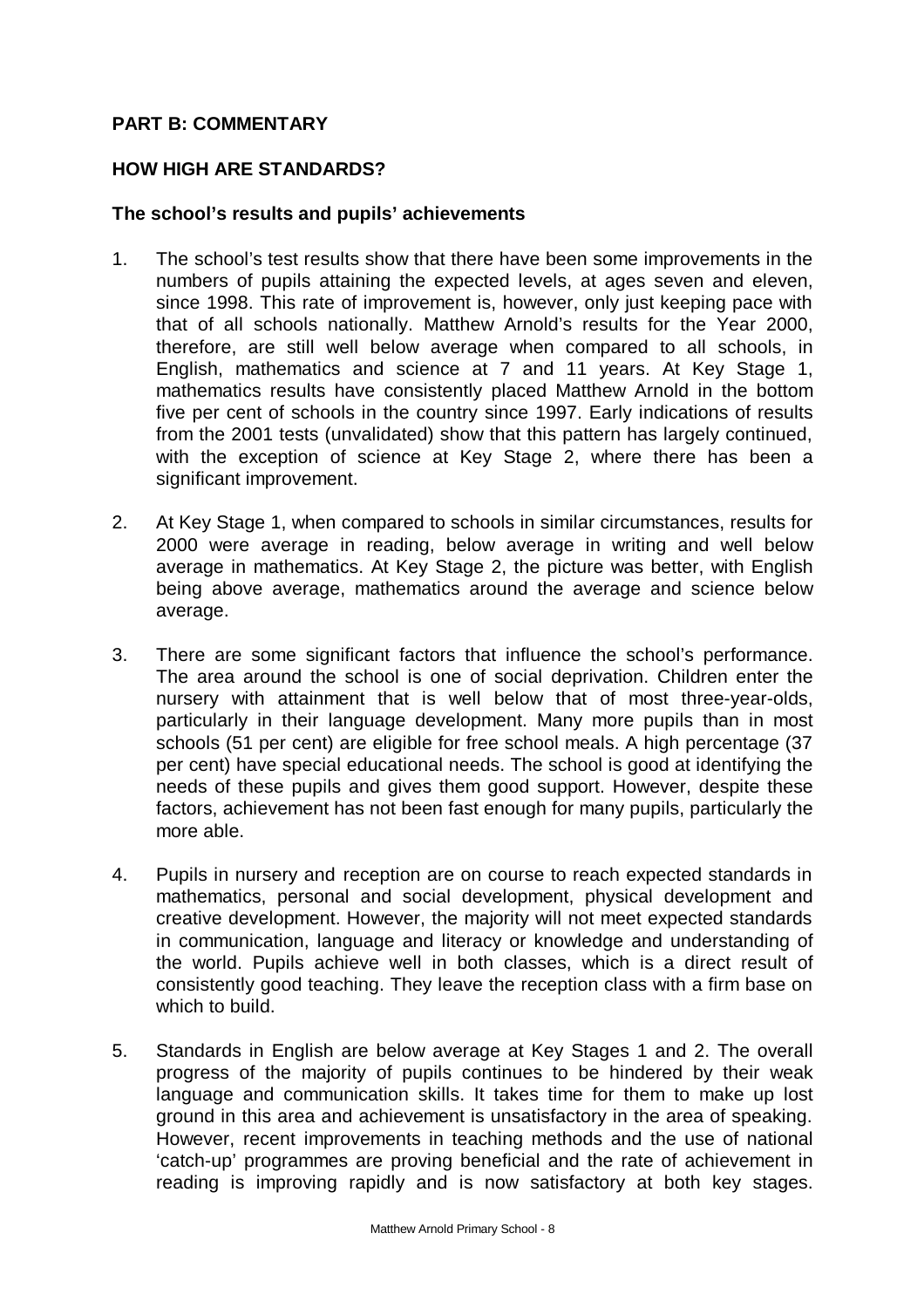Similarly in writing, better teaching and more opportunities for pupils to practice their writing skills is leading to improvements at both key stages. Achievement at both key stages is now also satisfactory. Standards in handwriting are unsatisfactory at age 11 because it is not taught systematically enough.

- 6. Standards in mathematics are also below average at both key stages. The low standards achieved by pupils by age 7 have left pupils with too much ground to cover by age 11. Pupils at both key stages have had too few opportunities to develop their mental mathematics skills or to solve problems and work practically. Progress is also hindered by their weak language skills. However, a number of recent changes have raised pupils' achievement and they are now making better progress, particularly at Key Stage 1. This is because teaching has improved and the assessment of pupils' abilities is now more accurate.
- 7. Standards in science are rising, with more pupils attaining the expected levels. This is bringing the older pupils' performance closer to that of other schools. However, standards are still below average at both key stages, largely because too few pupils achieve the higher levels (Levels 3 and 5). At both key stages, pupils achieve reasonably well when asked to recall factual information. However, they achieve less well when asked to find things out through their own investigations.
- 8. More able pupils at both key stages do not achieve as well as they could in English, mathematics and science, largely as a result of weaknesses in teaching and assessment. In many lessons, work is not set at the right level for these pupils. It is not challenging enough for them and they cover old ground, rather than extending their knowledge and skills.
- 9. Pupils with special educational needs achieve well in relation to their abilities in most lessons, because they are well supported and targets set for them are appropriate. Pupils in the language unit classes achieve very well in relation to their abilities because of high quality teaching and high levels of support. Those who have English as an additional language make sound progress.
- 10. Throughout the school, knowledge and skills are not taught in enough depth in ICT, geography and religious education, or at Key Stage 2 in music. Pupils' achievements are limited and therefore in these subjects standards are not as high as seen in most schools. In design and technology, insufficient evidence was available to enable judgements to be made on standards. In the remaining subjects of the curriculum, standards are in line with expectations at ages 7 and 11.
- 11. As teaching and learning are improving, the school is beginning to make satisfactory progress towards achieving the goals it has set itself.

# **Pupils' attitudes, values and personal development**

12. Pupils have positive attitudes towards school and learning. They behave well and develop good quality relationships with other children and adults. Pupils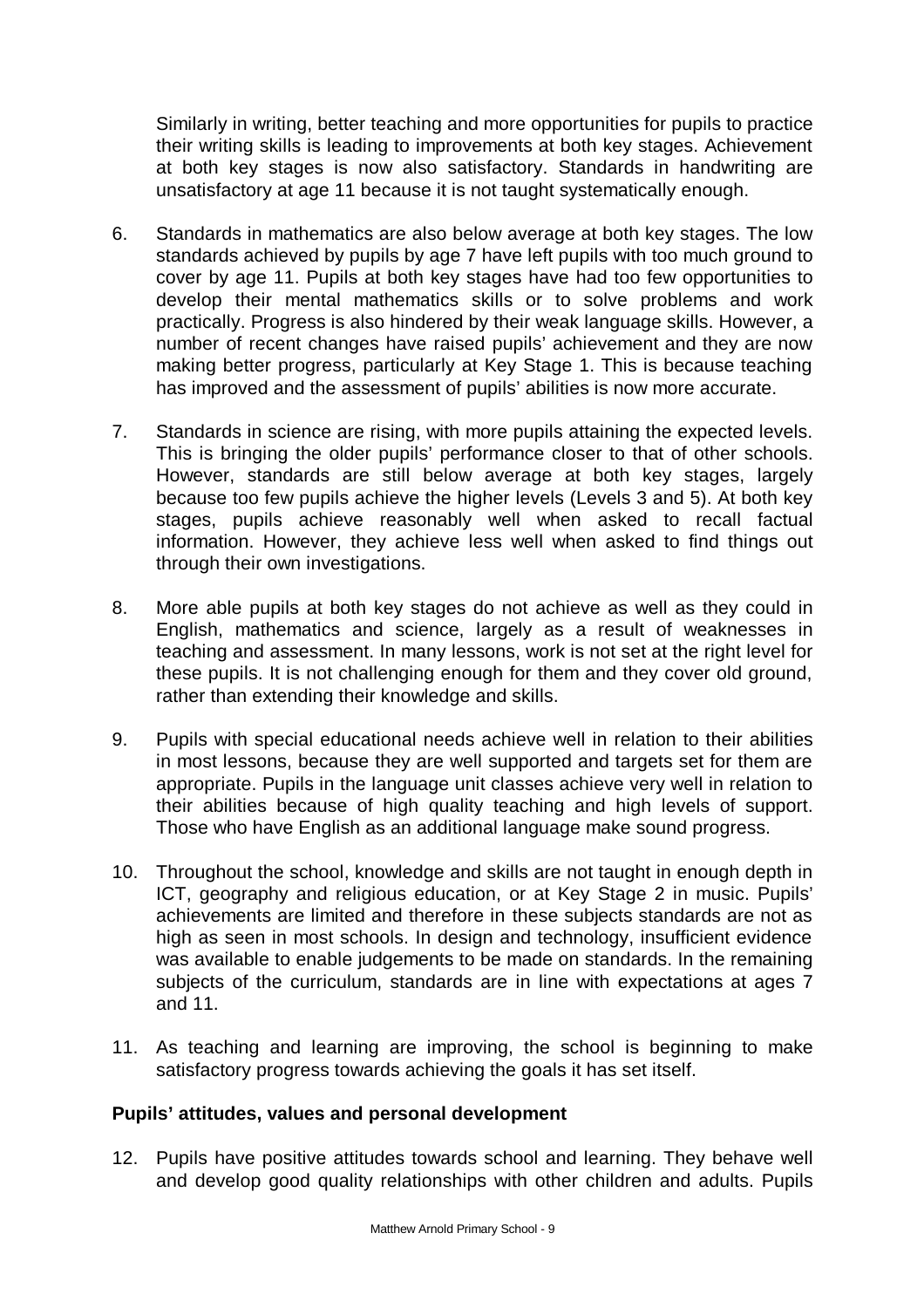have coped well with the move to a new building and the significant number of new staff who have joined the school. Although their attitudes and behaviour are not judged to be so exceptionally good as they were at the time of the previous inspection, the school operates as a friendly, relaxed and orderly community in which good quality learning can take place.

- 13. As with the rest of the school, pupils in nursery and reception have good attitudes and behave well. Even those who had only been members of the nursery for a few weeks at the time of the inspection, enter the classroom with a smile. They are already developing good social skills, together with the confidence to select which activities they wish to take part in. They are helpful about tidying up and respond well to the encouragement and praise that staff give them. Older pupils say that they like school and that they are finding the lessons increasingly interesting, with more opportunities than in the past to do practical work. Most pupils are attentive in lessons and keen to volunteer answers. However, throughout the school, pupils show some reluctance to reenter the building at the end of break times or to settle to written work when the need for this arises.
- 14. Pupils behave well and there has been no need to exclude anyone in the last twelve months. This is an improvement since the previous inspection. Pupils are generally courteous, holding doors open for adults or offering help with carrying loads, and they behave well in the dining hall. They move around the building sensibly and can be trusted to deliver messages or when they have to re-enter the building for something forgotten. In the playground, one boy very honestly told the lunchtime assistant that he had found a £1 coin, and readily handed it over to its rightful owner. When pupils take part in activities outside school, members of the public often praise their behaviour. Year 6 has more pupils than other classes and has a larger than average number of pupils with emotional or behavioural difficulties. Some of these find it hard to behave well all the time. Sometimes, this challenging behaviour affects the ability of all pupils in the class to learn. However, these pupils, who are mainly boys, are responding well to the support offered them by school staff and they are developing increasing self-discipline.
- 15. Relationships between everyone who works in the school are good. Pupils want to please their teachers and they are very supportive of each other. For example, they share resources well in science lessons or help others who stumble when they are reading aloud. They do not laugh unkindly at each other, and they are welcoming to those who are new to the school, some of whom are at an early stage of learning English. During one registration period, a pupil in Year 6 was anxious to ensure that a pupil who is gradually being integrated into this class from the Language Unit was not being left out of activities. In lessons and in the playground, pupils of different ethnic background work and play together well. Pupils do not consider that bullying or other types of harassment are a feature of their school life, and it is clear that any such incidents are swiftly dealt with. There are fewer opportunities than in the past for pupils to contribute to the community or use their initiative but, when given responsibilities, as in Year 6, they carry them out effectively.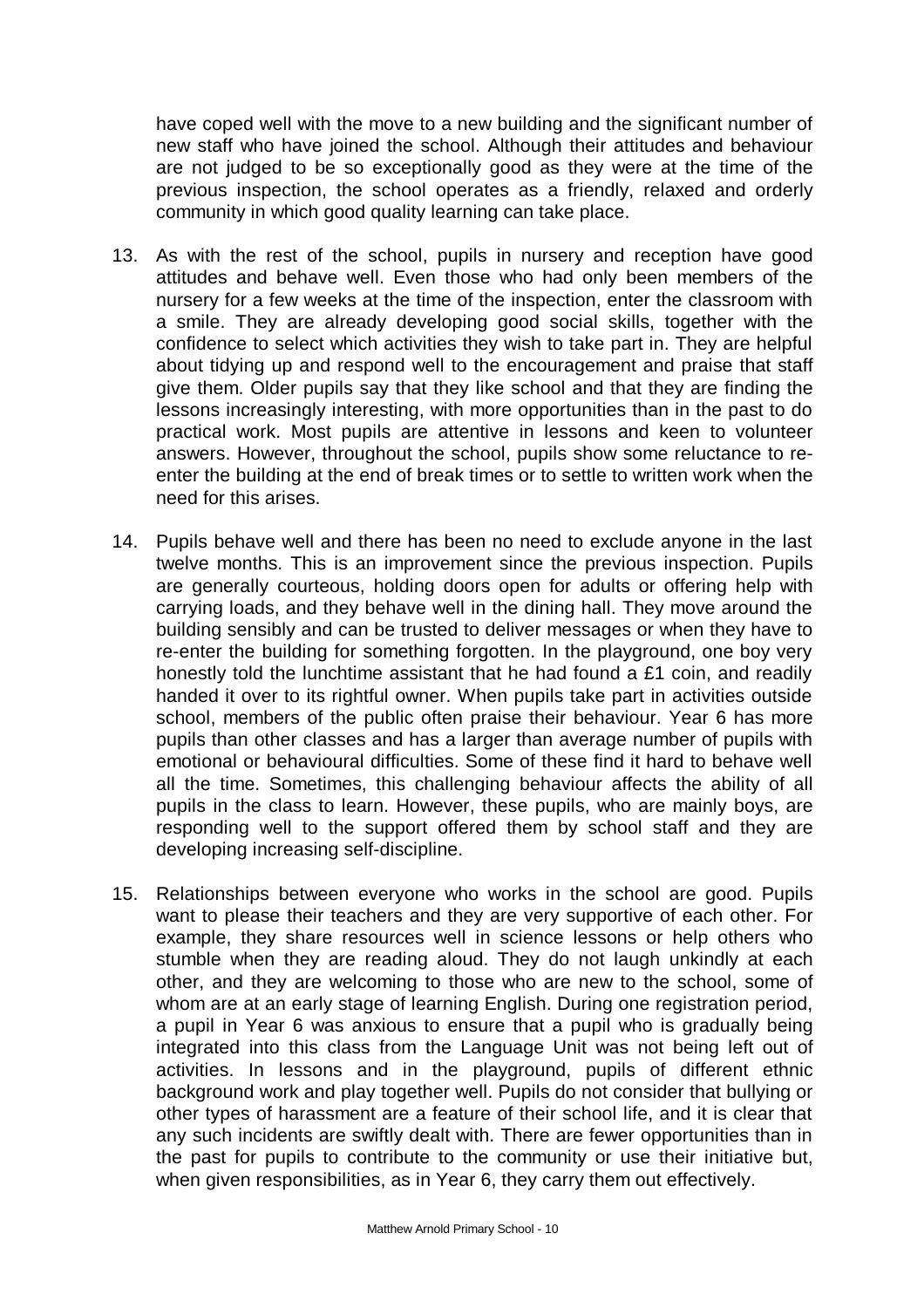16. Attendance levels at the school have improved in the past year, although they are still considerably below the national average and, therefore, unsatisfactory. In the most recent academic year, more than ten per cent of pupils of statutory school age had the equivalent of one day each week away from school. Attendance levels of children in the nursery are particularly low. The school has worked hard recently to ensure that pupils attend regularly and punctually, and these efforts are now beginning to have an effect. For example, levels of unauthorised absence have dropped significantly so that they are now better than average. Although it is not yet entirely satisfactory, pupils' punctuality, which was poor at the time of the previous inspection, has also improved, with very few pupils now arriving significantly after the start of the school day.

# **HOW WELL ARE PUPILS OR STUDENTS TAUGHT?**

- 17. The current deployment of teachers to classes has only been in place for two weeks. This is because there has been a number of long serving teachers who have recently left the school and several staff have been reallocated to different year groups. It is taking time for some staff to find the right level of challenge for their pupils, because prior assessments of their abilities have not always been sufficiently accurate and they are still adjusting to teaching a new age group. This is particularly affecting the learning of more able pupils. Overall, teaching is stronger than at the time of the last inspection, with more very good teaching and fewer unsatisfactory lessons. Although this improvement bodes well for the future, there are still weaknesses that need to be addressed, in order to eradicate the unsatisfactory and raise the standard of the more ordinary teaching. In particular, expectations of more able pupils need to be raised and aspects of good practice need to be shared more effectively amongst the staff.
- 18. The quality of teaching is satisfactory overall in Key Stages 1 and 2. There is no major differential between these key stages, but during the inspection, teaching in the infants was slightly stronger than that in the juniors where there were three unsatisfactory lessons. About half the lessons seen in these key stages were judged to be good or better and about one in five was very good. In the Foundation stage, teaching is consistently good in both nursery and reception where children get off to a strong start. This represents a strong improvement since the last inspection, when half the lessons in the nursery were judged to be unsatisfactory. Teaching in the two language unit classes is of a consistently very good quality and meets the needs of these pupils very well.
- 19. In the nursery and reception classes, the excellent relationships which teachers and support staff establish with pupils are the key to giving them the confidence they need to learn well. They work hard at providing learning experiences that match the children's needs, concentrating particularly on developing their independence and social skills. Teachers have high expectations of children's concentration and effort and as a result the children are keen to please and work hard at their tasks. There is a purposeful learning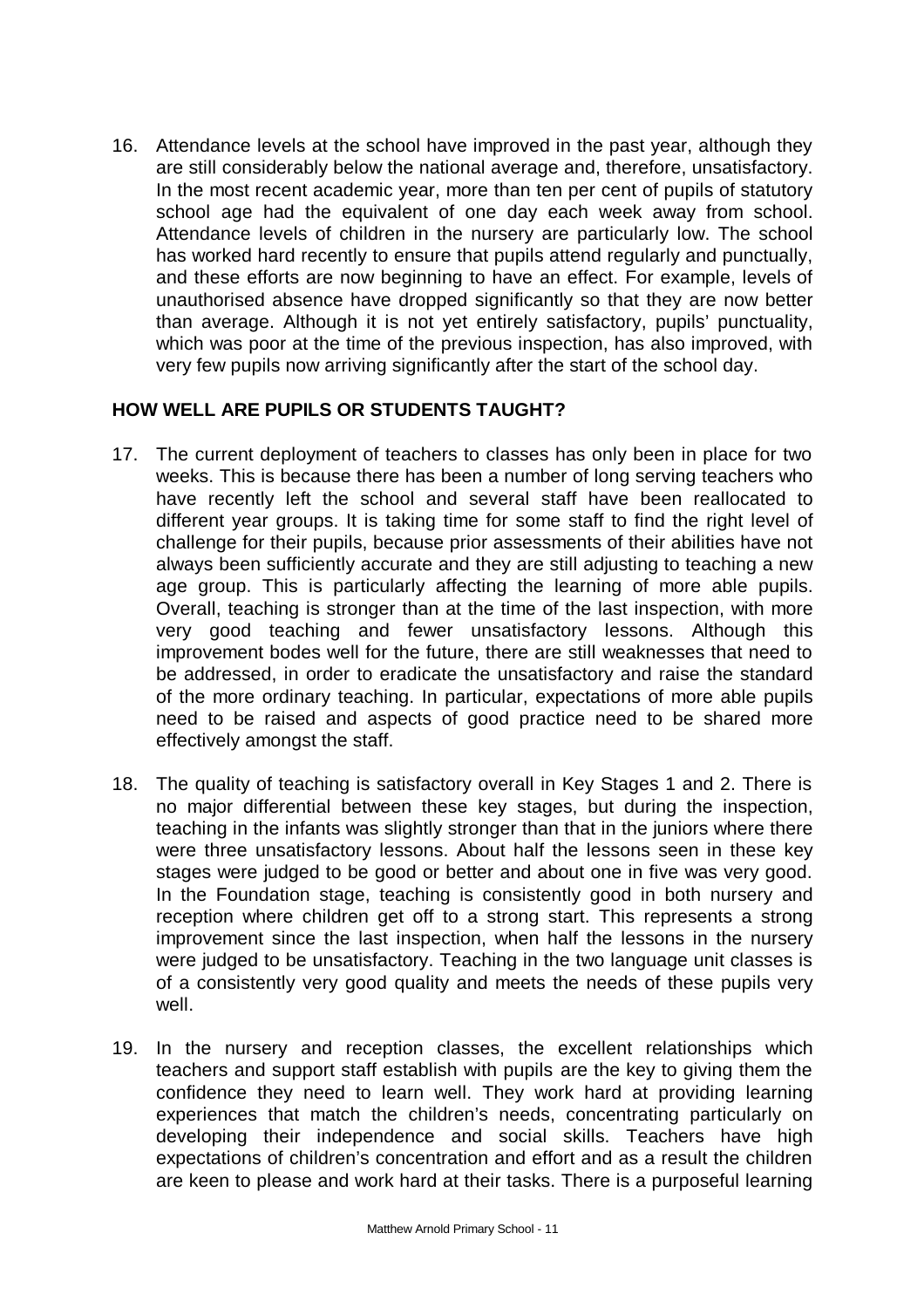atmosphere in both classes. The nursery and reception classes now operate as one unit, with initiatives such as joint planning of activities by all the staff. This is helping to provide the consistent quality of learning that was missing at the time of the last inspection. The well planned activities ensure that children in reception are challenged at a higher level than in nursery by using more difficult and varied resources, discussing their work and recording more of their ideas.

- 20. There are several key features that characterise the best teaching but these are not always found regularly in lessons. It is this inconsistency that underlines the need for more regular monitoring of teaching by the leadership and management and by the spreading of good practice.
- 21. Overall, pupil management is good. Teachers have good strategies to maintain control and, as a result, pupils pay very good attention to lesson introductions and stick to their tasks well. The Year 1 teacher, for example, asked the pupils 'Who made the class rules?' When the pupils replied that they did, the teacher quickly got them to realise the significance of this by asking them 'So who is expected to keep to them?' 'We are!' was the reply. For the rest of the lesson they were very well behaved and concentrated well, allowing a good learning atmosphere to develop.
- 22. Teachers' questioning is effective. Their supportive manner and encouraging tone helps pupils to have the confidence to 'have a go'. In most lessons, they are not afraid of getting an answer wrong because teachers value all responses from the class. Even if a pupil is well off track, they will boost their confidence with statements such as 'A good try - can anyone help him out here?' On occasions, however, teachers do not give pupils enough time to formulate their answers and speak for them, in an attempt to help them. This limits the opportunities for children to extend their answers beyond one or two words or a simple phrase. Resources are generally well chosen to interest the children. In a Year 2 music lesson, for example, the varied choice of pieces from ancient church music to blues, captured the children's interest and prompted them to offer very good suggestions for the feelings evoked by the music. On other occasions, however, teachers miss opportunities to use the most appropriate resources. For example, in both literacy and numeracy teaching, the use of individual white boards would have enabled more pupils to be involved in answering teachers' questions, as opposed to just one pupil at a time.
- 23. In the best lessons, teachers make it clear to pupils what they expect them to learn. For example, in a Year 1 science lesson, the teacher told the pupils that they were going to look at ways in which all human beings were similar and that they would learn that changes take place as they grow from babies into children. This set the pupils on course to think about this as the lesson moved along. At times however, the objectives set for lessons are too vague to specify exactly what the outcome is intended to be, or else they are not shared in terms that the pupils can fully understand. For example, in a Year 3 lesson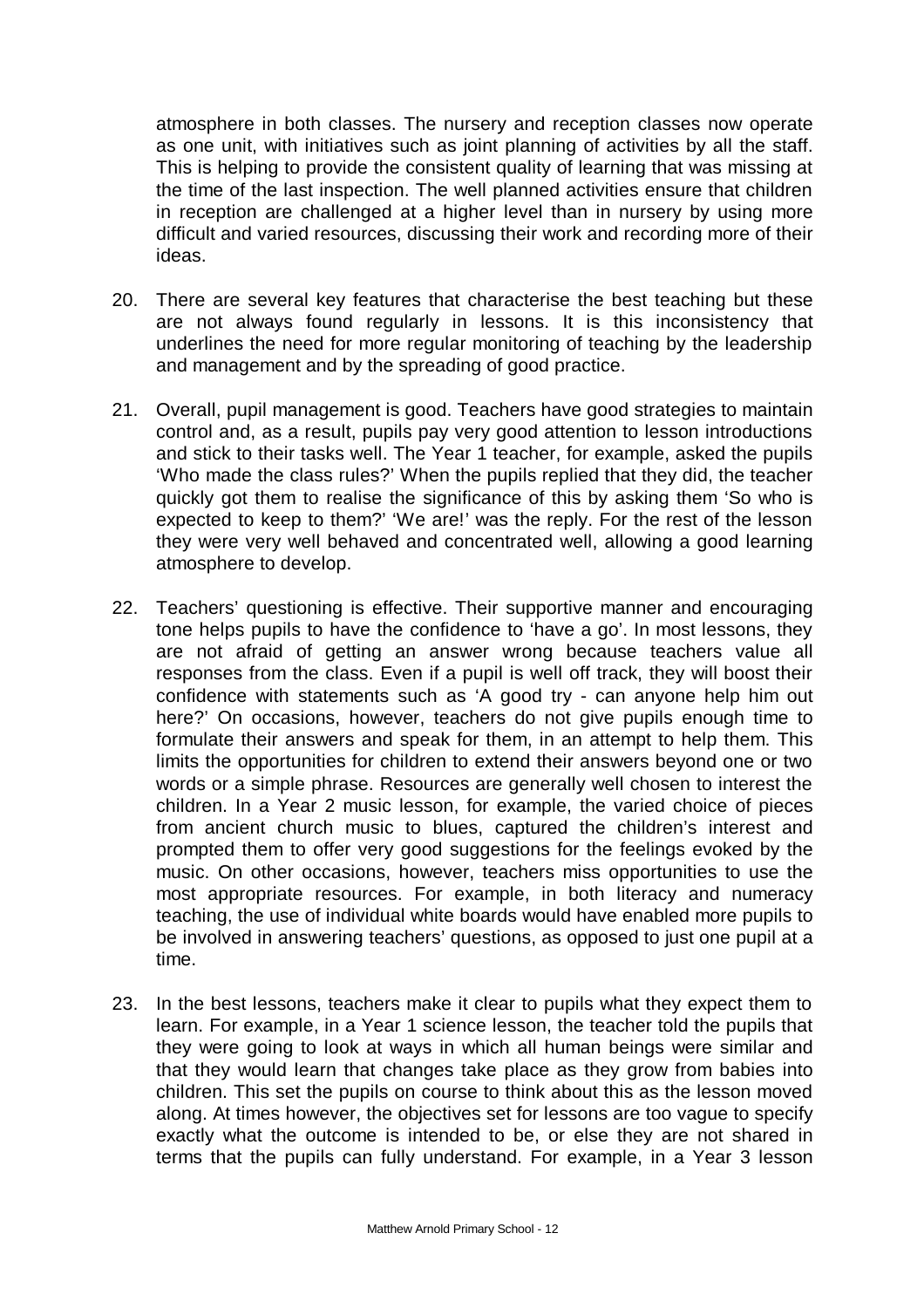designed to study what particular animals need to keep them healthy, the aim displayed on the board was 'To review animal needs with reference to pets'.

- 24. Some plenary sessions are well used to draw together what has been learned during the lesson, but others can be simply a 'show and tell' session where pupils read or show their work to others. This misses the opportunity to reinforce the key learning from the lesson and to check whether the pupils have achieved the aim of the lesson.
- 25. A weaker area of teaching is the way teachers cater for the needs of more able pupils. Lesson plans often set the same level of work for these pupils as for the rest of the class with the result that they are under-challenged and 'coast' during some lessons. In a Year 2 history lesson on Florence Nightingale for example, the five more able pupils were not expected to record any more information than middle or lower attaining pupils. This was despite having shown good insight into the period during their oral work. Another area for improvement is marking, which is cursory at best in most infant and junior classes. The use of ticks or crosses is insufficient to help pupils understand the mistakes they have made or how they might improve their work.
- 26. Support assistants make a good contribution to lessons. They are well briefed and intervene skilfully whenever needed to support individuals and groups of pupils. Their support of pupils with special educational needs is very effective because it is highly focused on specific basic skills. These pupils make good progress in lessons as a result. Teachers and classroom assistants provided appropriately and sensitively for pupils with English as an additional language. For example, a new entrant to reception with no English was guided sensitively through a suitable range of practical tasks to allow him to experience the same activities as his peers. The class was taught to count to five in his native language, which enabled him to build confidence and join in class activity at an early stage.
- 27. Teaching of literacy and numeracy is satisfactory overall. Teachers follow the structure of the national frameworks for these subjects, which helps them plan and structure their teaching effectively. However, teachers give pupils too few opportunities to practise the skills they learn when doing their work in other subjects. For example, worksheets are sometimes used in history and science, limiting the pupils' opportunities to practice their writing skills.
- 28. Teachers make satisfactory use of homework in the core subjects of English, mathematics and science. It is used extensively, particularly at the top of the school, to help pupils revise their knowledge and practise key skills in literacy and mathematics. This is helping children to prepare more effectively for the end of key stage tests. However, some of the worksheets used are too easy and add little to pupils' prior learning.

# **HOW GOOD ARE THE CURRICULAR AND OTHER OPPORTUNITIES OFFERED TO PUPILS OR STUDENTS?**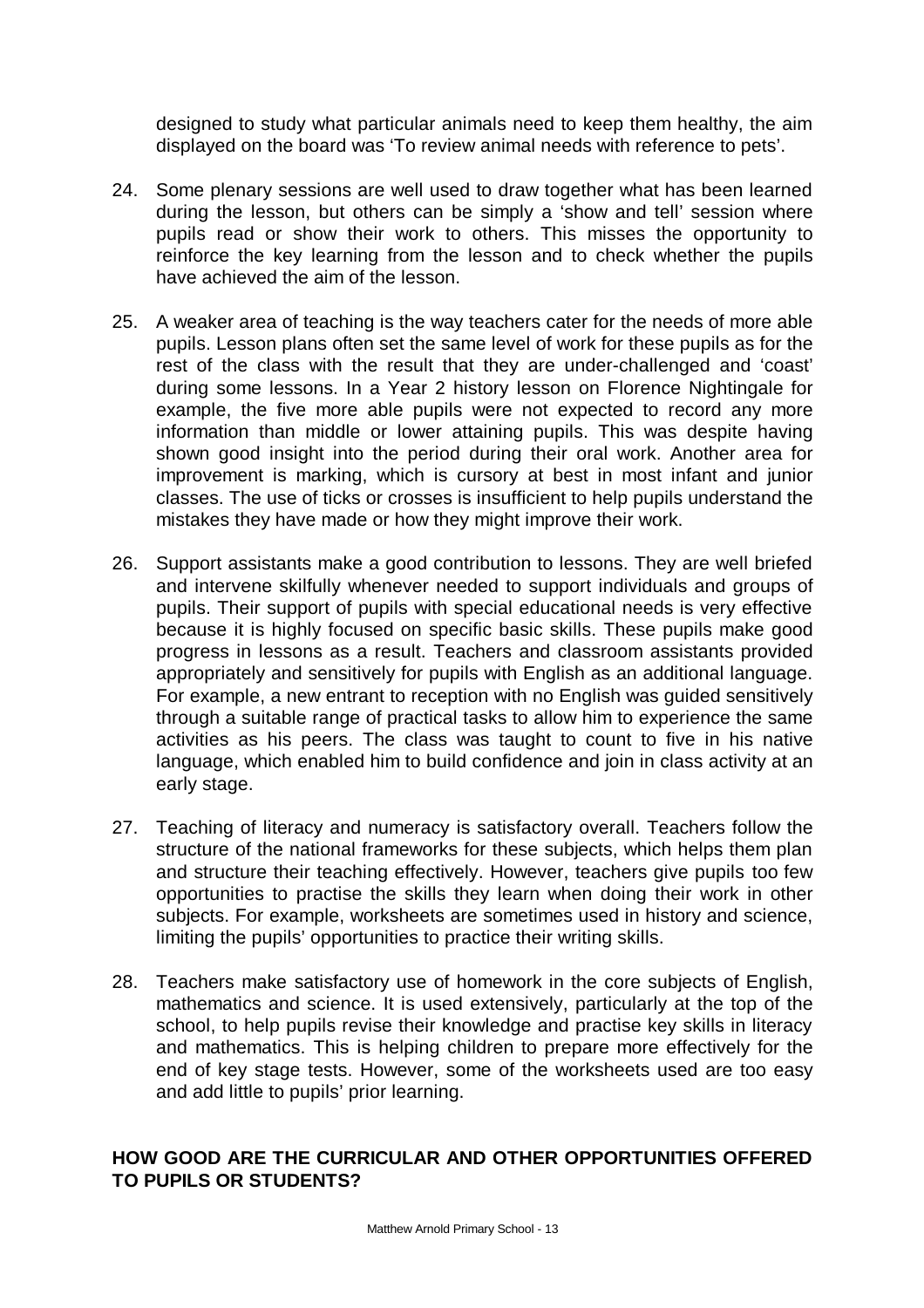- 29. At the time of the previous inspection the curriculum for the youngest pupils was weak. The work planned in the nursery did not draw on the national recommendations for learning. Links between the work provided in the nursery and in the reception class were poor. This situation has now been turned round completely and the curriculum provided in the Foundation Stage is good. All staff in the reception and nursery classes plan and work closely together, with the activities they provide drawn from the current national guidelines. This valuable improvement has been brought about by changes of staff, which have raised levels of expertise. Good leadership from the headteacher, who has drawn on the support available from the local authority and Education Action Zone, has promoted it.
- 30. Teachers in Key Stages 1 and 2 also make better use than before of nationally recommended schemes for teaching literacy, numeracy and other subjects. As a result, more appropriate work is now planned for these pupils. The deputy headteacher, who manages the curriculum, has better organised and set out what is to be covered in each year, and teachers are becoming clearer about the key learning points to be covered each term. The governors are to be commended for supporting the release of the deputy from class to enable this improvement to be made. There is now more work to be done to ensure that the right balance of activities is taught within each subject. For example, pupils need to be given more opportunities to write non-fiction in English, apply their numeracy skills to solving problems in mathematics, and perform and compose in music.
- 31. One aspect that is improving is the reduction in the overuse of simplistic 'fill in the sentence / colour the pictures' type worksheets, a trend which should be continued. In some lessons, such as science and history at Key Stage 1, pupils are now much better challenged to write and present findings or accounts. In others, such as science at Key Stage 2, too many worksheets still deprive children of opportunities to write freely. Not enough use is made of numeracy skills or ICT in other subjects. For example, there are too few opportunities for pupils to record their data or report results in science investigations. The exception to this is in the Foundation Stage and the language unit classes, where good use is made of computers in a wide range of work.
- 32. Overall, satisfactory opportunities are provided for pupils to learn outside school. A particular strength is in the way visits to places of interest are used to enrich pupils experiences in some subjects. For example, the school made good use of opportunities offered through the Education Action Zone by taking pupils to visit a photographic processing plant. Opportunities are missed in Key Stages 1 and 2 however to use the local area around the school, particularly in geography. This limits pupils understanding of their own locality. In the Foundation Stage, however, the local area is used well, with visits to local shops, for example, being used to stimulate imaginative play. In previous years, a good range of out of school clubs has been offered to pupils. However, the range has narrowed this year, with football the only activity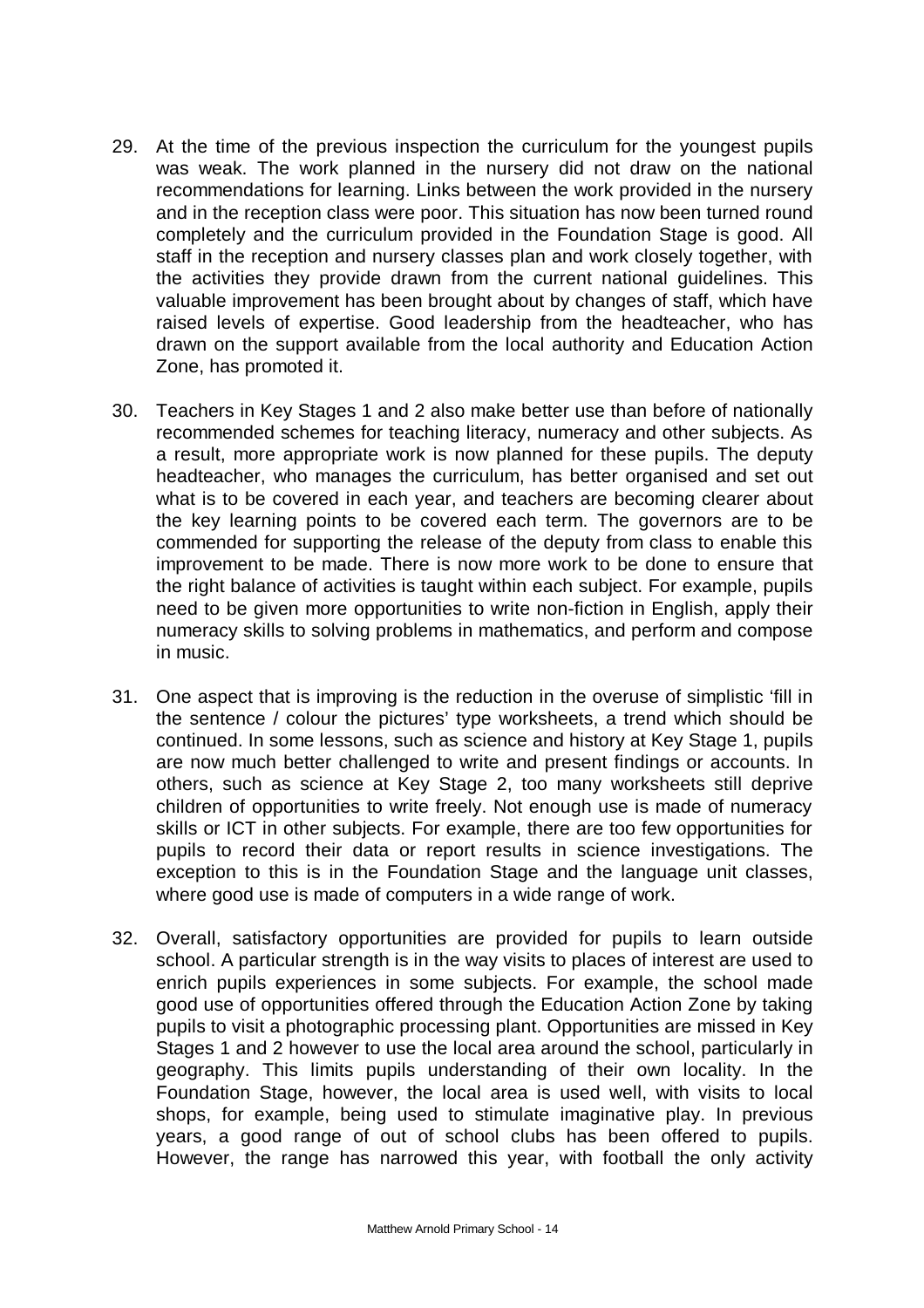currently offered. This is limiting opportunities for pupils with other interests, such as art and music, to extend their experiences.

- 33. There are valuable links with the local secondary school. In physical education, for example, pupils gain from the expertise of secondary school staff working with them. The Education Action Zone has encouraged links between schools in the area and this has led to the sharing of ideas to improve pupils' learning.
- 34. A firm foundation for pupils' personal, social and health education is established in the Foundation Stage. Although staff continue to promote pupils' personal development to a satisfactory level in the infant and junior classes, there are gaps in provision that need to be filled. For example, there is no planned policy or programme for educating the children about drugs or citizenship. Teachers give attention to matters such as health in lessons but it tends to be incidental rather than part of a planned programme. A learning mentor has recently been appointed who is introducing activities such as 'circle time', during which the whole class discusses personal and social issues.
- 35. The provision for pupils' spiritual, moral, social and cultural development is satisfactory overall but the school is not sufficiently active in helping pupils appreciate, and prepare for living in, our multi-cultural society. Currently, there is no formal curriculum programme to develop pupils' personal and social education, although there are firm plans to introduce Circle Time across the school, and so the provision is more incidental than systematic.
- 36. As at the time of the previous inspection, provision for pupils' spiritual development is satisfactory. Whilst assemblies usually include some time for reflection or prayer they are seldom inspiring. Those seen during inspection did not, for example, have music playing whilst pupils entered and left the room. This meant that there was no atmosphere of peace and quiet, different from the everyday. Pupils are encouraged to reflect on their own behaviour and come to an understanding that, for instance 'Only you can change your attitude'. In some lessons, they are given opportunities to respond to, for instance, the moods evoked by different types of music or the emotions aroused through literature but, overall, there are few occasions in which pupils are invited to think beyond the mundane and let their spirits fly.
- 37. The provision to promote pupils' moral and social development is also satisfactory. In the Foundation Stage and the Language Unit the provision is good, with staff providing ample opportunity and encouragement for children to grow in confidence, awareness of others' needs, and independence. In the rest of the school, teachers make regular reference to the class rules, which pupils have discussed and developed this term, when establishing order or picking up on unkind comments. Pupils respond well to this, showing that they have a clear understanding of the difference between right and wrong. The school's behaviour policy is based on praising good rather than admonishing mistakes and, on the whole, staff act as good role models for pupils in the way that they treat them and other adults. Pupils are encouraged to support those who are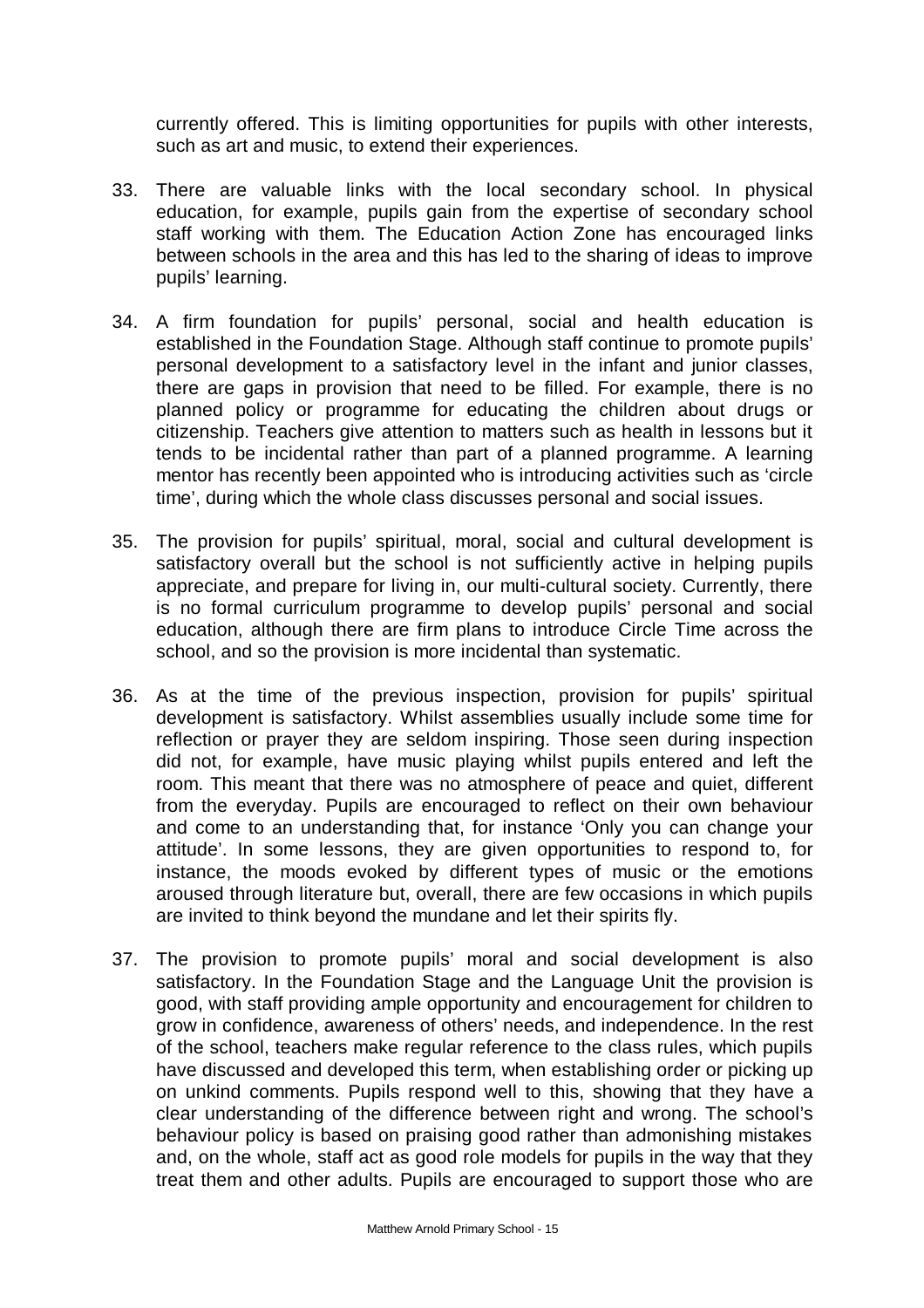less fortunate than themselves and last year raised funds for both the National Society for the Prevention of Cruelty to Children and Comic Relief. Teachers are providing increasing numbers of opportunities for pupils to collaborate in lessons but, since the last inspection, both the School Council and the 'buddy' system have come to a halt. The school has plans to restart these activities in a more effective form than before, but currently there are too few opportunities for pupils to contribute to the community and come to an understanding of how societies work best.

38. Provision to promote pupils' cultural development is unsatisfactory. Through different subjects of the curriculum, pupils learn about, for instance, the work of artists, different forms of literature and different types of music. Some pupils have the opportunity to attend, for example, concerts at the Philharmonic Hall and, on occasion, visit places of interest such as Speke Hall. However, more opportunities could be taken to use the rich cultural heritage of the local area to support learning. The opportunities for children in the Foundation Unit are more frequent and culturally inclusive than for older pupils, ranging from a local farm to a Chinese restaurant. The agreed syllabus for religious education includes topics about the main world religions, but inspection evidence shows that pupils' knowledge and understanding of these is scanty in the extreme. Some books, particularly those for nursery and reception children, include stories from other cultures, but the record of assemblies for last year shows very little reference to any culture or belief other than English and Christianity. At the time of the previous inspection there was a vibrant programme of extracurricular activities, including African drumming, which extended pupils' cultural awareness and appreciation but in the absence of such opportunities the school's provision in this area is too limited to be satisfactory.

# **HOW WELL DOES THE SCHOOL CARE FOR ITS PUPILS?**

- 39. Members of staff know pupils well as individuals and are flexible in their approach to their specific needs. They are sympathetic to their circumstances and create a welcoming, reasonably predictable environment in which pupils can grow in confidence and maturity. As at the time of the previous inspection, much of the support that staff offer to pupils is based on this informal knowledge and a genuine desire to help those in their care to reach their full potential. However, the systems for assessing pupils' academic progress are still not sufficiently robust to ensure that pupils are always working to best effect.
- 40. The arrangements to ensure child protection are satisfactory. Staff have received appropriate training, are alert to potential problems and any information is kept suitably confidentially. The school takes good care of pupils who are looked after by local authority and staff members go to great lengths to support asylum seekers and others who are trying to establish themselves within the community. It is also willing to accept pupils who have had difficulties in other schools. The provision for pupils who have accidents, or feel unwell, or who have specific medical needs are also satisfactory and those who supervise pupils in the playground do so in a competent and pleasant way.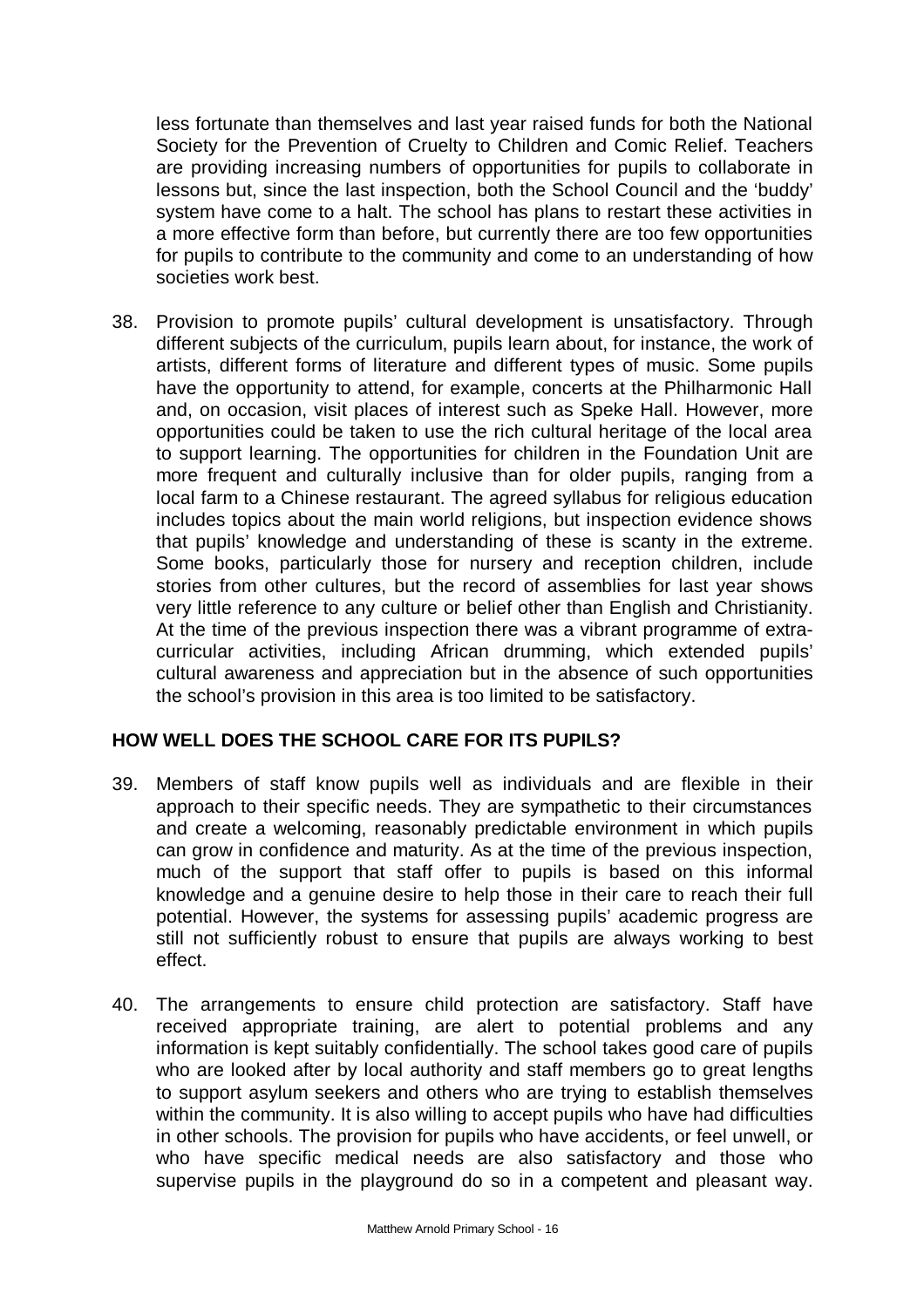Although on a day to day basis staff take appropriate measures to ensure that, for instance, pupils take care in science and physical education lessons and the school is a safe environment, the school's overall procedures for monitoring health and safety are unsatisfactory. There is no site-specific policy; staff are unclear about who has responsibility for what, and risk assessments are not carried out as part of a regular programme, as required by law, although some have taken place. Since these omissions were drawn to his attention, the headteacher has taken prompt action to set about remedying the situation.

- 41. Over the past few months, and particularly since the summer term, the school has instituted many effective measures to promote good attendance. Registration procedures have improved since the previous inspection when the recording of unauthorised absence was not carried out sufficiently well. School staff, the education welfare officer and members of the Education Action Zone (EAZ) Social Inclusion team work together very well to highlight to parents and pupils the importance of good attendance. They make contact with those who do not let the school know the cause of their children's absence. These combined efforts are proving highly effective in improving the attendance and punctuality of pupils throughout the school.
- 42. Support from the EAZ team, and in particular the Learning Mentor, is also helping to improve pupils' standards of behaviour. The Learning Mentor works on a one to one basis, with small groups and within classrooms to help pupils develop strategies that will improve their confidence and self-discipline. She has established good relationships with pupils and staff, and is proving to be a real asset to the school community. The school's overall procedures to ensure good behaviour are satisfactory but they are not currently implemented totally consistently which means that pupils sometimes receive different messages from different staff members, or even from the same person as their patience wears thin. The system for awarding points and certificates is not yet fully established and with different, sometimes negatively worded rules in each classroom but no readily visible overall school rules, it is not entirely clear to all pupils what the school expects of them. Staff record any racist or bullying incidents appropriately and take effective, sometimes imaginative steps to raise the victim's self esteem and encourage other pupils to value their contribution to the community.
- 43. The monitoring and support of pupils' personal development is satisfactory although it is still, essentially, informal. Teachers have good knowledge of pupils' home circumstances and are sympathetic to their particular needs but, in general, carry most of this information in their heads. There is no whole school system for recording, for instance, the issuing of certificates or who has been chosen as 'star of the week'. The Learning Mentor carefully records her work with individuals who are causing concern and some teachers are beginning to monitor pupils' behaviour and general happiness in school but such systematic recording is not yet in place throughout the school.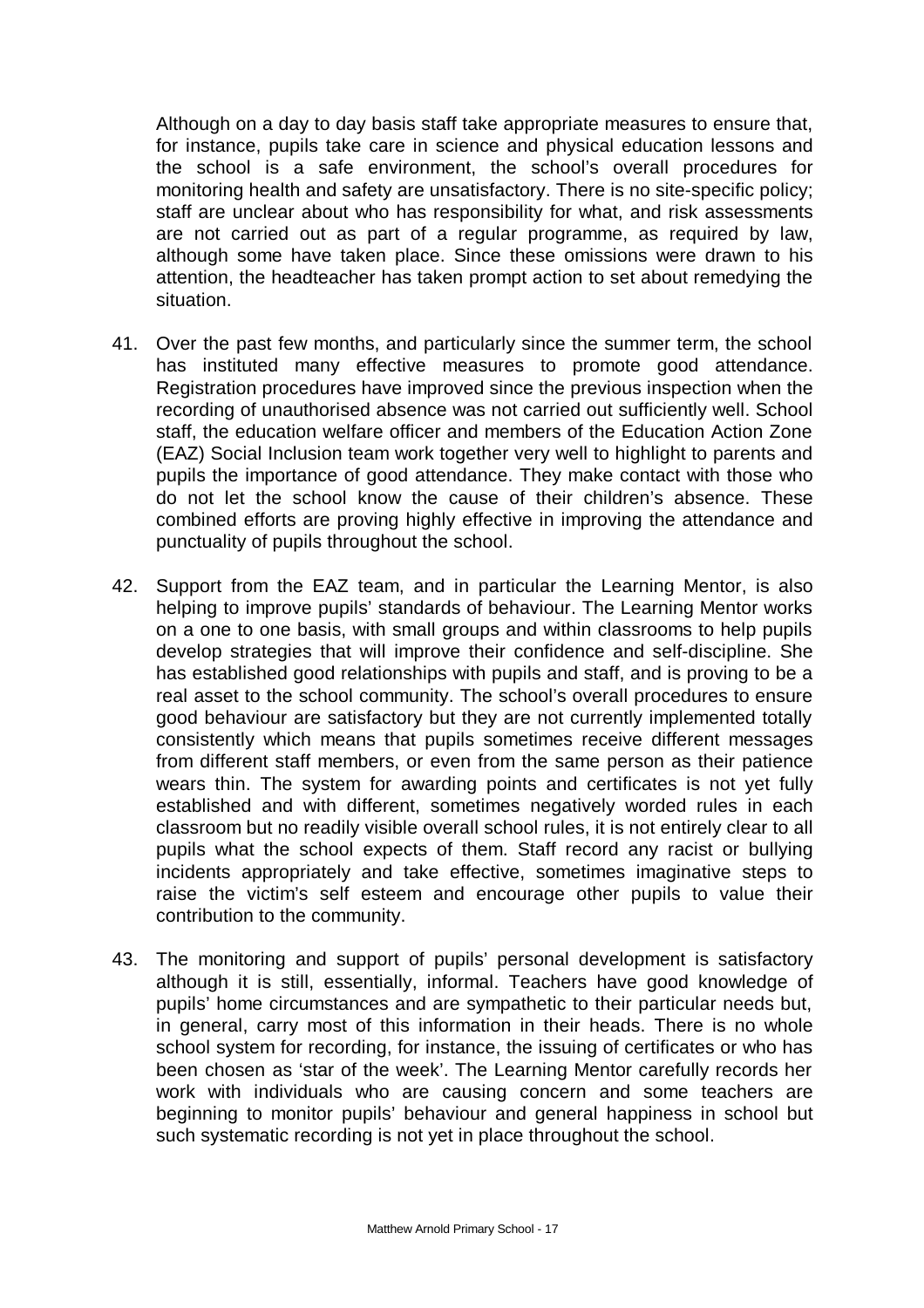44. The school conducts a large number of different tests on its pupils and records the outcomes carefully but does not yet use the information thus gleaned to best advantage when planning what teachers will teach and pupils will learn. Assessment practice in the Foundation Stage, Language Unit and for pupils who have special educational needs is good, with staff keeping good records and setting clear, achievable and regularly updated targets for pupils. Elsewhere in the school, teachers only carry out regular assessment in English and mathematics, in both of these subjects teachers' assessment of the standards that pupils have reached are not always accurate. In the great majority of lessons, the only way in which teachers adapt the level of work for different pupils is by providing 'more of the same' for those who finish earlier than others. This means that, frequently, it does not provide sufficient challenge for those who are capable of higher achievement and in some cases the work is too hard for those who need extra support. Teachers are not yet confident about how to convert the information provided by testing and assessment into clear curriculum aims. Where they have had help with this from the local education authority, they have not reviewed and followed up the initial written targets to see whether pupils have reached them. Overall, the academic and personal support provided for pupils is adequate in that teachers are helpful to individuals and want them to succeed. The school now needs to collect a wider range of more accurate information. This then needs to be used more effectively as a tool when planning the content of lessons and evaluating what steps different groups of pupils need to take next in order achieve appropriately.

# **HOW WELL DOES THE SCHOOL WORK IN PARTNERSHIP WITH PARENTS?**

- 45. A number of parents and grandparents of current pupils attended this school and had a great attachment to 'the old building'. They greeted the move to the new building, with a new headteacher, with some apprehension but now the great majority of parents and carers view the school in a positive light and are supportive of the opportunities provided for their children and themselves. In particular, parents consider that the teaching is good and helps their children to enjoy school and make good progress; they find staff very approachable and appreciate the openness of the headteacher. However, a sizeable number do not feel that the school works closely with parents or that they receive enough information about how much progress their children are making. Some parents also consider that the school does not provide sufficient activities outside lessons or the right amount of homework for pupils.
- 46. Inspection evidence shows that the school has established an effective partnership with parents and tries hard to work with them, for example in its efforts to improve pupils' attendance. The long established Parent-School Partnership which is run by the local education authority, provides an excellent 'gateway' into school-life, encouraging parents to follow courses such as creative writing or behaviour management, which help them to help their children to learn. During the inspection week various parents offered to help with the establishment of a lending library for sacks containing mathematics games, which is a new EAZ initiative in the school. Parents feel confident to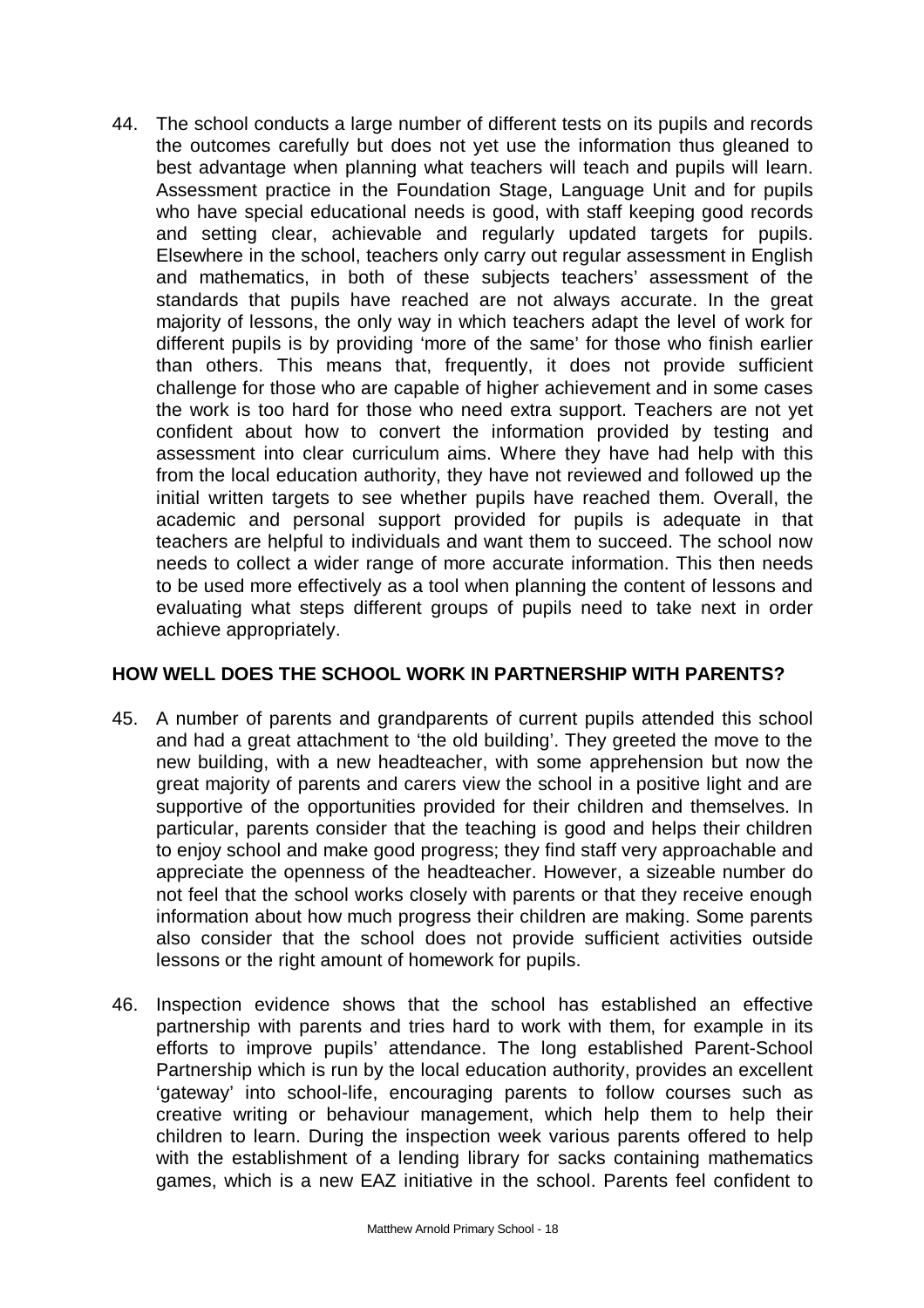approach staff, including the headteacher, if they have concerns and are confident that they will be listened to with respect.

- 47. The quality of information provided for parents is unsatisfactory. Neither the prospectus nor the governors' annual report include all the required information and, although the school sends home lively and useful newsletters on a regular basis, teachers do not provide information for parents about what their children will be learning in the coming term. Parents find the meetings with teachers to discuss their children's progress useful. However, pupils' written progress reports do not give them a sufficiently clear indication of how much progress their children have made in each subject, what standards they have achieved and what they need to concentrate on in particular in order to move their learning forward. This is a similar situation to that found at the time of the previous inspection.
- 48. Parents' contribution to their children's learning is satisfactory. The majority listen to their children read at home and ensure that they attend school regularly and punctually. They are willing to meet with staff and discuss any concerns and when asked to, for instance, lend pets for a science lesson, or collect vouchers for computers, they do so generously. The school's new senior management and other staff have established a firm foundation on which to build an increasingly strong partnership with parents in order to enhance the quality of education provided by the school.

# **HOW WELL IS THE SCHOOL LED AND MANAGED?**

- 49. The headteacher and deputy, who were both appointed in the last school year, are leading the school with energy and enthusiasm. Along with the governors, who are now more effective in their role than at the last inspection, they are committed to raising standards. Together, they have tackled some of the issues identified at the last inspection that were still outstanding when they arrived. For example, standards in the Foundation Stage and the Key Stage 1 curriculum have been improved. They have also addressed other issues, which have arisen since the last inspection took place, such as taking measures to ensure a projected budget deficit did not arise. However, there are still some weaknesses that were identified the last inspection, for example systems for checking on teaching and learning are not yet in place. However, there is sufficient evidence of improving achievement in key areas of the school to judge that leadership and management is satisfactory.
- 50. The headteacher has had a particular impact on improving standards in the Foundation Stage. He identified the key areas for action and sought support and advice from a range of sources to help bring about changes in teaching, learning and the curriculum. He also ensured that staff were appropriately trained and deployed. As a result, significant improvement has taken place and children now enter Key Stage 1 with a firm foundation on which to build. This is just beginning to show through in children's achievements in Year 1 in particular. The deputy head has redesigned the curriculum for Key Stages 1 and 2, with input from key staff and support from the governing body.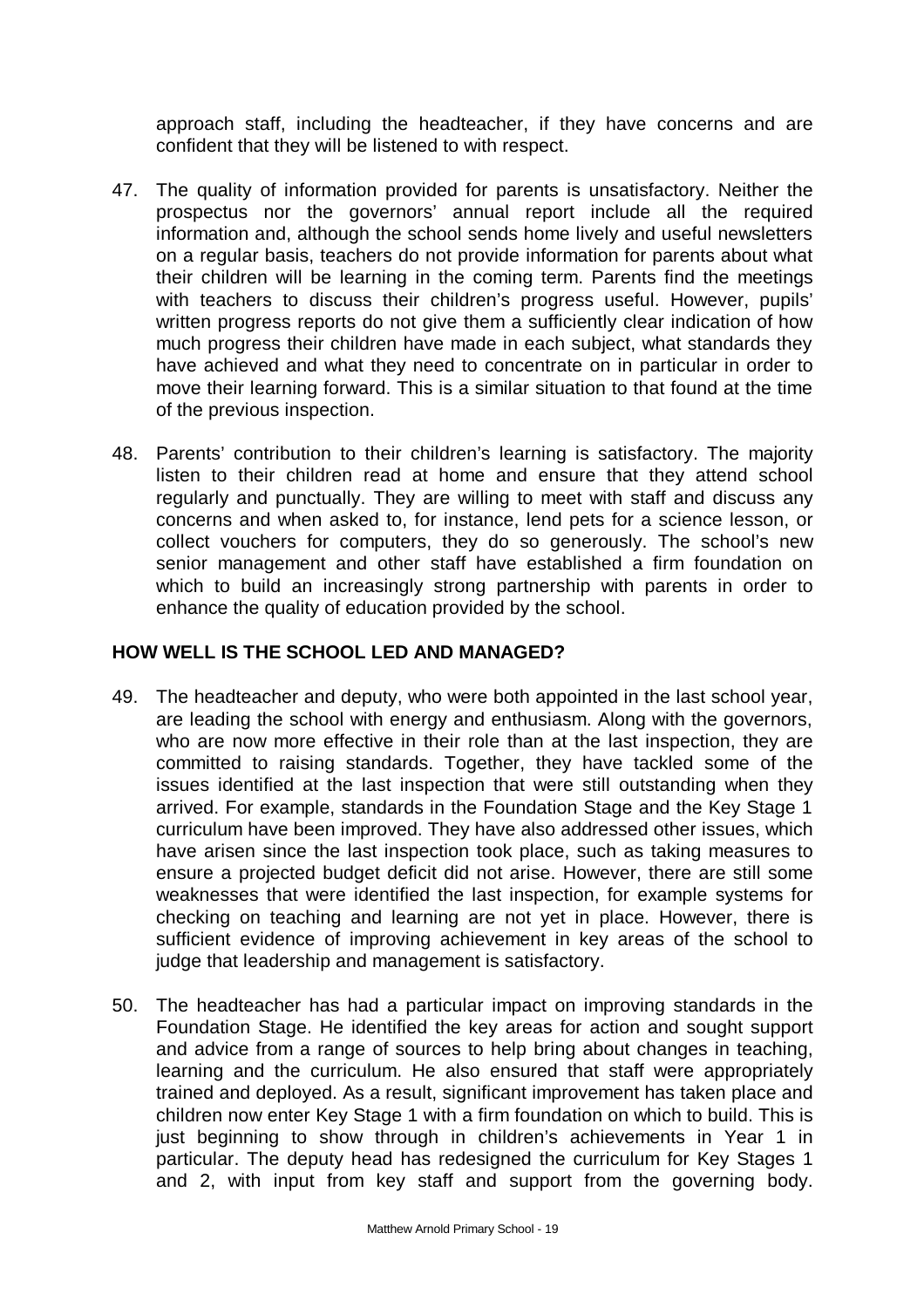Teachers, particularly at Key Stage 1, now have a clear picture of what to teach in each subject to each year group and this is beginning to ensure that pupils' build steadily on previous learning. The head and deputy have worked hard to build good relationships with parents. As a result, the majority of parents have confidence in the way they are leading the school and feel that the school is approachable and responsive.

- 51. There are areas that still need improvement. Effective systems for checking and improving standards of teaching are not yet sharp enough. As a result, it is difficult for the management team to clearly identify what needs to be done to improve unsatisfactory teaching and teaching which is just satisfactory, or to ensure consistency. Whilst the school has recently set targets for all pupils related to national curriculum levels and has a clearer idea of what children are capable of achieving, this information is not yet fully used by teachers to plan the next steps in learning for all groups. More able pupils, in particular, are not challenged sufficiently enough, as a result.
- 52. Subject leadership is currently at an early stage of development. After significant reorganisation of responsibilities by the headteacher, most teachers have only had charge of their subjects for three weeks. A satisfactory start has been made, but as yet, they have not had time to bring about improvements. However, the management of special needs provision, including the language unit is very good. The co-ordinator has a very good overview of pupils' progress towards their targets. She has devised clear and consistent administrative systems across the school. This ensures that individual pupils are well supported and achieve well, in relation to their abilities.
- 53. The governing body has improved since the last inspection and now gives satisfactory support for the work of the school. Governors are now more aware of their roles and responsibilities through training. They are better at holding the school to account because they have a growing understanding of some of its strengths and weaknesses. This is because the information they receive from the headteacher and key staff is better than in the past. It is helping them to give appropriate support and they are beginning to ask the right questions in some areas. They are now more involved in decision making and principles for ensuring that best value in the school's work are soundly applied. They check the value of the services they buy and consider different options and their costs. Since the appointment of the new headteacher, they have started to check the school's performance against national standards and against similar schools. The responsibilities they hold as individuals reflect closely the particular skills and expertise they bring. For example, the governor with responsibility for special educational needs is a former health visitor and understands the needs of children well. She takes a keen interest in the area and gives valuable help and advice. However, the Governing Body still does not fulfil all of its statutory responsibilities. For example, they have not yet taken steps to ensure that adequate health and safety procedures are in place.
- 54. Financial management is good. The headteacher and governors have avoided a potential budget deficit by taking difficult decisions related to staffing, after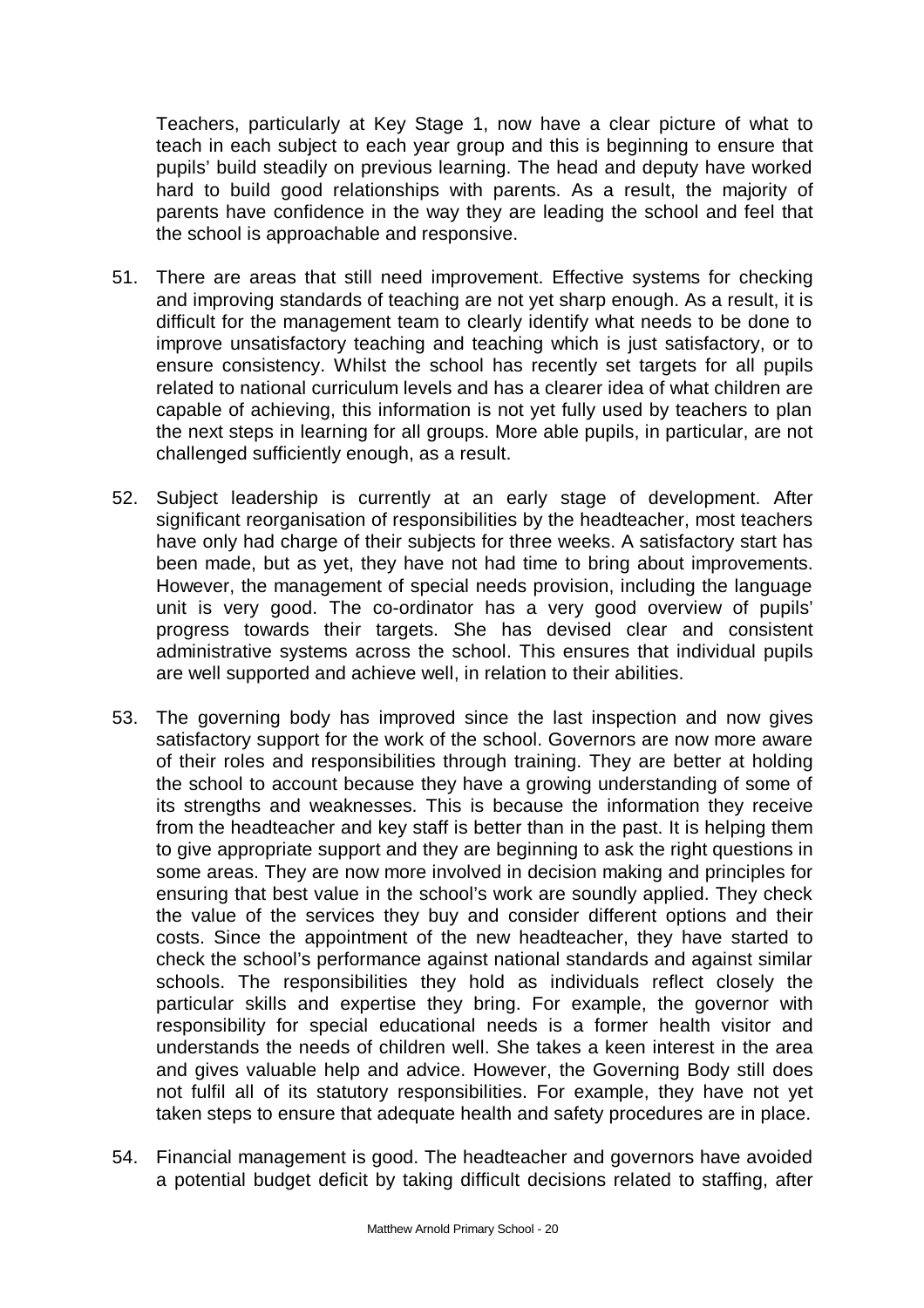exploring a range of possibilities. This has enabled the school to continue to make satisfactory provision for pupils. Funding for specific purposes is used appropriately, for example to provide a support worker for pupils learning English as an additional language. Good use has been made of funding and support from the Education Action Zone and as a result, teaching and learning in the areas of literacy and numeracy are starting to improve.

- 55. The recently established systems for checking on the school's performance are helping senior staff and governors to correctly identify broad areas for improvement, such as writing and Key Stage 1 mathematics. However, the school development plan drawn up to address these does not focus clearly enough on the key priorities within these broad areas, or state exactly how improvements will be secured. It also covers too many areas. This limits its usefulness for sharply focusing the work of the school and makes checking on progress more difficult. More work needs to be done in drawing sharper conclusions from the data that is analysed. Key priorities for action need to be more clearly set out to distinguish them from more minor issues.
- 56. There is a sufficient number of teaching staff and a good ratio of support staff to pupils. The school has implemented a sound performance management system through which objectives have been set for teachers. This is guiding staff training. Procedures for inducting newly qualified teachers into the school are also sound and ensure they have appropriate support from a designated colleague.
- 57. The accommodation is now of very good standard and is well maintained by the caretaking and cleaning team. It provides a high quality environment for teaching and learning. Resources are good in most subject areas. However, there is insufficient provision of accommodation and resources for the teaching of ICT. As a result, standards in this area are still not as high as they should be. Good use is being made of the excellent facilities at the local high school to provide for older pupils. However, this will not, in itself, be enough to raise standards across the school. The school's current resources need to be better organised.
- 58. Given the value that the school is adding to its pupils and what this costs, it is judged to be giving satisfactory value for money.

# **WHAT SHOULD THE SCHOOL DO TO IMPROVE FURTHER?**

- 59. The headteacher, staff and governing body should now:
	- a) **Improve standards of attainment in English, mathematics, some aspects of science, information and communication technology, religious education, music at Key Stage 2 and geography by:**

*English*

• paying greater attention to improving pupils' speaking skills;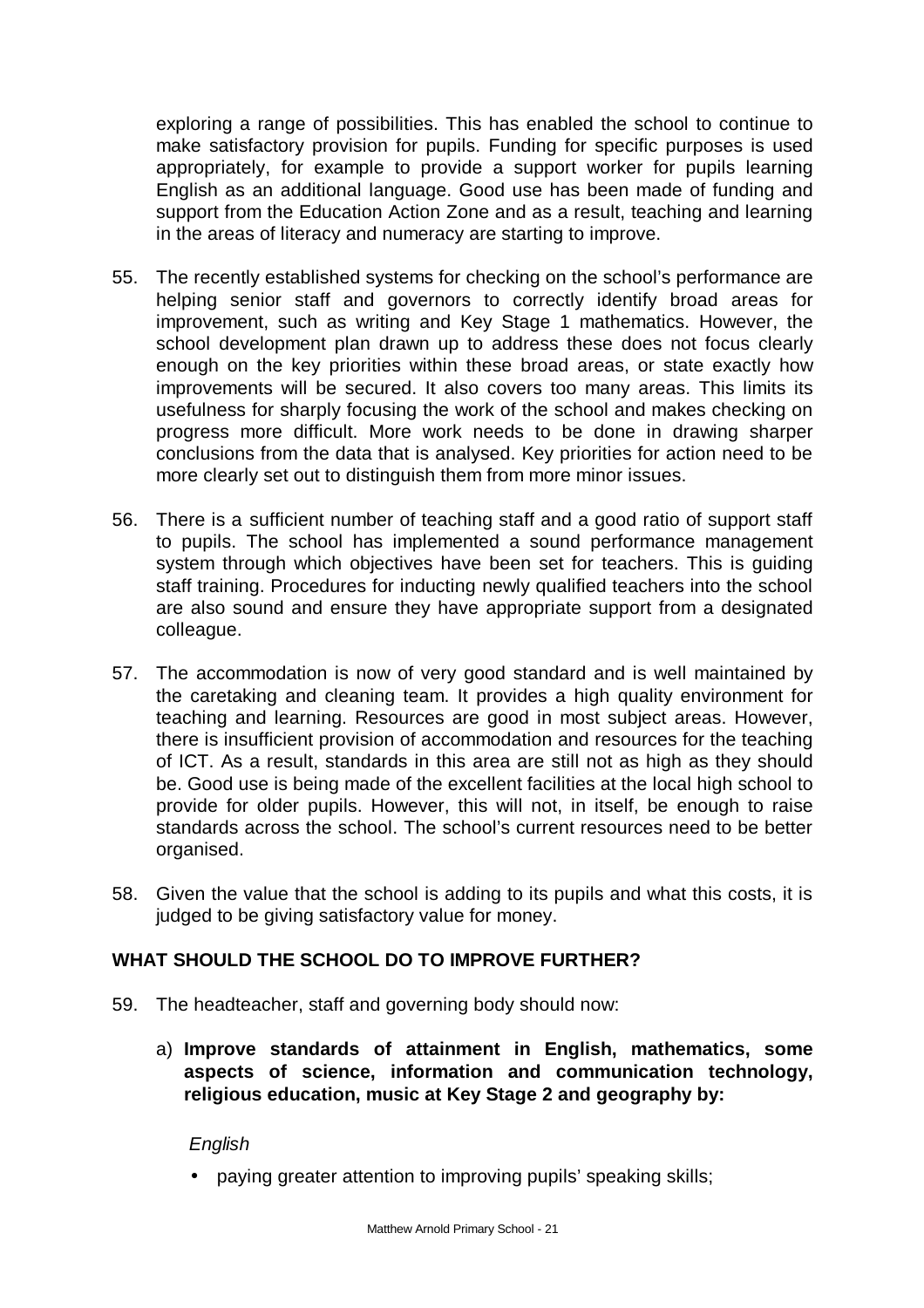- giving pupils more opportunities to write for different purposes;
- improving the range of strategies pupils use in their reading;
- improving standards of handwriting.

(paragraphs: 3, 4, 5, 8, 31, 60, 82, 85, 86, 88, 97)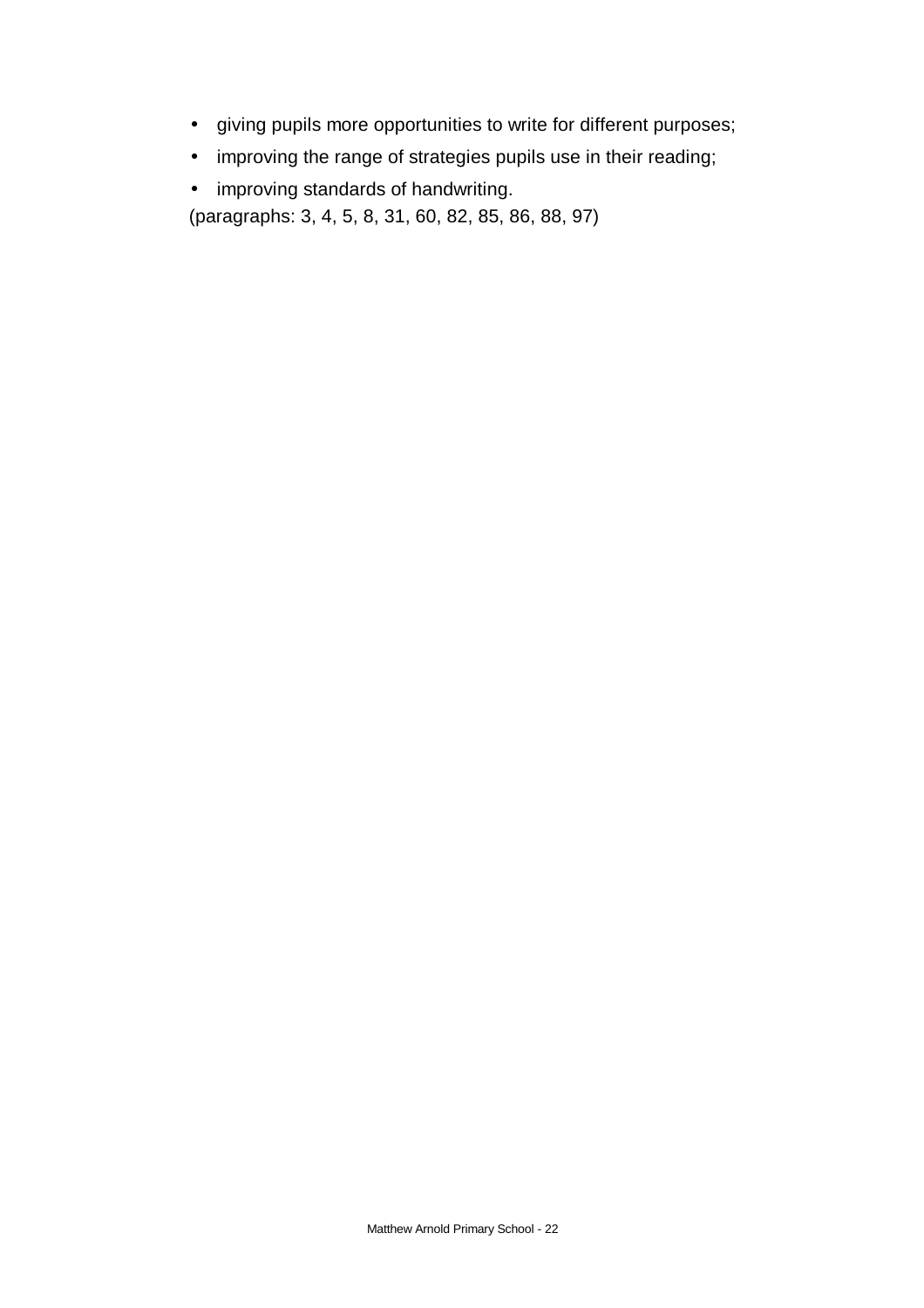#### *Mathematics*

- giving pupils more opportunities to undertake investigative and problem-solving work;
- giving pupils more opportunities to collect and use data;
- giving pupils more opportunities to use their knowledge of number in other subject areas;

(paragraphs: 6, 8, 92, 96)

# *Science*

• providing more opportunities for pupils to find things out through scientific investigation.

(paragraphs: 7, 8, 98, 99)

*Information and communication technology, religious education and geography at both key stages, and music at Key Stage 2* 

- ensuring that aspects of each of these subjects are taught in enough depth so that pupils develop the necessary knowledge and skills;
- ensuring that more time is given to developing skills in ICT and using these more effectively in other curriculum areas;

(paragraphs:10, 31, 33, 89, 110)

# b) **Further improve the quality of teaching and learning by:**

- providing work which is matched more closely to the needs of the more able pupils;
- making lessons more interesting by using a greater range of teaching methods, including allowing pupils to take a more active part in lessons and show initiative;
- spreading existing good practice more effectively across all classes:
- making better use of marking to show pupils what they need to do to improve.

(paragraphs: 6, 7, 8, 15, 17, 20, 25, 86, 89, 94, 96, 101)

# c) **Make better use of the assessment information available on pupils by:**

- ensuring test results are used to identify particular strengths and weaknesses for different groups and to decide what pupils should learn next;
- develop assessment procedures in those subjects where there are none.

(paragraphs: 17, 44, 83, 87, 89, 99, 107)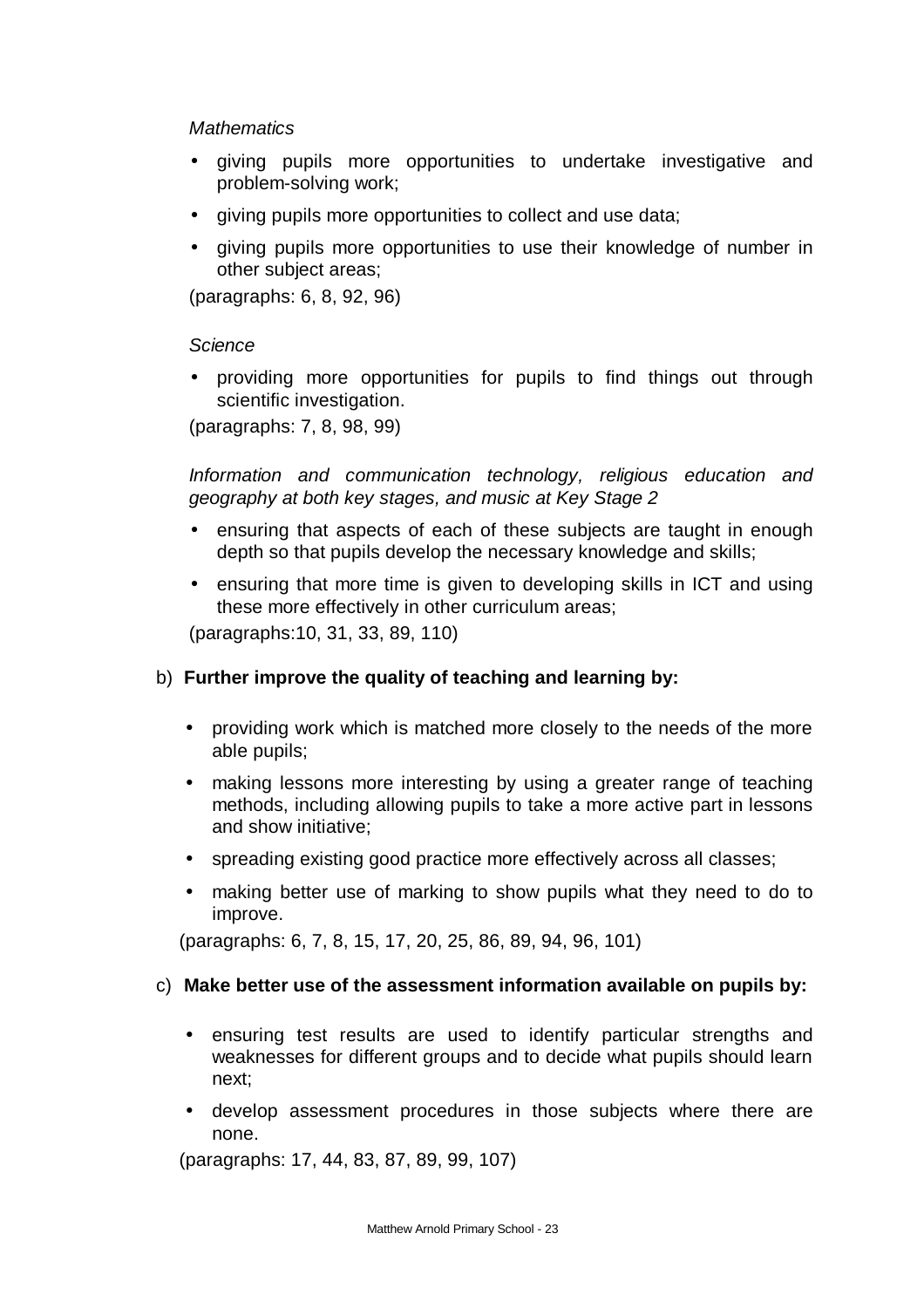# d) **Identify and prioritise key areas for development more sharply by:**

• having more clearly identified priorities in the School Development Plan;

• giving more detail of the action to be taken. (paragraphs: 55, 87, 96, 108, 120)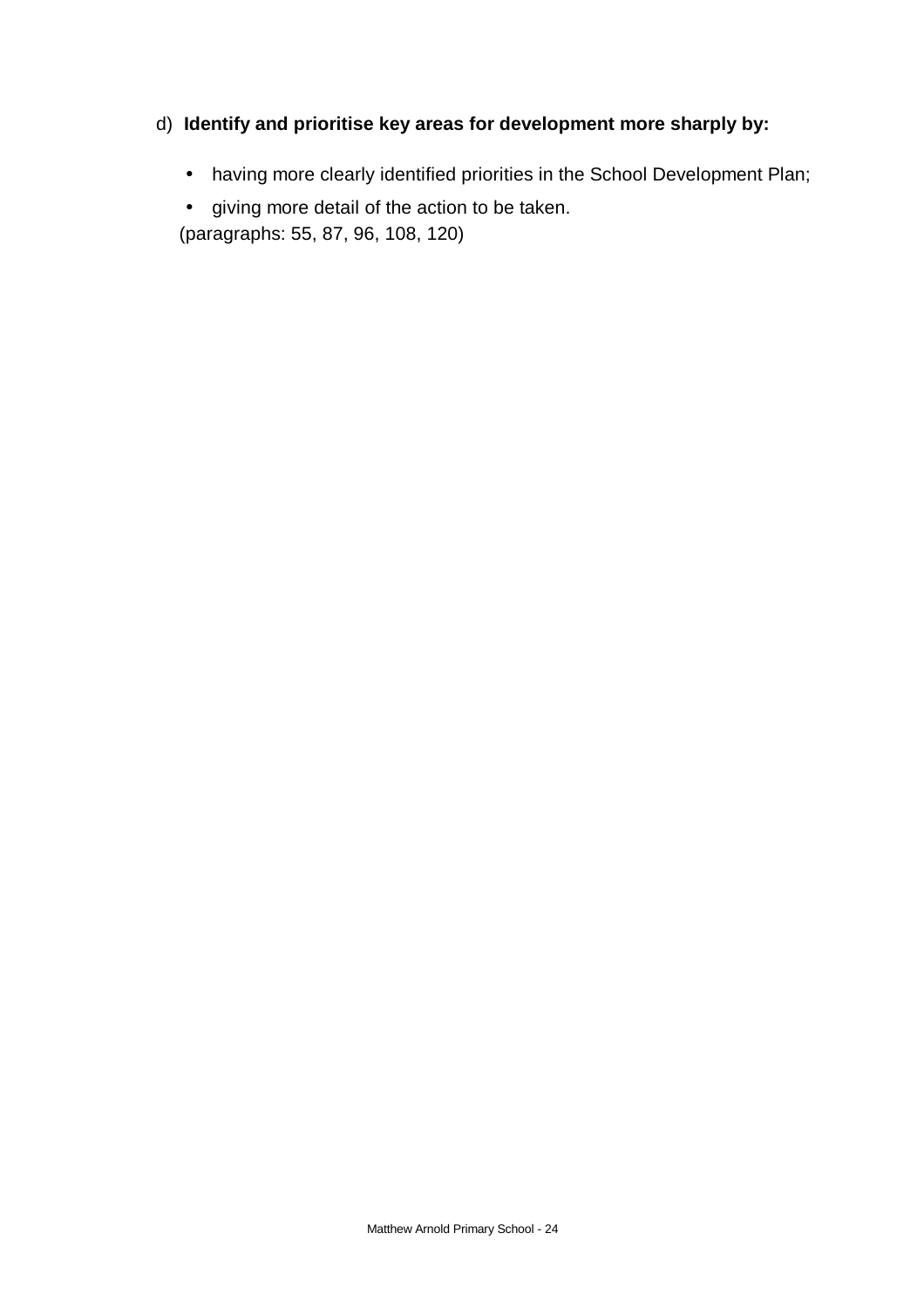# e) **Monitor and evaluate the work of the school more effectively by:**

- developing more rigorous systems for checking on teaching and learning;
- ensuring that procedures for monitoring health and safety meet statutory requirements.

(paragraphs: 20, 40, 49, 51, 53, 90, 95, 102)

# f) **Develop pupils' understanding of their own and other cultures by:**

• giving them a wider range of experiences in this area. (paragraphs: 38, 111, 119, 137, 138)

In addition to the key issues, the following less important weaknesses should be considered for inclusion in the plan:

- i. continue to implement and develop strategies for improving attendance;
- ii. improve provision for personal, social and health education;
- iii. improve the quality of information given to parents.

(paragraphs 16, 34, 47)

# **The Work of the Language Unit**

- 60. The work of the language unit is very good and is a strength of the school, as it was at the last inspection.
- 61. Pupils are referred to the language unit on the recommendation of a range of professionals. They are brought to the school in taxis provided by the LEA, from various parts of Liverpool. Some pupils attend the language unit for a short period of time and return to their local schools; others remain at Matthew Arnold for the whole period of their primary education. At the time of the inspection, these places were not taken up. There are 20 pupils on roll, taught in two classes, one for reception to Year 2 pupils and one for Year 3 to Year 6 pupils. Each class has one teacher and one assistant. The children are included in all the activities that the school has to offer. Good systems for links between home and school are in operation and are seen as vital in ensuring that parents, who often live some distance from the school, are fully informed of their children's progress.
- 62. Pupils' attainment is often, but not always, below average. This is particularly the case in the core subjects and in subjects which require the understanding of abstract ideas and concepts, such as history. However, in subjects such as art pupils attain average standards. All language unit pupils make at least good and often very good progress. This is a direct result of very good teaching.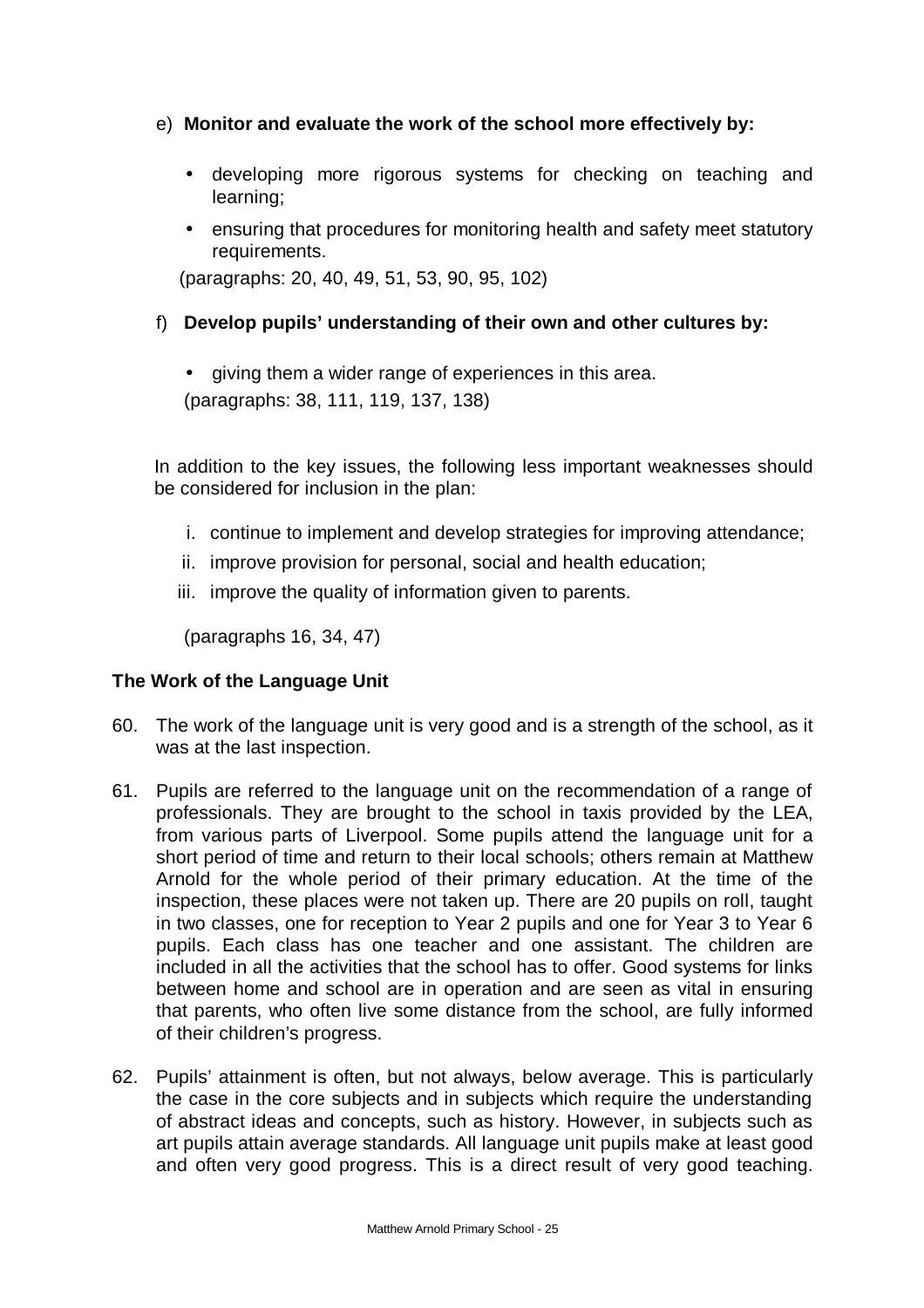Their speech and language needs are very well met as a result of the excellent teamwork between all the professionals involved in their care, including speech therapists who give high quality support. Detailed assessments lead to carefully set, precise targets that are shared with the pupils and their parents. Progress towards these targets is regularly monitored and evaluated and all planning for the pupils is undertaken jointly. Re-integration into their neighbourhood schools or to mainstream classes within Matthew Arnold is managed with care and sensitivity, ensuring smooth transition. This is also the case for pupils who transfer from the unit to high school.

- 63. Pupils are withdrawn from lessons for regular, individual speech therapy sessions. However, this rarely impacts negatively on progress because on their return to class, teachers are particularly careful to ensure that children are well supported in their learning and make up lost ground.
- 64. Pupils follow the same curriculum as their classmates in other parts of the school and often join them for particular activities. Speech therapists also support children in class, on occasions, if this is deemed necessary for pupils to access the same curriculum as others. Although several age groups are taught in the same class, careful planning ensures that work is very well matched to the needs and abilities of individuals. Reception pupils are taught with Year 1 and Year 2 pupils. However, regular, planned visits to the Foundation Stage classroom ensure satisfactory access to the appropriate learning experiences.
- 65. The quality of teaching in both classes is very good, overall, particularly in English and Mathematics. Teachers plan a wide variety of hands-on, practical activities to motivate their pupils and develop their understanding. For example, in history in the Key Stage 2 class, pupils were encouraged to dress up in Victorian clothes, which developed their understanding of how restrictive these were for Victorian children. In mathematics in the Key Stage 1 class, pupils decorated cakes as they learned to add and subtract numbers to 5. A particularly strong feature of the teaching is the way in which all staff explain tasks carefully, paying particular attention to the language needs of their pupils. They also handle pupils' speech difficulties sensitively, giving appropriate thinking and response time and encouraging all their efforts. This increases pupils' confidence in their own abilities and helps them achieve well. The atmosphere created in both classes is happy and relaxed, yet purposeful and hard working. Teachers and other staff have high expectations of pupils in terms of attitudes and behaviour. They respond well to this by working hard and behaving well almost always.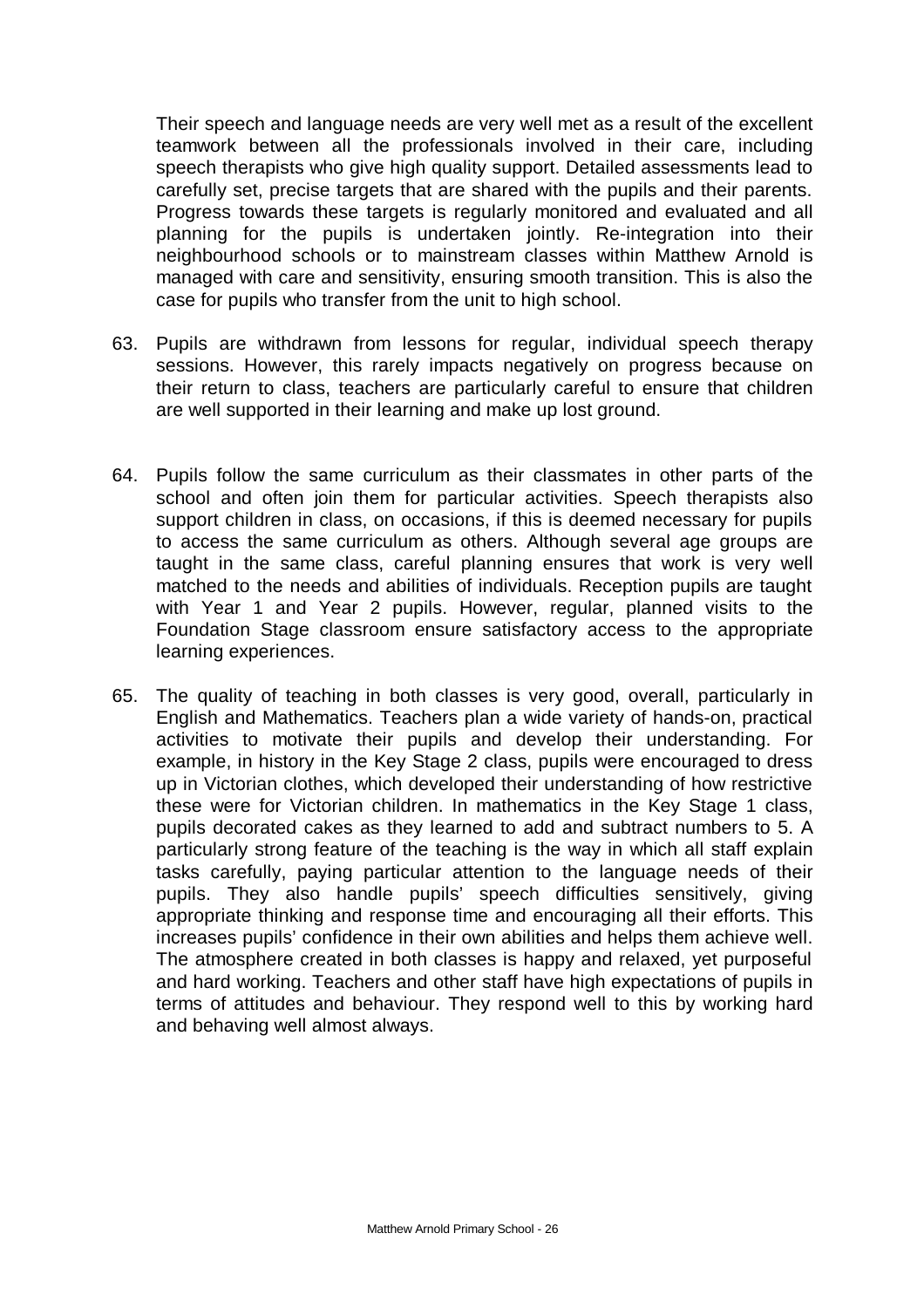# **PART C: SCHOOL DATA AND INDICATORS**

# *Summary of the sources of evidence for the inspection*

Number of lessons observed

Number of discussions with staff, governors, other adults and pupils

# *Summary of teaching observed during the inspection*

|            | Excellent | Very good | Good | Satisfactory | Unsatisfactory | Poor | Very Poor |
|------------|-----------|-----------|------|--------------|----------------|------|-----------|
| Number     |           |           | 16   |              |                |      |           |
| Percentage |           |           | 35   | 37           |                |      |           |

*The table gives the number and percentage of lessons observed in each of the seven categories used to make judgements about teaching.*

# *Information about the school's pupils*

| Pupils on the school's roll                                           | Nurserv | YR-Y6 |
|-----------------------------------------------------------------------|---------|-------|
| Number of pupils on the school's roll (FTE for part-time pupils)      | 22      | 215   |
| Number of full-time pupils known to be eligible for free school meals |         | 122   |
| $ETE$ moong full time on involged                                     |         |       |

*FTE means full-time equivalent.*

| Special educational needs                                           | Nurserv | YR-Y6 |
|---------------------------------------------------------------------|---------|-------|
| Number of pupils with statements of special educational needs       |         | 20    |
| Number of pupils on the school's special educational needs register |         | 75    |

| English as an additional language                       | No of pupils |
|---------------------------------------------------------|--------------|
| Number of pupils with English as an additional language |              |

| Pupil mobility in the last school year                                       | No of pupils |
|------------------------------------------------------------------------------|--------------|
| Pupils who joined the school other than at the usual time of first admission | 40           |
| Pupils who left the school other than at the usual time of leaving           | 37           |

# *Attendance*

#### **Authorised absence Unauthorised absence**

|                           | %   |                           | %   |
|---------------------------|-----|---------------------------|-----|
| School data               | 7.4 | School data               | 1.1 |
| National comparative data | 5.2 | National comparative data | 0.5 |

*Both tables give the percentage of half days (sessions) missed through absence for the latest complete reporting year.*

| 46 |  |
|----|--|
| 39 |  |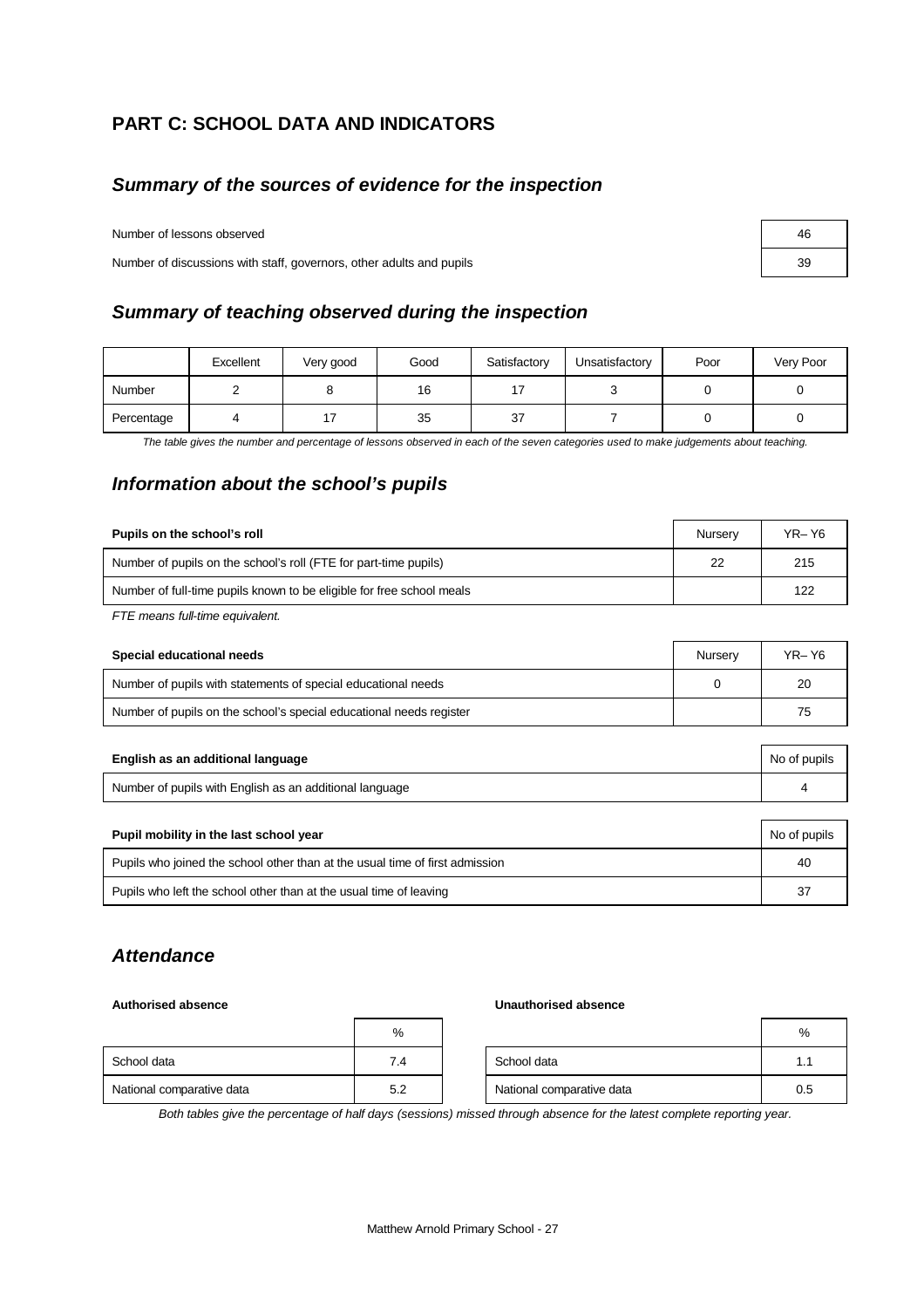|                                                                                        |             |    | Year    | <b>Boys</b> | Girls              | Total |
|----------------------------------------------------------------------------------------|-------------|----|---------|-------------|--------------------|-------|
| Number of registered pupils in final year of Key Stage 1 for the latest reporting year |             |    |         | 17          | 14                 | 31    |
|                                                                                        |             |    |         |             |                    |       |
| <b>National Curriculum Test/Task Results</b>                                           | Reading     |    | Writing |             | <b>Mathematics</b> |       |
|                                                                                        | <b>Boys</b> | 13 |         | 14          |                    | 13    |
| Numbers of pupils at NC level 2<br>and above                                           | Girls       | 10 |         | 10          |                    | 11    |

Percentage of pupils **School** School 74 (62) 77 (69) 77 (52) at NC level 2 or above National 83 (82) 84 (83) 90 (87)

Total 23 24 24

# *Attainment at the end of Key Stage 1 (Year 2)*

| <b>Teachers' Assessments</b>                   |             | English | <b>Mathematics</b> | <b>Science</b> |
|------------------------------------------------|-------------|---------|--------------------|----------------|
| Numbers of pupils at NC level 2<br>and above   | <b>Boys</b> | 13      | 14                 | 14             |
|                                                | Girls       | 10      | 12                 | 10             |
|                                                | Total       | 23      | 26                 | 24             |
| Percentage of pupils<br>at NC level 2 or above | School      | 74 (59) | 84 (72)            | 77 (72)        |
|                                                | National    | 84 (82) | 88 (86)            | 88 (87)        |

*Percentages in brackets refer to the year before the latest reporting year.*

# *Attainment at the end of Key Stage 2 (Year 6)*

|                                              |                                                                                                            |         | Year               | <b>Boys</b>        | Girls | Total          |
|----------------------------------------------|------------------------------------------------------------------------------------------------------------|---------|--------------------|--------------------|-------|----------------|
|                                              | Number of registered pupils in final year of Key Stage 2 for the latest reporting year<br>21<br>15<br>2000 |         |                    |                    | 36    |                |
|                                              |                                                                                                            | English |                    | <b>Mathematics</b> |       | <b>Science</b> |
| <b>National Curriculum Test/Task Results</b> |                                                                                                            |         |                    |                    |       |                |
| Numbers of pupils at NC level 4<br>and above | <b>Boys</b>                                                                                                | 12      | 12<br>14           |                    |       |                |
|                                              | Girls                                                                                                      | 10      |                    | 6<br>8             |       |                |
|                                              | Total                                                                                                      | 22      |                    | 18                 |       | 22             |
| Percentage of pupils                         | School                                                                                                     | 61 (69) |                    | 50(43)<br>61 (49)  |       |                |
| at NC level 4 or above                       | National                                                                                                   | 75 (70) | 72 (69)<br>85 (78) |                    |       |                |
|                                              |                                                                                                            |         |                    |                    |       |                |
| <b>Teachers' Assessments</b>                 |                                                                                                            | English |                    | <b>Mathematics</b> |       | <b>Science</b> |
|                                              |                                                                                                            |         |                    |                    |       |                |

| I GACHEI S-ASSESSHIEHIS                      |                   | English | <b>Matrichiatics</b> | ocience |
|----------------------------------------------|-------------------|---------|----------------------|---------|
|                                              | <b>Boys</b>       | 11      | 10                   | 12      |
| Numbers of pupils at NC level 4<br>and above | Girls             | 10      | 8                    | 11      |
|                                              | Total<br>21<br>18 |         | 23                   |         |
| Percentage of pupils                         | School            | 60 (49) | 51 (40)              | 66 (46) |
| at NC level 4 or above                       | National          | 70 (68) | 72 (69)              | 79 (75) |

*Percentages in brackets refer to the year before the latest reporting year.*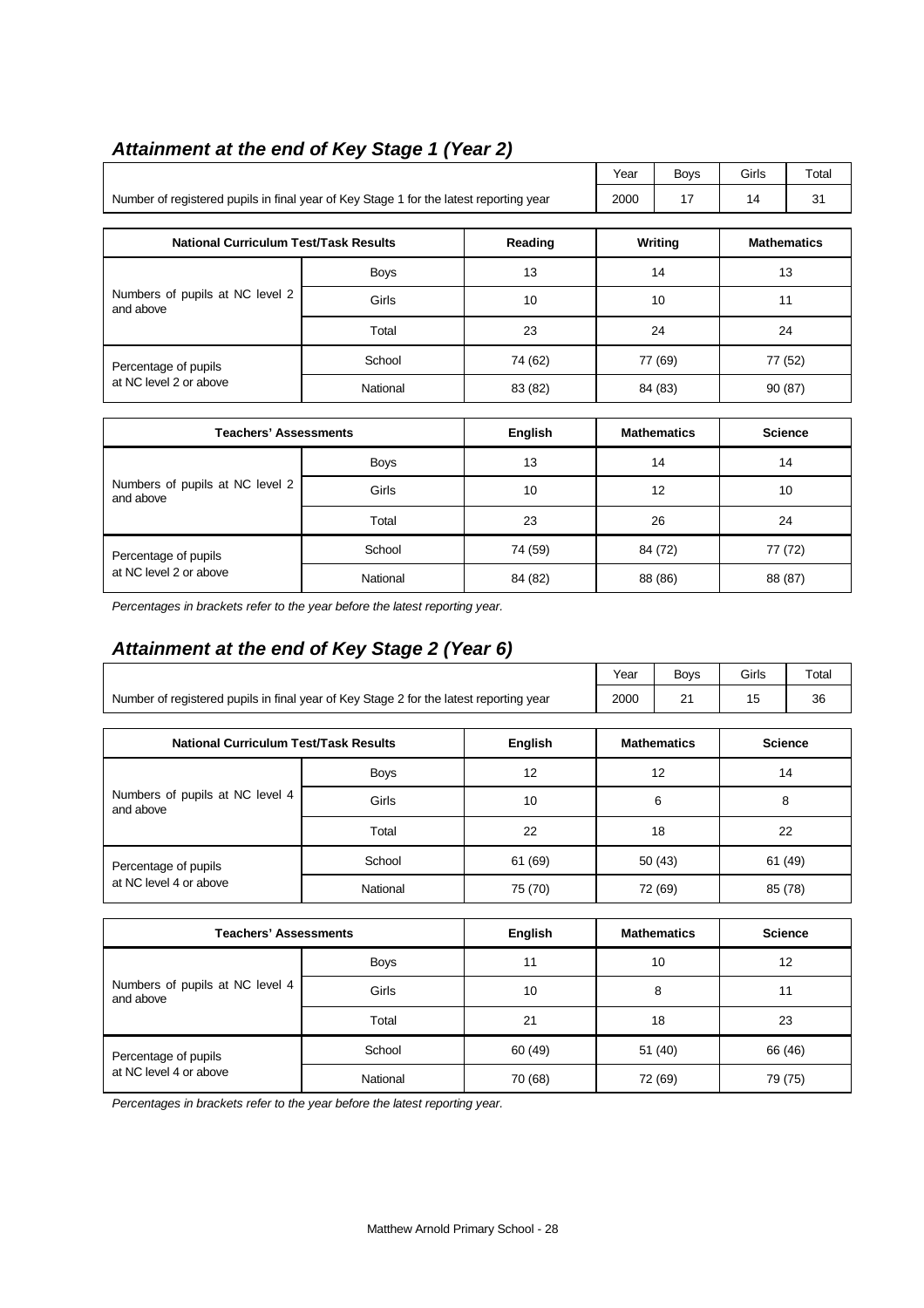|                                 | No of pupils |                              | Fixed period | Perma |
|---------------------------------|--------------|------------------------------|--------------|-------|
| Black - Caribbean heritage      | ∩            | Black - Caribbean heritage   | 0            | 0     |
| Black - African heritage        |              | Black - African heritage     | 0            | 0     |
| $Black - other$                 | 16           | $Black - other$              | 0            | 0     |
| Indian                          | 0            | Indian                       | 0            | 0     |
| Pakistani                       | $\Omega$     | Pakistani                    | $\Omega$     | 0     |
| Bangladeshi                     |              | Bangladeshi                  | $\Omega$     | 0     |
| Chinese                         | 3            | Chinese                      | 0            | 0     |
| White                           | 190          | White                        | 0            | 0     |
| Any other minority ethnic group | 5            | Other minority ethnic groups | U            | 0     |

#### *Teachers and classes Financial information*

#### **Qualified teachers and classes: YR– Y6**

| Total number of qualified teachers (FTE)      | 10  | Financial year                             | 2000/ |
|-----------------------------------------------|-----|--------------------------------------------|-------|
| Number of pupils per qualified teacher        | 35  |                                            |       |
| Average class size                            | 30  |                                            | £     |
| Education support staff: YR - Y6              |     | Total income                               | 613   |
| Total number of education support staff       | 10  | Total expenditure                          | 6279  |
| Total aggregate hours worked per week         | 251 | Expenditure per pupil                      | 25    |
| Qualified teachers and support staff: nursery |     | Balance brought forward from previous year | 757   |
| Total number of qualified teachers (FTE)      |     | Balance carried forward to next year       | 613   |
| Number of pupils per qualified teacher        | 22  |                                            |       |
| Total number of education support staff       |     |                                            |       |
| Total aggregate hours worked per week         | 35  |                                            |       |
| Number of pupils per FTE adult                | 11  |                                            |       |

*FTE means full-time equivalent.*

#### *Recruitment of teachers*

| Number of teachers who left the school during the last two years                                               |  |  |  |
|----------------------------------------------------------------------------------------------------------------|--|--|--|
| Number of teachers appointed to the school during the last two years                                           |  |  |  |
|                                                                                                                |  |  |  |
| Total number of vacant teaching posts (FTE)                                                                    |  |  |  |
| Number of vacancies filled by teachers on temporary contract of a term or more (FTE)                           |  |  |  |
| Number of unfilled vacancies or vacancies filled by teachers on temporary contract of less than one term (FTE) |  |  |  |

*FTE means full-time equivalent.*

# *Ethnic background of pupils Exclusions in the last school year*

| No of pupils |                              | Fixed period | Permanent |
|--------------|------------------------------|--------------|-----------|
| 0            | Black - Caribbean heritage   | $\Omega$     | 0         |
|              | Black - African heritage     | $\Omega$     | 0         |
| 16           | $Black - other$              | $\Omega$     | 0         |
| 0            | Indian                       | $\Omega$     | 0         |
| n            | Pakistani                    | ∩            | 0         |
|              | Bangladeshi                  | $\Omega$     | Ω         |
| 3            | Chinese                      | ∩            | 0         |
| 190          | White                        | $\Omega$     | 0         |
| 5            | Other minority ethnic groups |              | 0         |

*This table refers to pupils of compulsory school age only. This table gives the number of exclusions of pupils of compulsory school age, which may be different from the number of pupils excluded.*

| Total number of qualified teachers (FTE)      | 10  | Financial year                             |        |
|-----------------------------------------------|-----|--------------------------------------------|--------|
| Number of pupils per qualified teacher        | 35  |                                            |        |
| Average class size                            | 30  |                                            | £      |
| Education support staff: YR - Y6              |     | Total income                               | 613524 |
| Total number of education support staff       | 10  | Total expenditure                          | 627964 |
| Total aggregate hours worked per week         | 251 | Expenditure per pupil                      | 2533   |
| Qualified teachers and support staff: nursery |     | Balance brought forward from previous year | 75784  |
| Total number of qualified teachers (FTE)      |     | Balance carried forward to next year       | 61344  |
|                                               |     |                                            |        |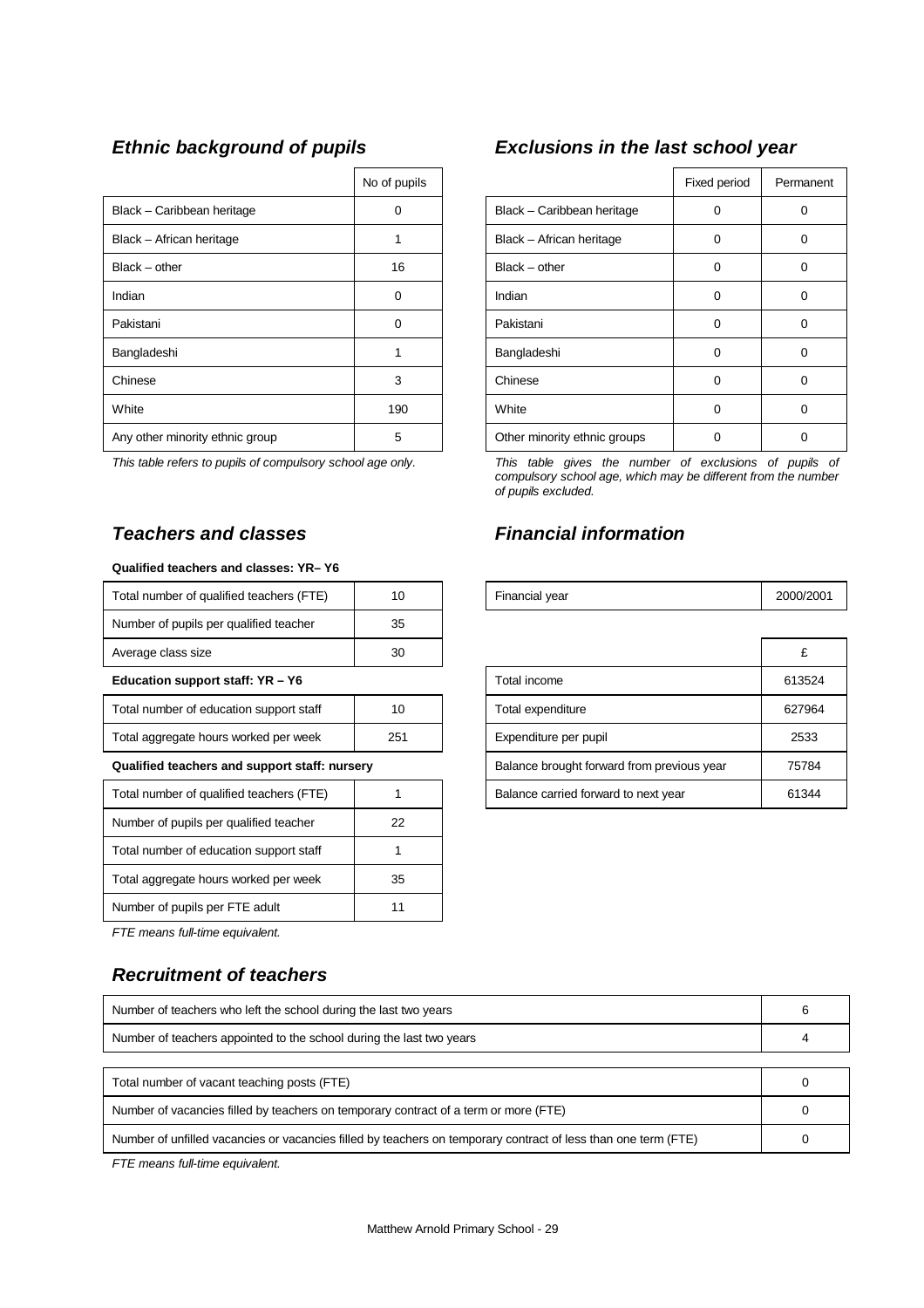# *Results of the survey of parents and carers*

**Questionnaire return rate**

| Number of questionnaires sent out | 259 |
|-----------------------------------|-----|
| Number of questionnaires returned | 69  |

 $\top$ 

 $\top$ 

 $\top$ 

 $\overline{\mathsf{I}}$ 

 $\mathsf{r}$ 

 $\overline{\phantom{a}}$ 

#### **Percentage of responses in each category**

|                                                                                       | Strongly<br>agree | Tend to<br>agree | Tend to<br>disagree | Strongly<br>disagree | Don't<br>know |
|---------------------------------------------------------------------------------------|-------------------|------------------|---------------------|----------------------|---------------|
| My child likes school.                                                                | 71                | 23               | 4                   | 1                    | $\Omega$      |
| My child is making good progress in school.                                           | 61                | 36               | 0                   | 1                    | 1             |
| Behaviour in the school is good.                                                      | 48                | 42               | 4                   | 3                    | 3             |
| My child gets the right amount of work to do at<br>home.                              | 45                | 32               | 13                  | $\overline{7}$       | 3             |
| The teaching is good.                                                                 | 68                | 29               | 1                   | $\Omega$             | 1             |
| I am kept well informed about how my child is<br>getting on.                          | 59                | 26               | $12 \overline{ }$   | 1                    | 1             |
| I would feel comfortable about approaching the<br>school with questions or a problem. | 75                | 17               | 3                   | $\overline{0}$       | 4             |
| The school expects my child to work hard and<br>achieve his or her best.              | 67                | 25               | 4                   | 1                    | 3             |
| The school works closely with parents.                                                | 54                | 29               | 14                  | 0                    | 3             |
| The school is well led and managed.                                                   | 52                | 35               | 1                   | 1                    | 10            |
| The school is helping my child become mature<br>and responsible.                      | 61                | 30               | 6                   | 1                    | 1             |
| The school provides an interesting range of<br>activities outside lessons.            | 45                | 30               | 12                  | 3                    | 10            |

 $\Gamma$ 

*Figures are rounded to the nearest integer and may not total 100.*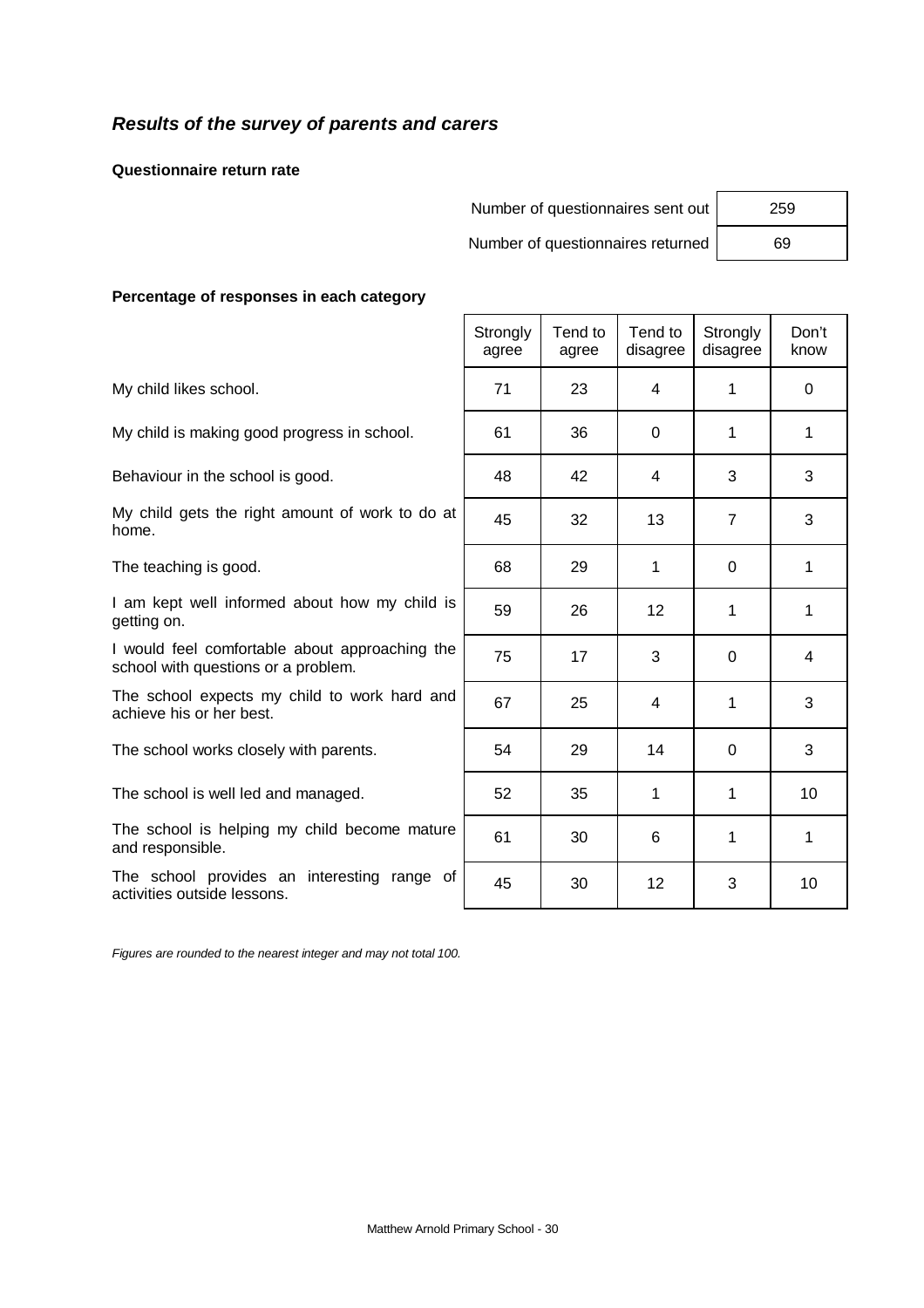# **PART D: THE STANDARDS AND QUALITY OF TEACHING IN AREAS OF THE CURRICULUM, SUBJECTS AND COURSES**

# **AREAS OF LEARNING FOR CHILDREN IN THE FOUNDATION STAGE**

- 66. Children are admitted to the nursery as soon as they turn three years of age. There are currently 27 children on roll, who attend in either the morning or afternoon. The reception class admits children in the September of the year in which they become 5. This year's class has 23 children, most of who have transferred from the nursery. In the last report, the quality of provision for the Foundation Stage children was described as satisfactory in reception but unsatisfactory in the nursery. It is now much improved and children get off to a strong start, progressing well in both classes because of consistently good teaching and a well-planned curriculum.
- 67. Children are assessed by teachers on entry to both nursery and reception classes. When they begin nursery, their overall attainment is well below average when compared to that of other children of their age. Particular weaknesses are evident in language and communication skills and some show limited development of social skills. When they enter reception they are assessed on a wider range of skills. Although they have achieved well during their time in nursery, the majority are still below average in the key areas of language, mathematics, social development, and knowledge and understanding of the world.
- 68. Children with special needs and those learning English as an additional language achieve well in relation to their difficulties. This is because they receive carefully planned support that is effective in raising their confidence to attempt new experiences. As children with higher levels of attainment begin to be identified, they are given more challenging tasks to undertake which enable them to make good progress in their learning.
- 69. Relationships are very strong in the Foundation Stage and all staff concentrate very hard on preparing children to be able to work and play both independently and with others. This drive to raise confidence and social awareness pays dividends in the ease with which children settle into school and in their good attitude to both work and play. Very careful and regular assessment helps the teachers to decide what level of activity is appropriate to offer next. This helps them to provide a good match of challenge to all groups of children.

# **Personal, social and emotional development.**

70. This is a priority area for all the nursery and reception staff, and throughout the planning of all areas of learning, they ensure that every opportunity is taken to promote children's personal and social skills. As a result, children progress well and most are on course to achieve the learning goals for children aged 6 by the time they leave reception.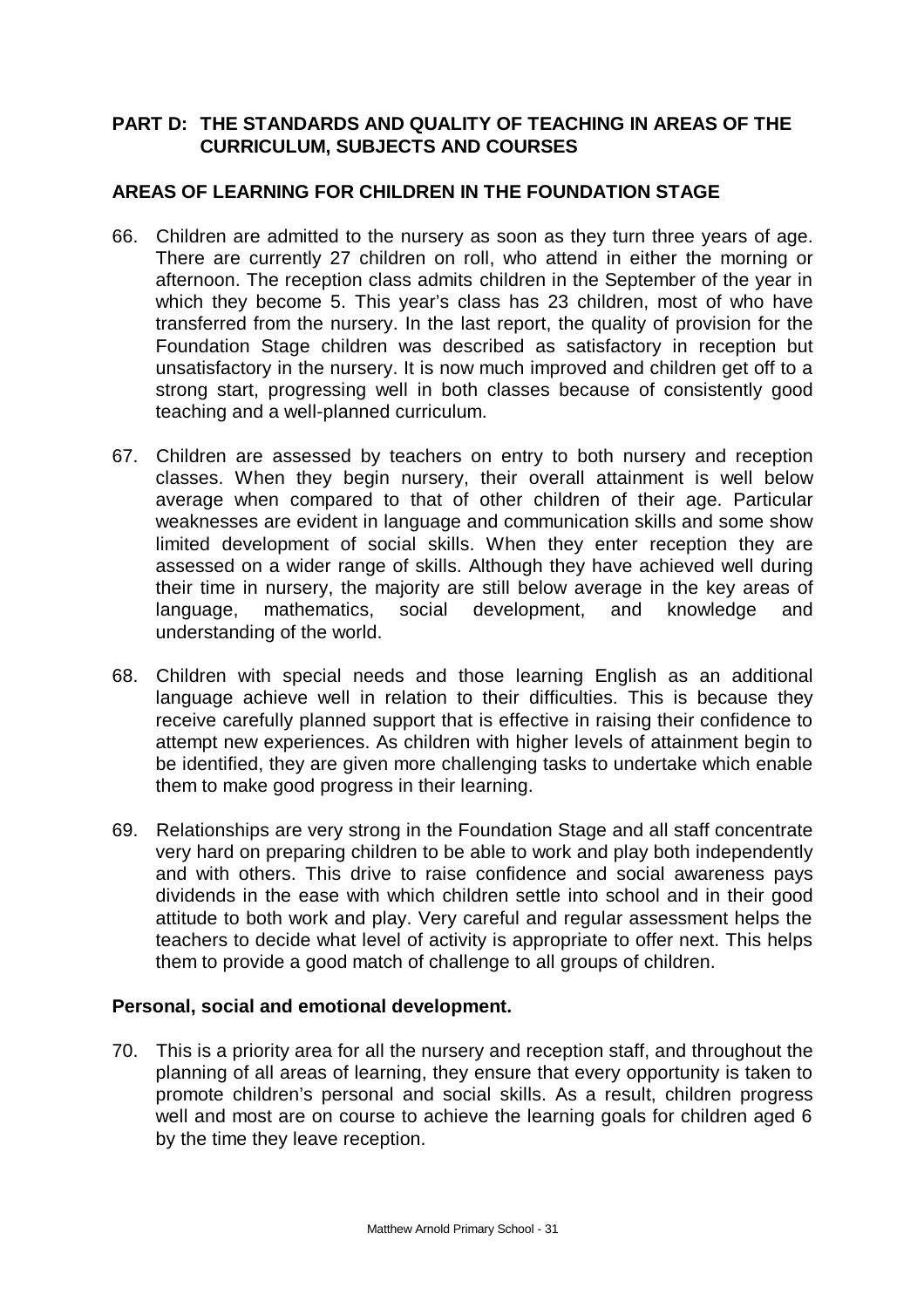- 71. Good teaching helps children to feel secure as they settle into the routines of the nursery. Adults spend a lot of time talking to individuals and groups and listening to their ideas as they co-operate over tasks. They pick up on children's suggestions, incorporating them in play situations and this raises children's self-esteem and confidence to contribute to lessons. The open teaching area shared by nursery and reception children helps to develop this confidence, as the older children join the new arrivals for milk and 'snack.' They may hear a short story together or practise a new counting song and the teachers' high expectations in respect of their behaviour or attentiveness helps them to understand what is expected and why simple rules are needed.
- 72. As children progress through reception, they are beginning to display very good work habits, staying on task for sustained periods of time. Often they show that they do not require close supervision, such as when they work in a group to build a wall for 'Humpty Dumpty' or sit in pairs to attempt a simple number task on the computer.
- 73. A key strategy used in both nursery and reception is to introduce the children to the idea of taking responsibility for their own learning. They do this by getting the children to select their own tasks from a range of options. In nursery this is done using a box of simple objects to represent specific activities, such as a plastic spade for sand work, a paintbrush for the art task or a pencil for the writing corner. Children show their choices by the object they select. Reception children are expected to take this idea further by attaching their own name card to their choice on the activity board. This development of independence is reinforced at the end of each session, when all children are expected to tidy up after themselves.
- 74. The consistency of expectations amongst teachers and support staff in both the nursery and reception has helped to create a very positive learning atmosphere in the Foundation Stage.

# **Communication, language and literacy**

- 75. Many children have low levels of attainment for their age in this area when they start nursery. Staff are good at developing children's skills in speaking and listening and in the early stages of writing, and as a result they make good progress in both nursery and reception. Because they are building from such a low base however, only a few children are on track to attain the expected level of development by the time they reach six years of age. Even by reception age, children's vocabulary is not extensive and teachers plan to introduce specific new words with each activity they undertake. This is steadily building children's ability to speak about their experiences and offer explanations and ideas, but responses to teachers' questions are often limited to very simple phrases.
- 76. In the nursery, children learn how to handle books correctly as adults sit with individuals or pairs to look through favourite stories. They are introduced to different types of books in group reading sessions and a range of practical activities including painting and model making are built around nursery rhyme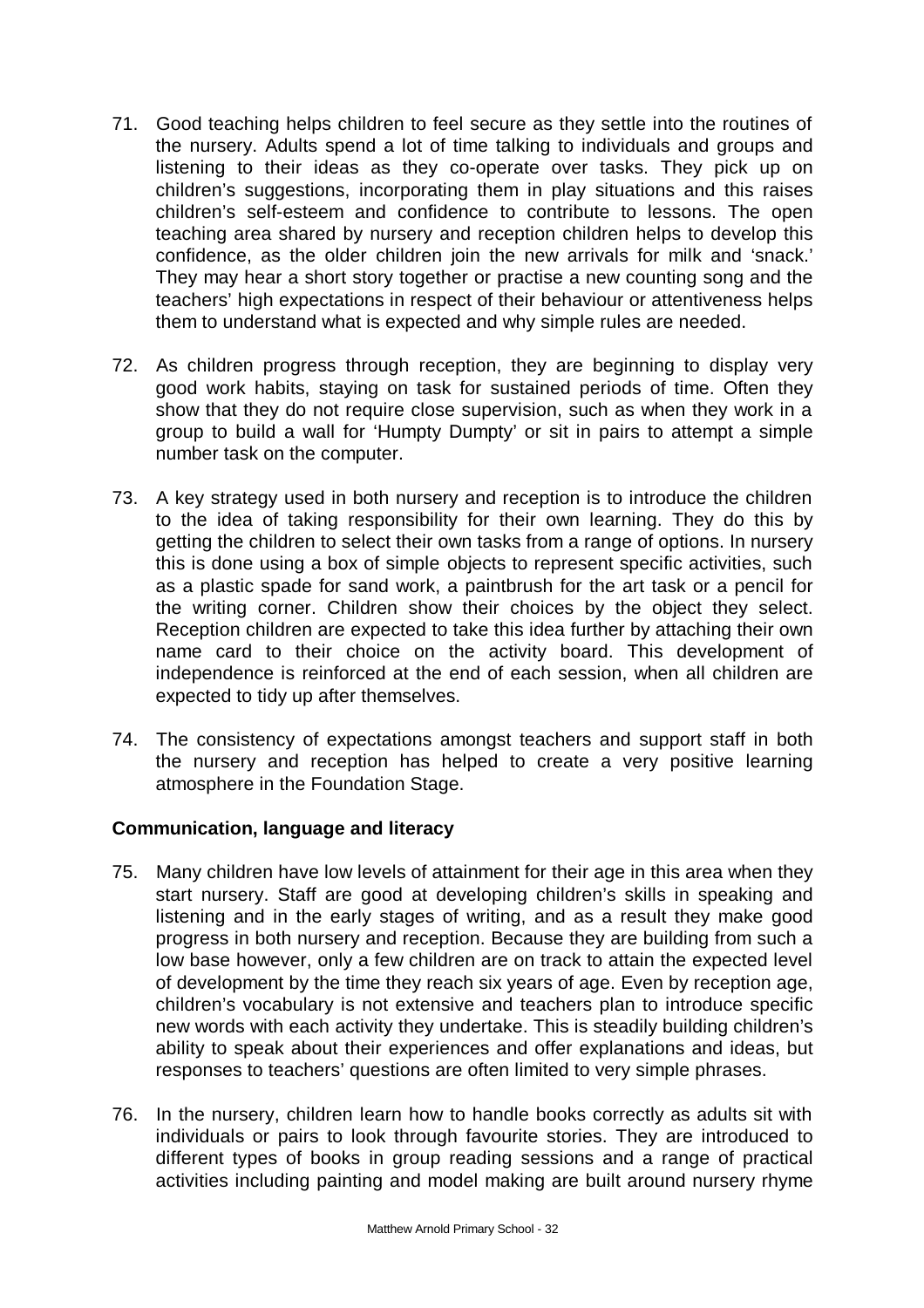or story characters such as 'Humpty Dumpty' or 'The Three Billy Goats Gruff'. This helps children to become familiar with the stories and gives them a meaningful context in which to explore ideas such as rhyme as they look for rhyming names in the class for example. On the same theme, reception children take their understanding further as they begin to explore the idea of stories having characters and a plot to follow. Whilst nursery children learn to recognise and replicate letter shapes, reception children spot familiar words as they follow text in 'big books' with their teacher. Staff are skilled at telling and reading stories and this helps engage the children's interest in books.

77. Good teaching in this area helps children to use the letters and words they are beginning to recognise in their early writing experiences. For example, both nursery and reception children are helped to make get well cards for 'Humpty' after his fall. According to the children's ability level, some carry a picture message and need the children's explanation, others have written copies of the teacher's suggested wording, and some are written independently. The encouragement and reassurance offered by adults who support such activities ensures that children are not afraid to make mistakes. This helps them to learn quickly. Some writing opportunities such as making out receipts are offered in the role-play shop, but there is some scope to extend these and to ensure that children take advantage of them when they select this activity.

#### **Mathematical development**

- 78. Children make good progress and most are in line to reach the expected standard by the time they leave reception. This is the result of good teaching and well-planned activities supported by well-chosen resources.
- 79. In the nursery, children are presented with a wide range of interesting tasks, which help to reinforce concepts of shape and number. They count the letters in their names, deciding which have more or less and use resources such as 'Fantastic Frogs' or 'Compare Bears' to match and sort. Adults pay close attention to their progress in lessons and are careful to prompt them when necessary without giving them too much support, which would reduce their learning. Activities that the children consider to be play, often have plenty of 'hidden' learning for them. For example, when they are in the role play shop area they are steered towards mathematical learning by having to match pairs of shoes, measure feet against footprints or hand out pretend money as change. Simple jigsaws give them the opportunity to recognise and match basic two-dimensional shapes, which they achieve well.
- 80. Reception children are given a similarly wide range of activity, but are challenged to take their learning further. For example, when they build a wall of plastic bricks they are asked to estimate how many they have used, or how many more would be needed to make a wall as tall as the one that the teacher has made. On occasions, children are over challenged, such as when they had to estimate how many bricks would be needed to construct an identical wall from smaller bricks. However, the teacher keeps a close enough eye on their progress to adjust the questions she asks in the light of the children's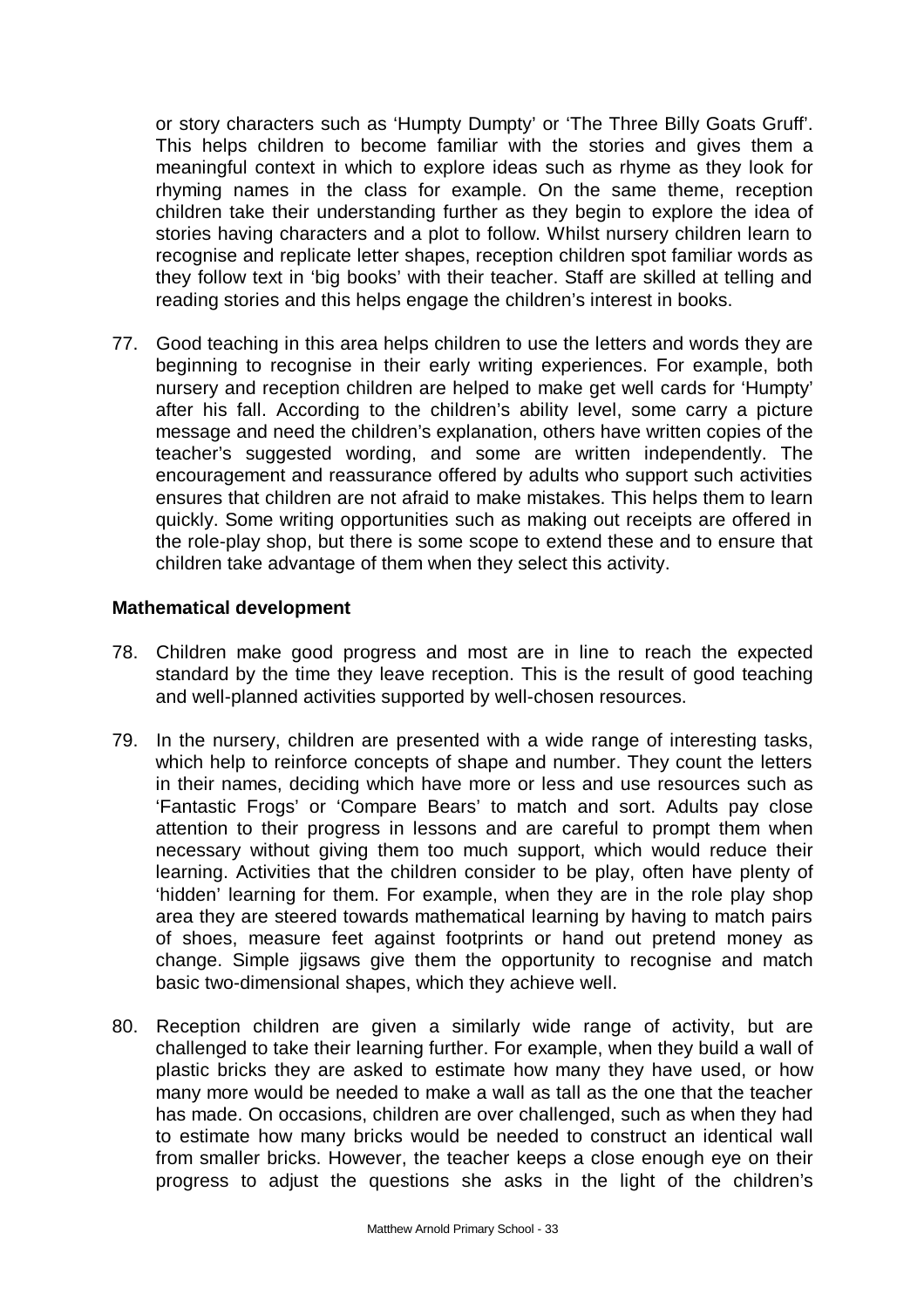responses. Imaginative ideas such as using a puppet called 'Bugsy' who has mysteriously jumbled up the 'Teddy Bear number line,' capture the children's imagination as they work together to recreate its numerical order. Their good progress is evident, as they become familiar with numbers to ten and in some cases to twenty. Plenty praise as children learn their numbers and shapes, encourages them to work hard and succeed.

#### **Knowledge and understanding of the world.**

- 81. Many children have limited understanding of the wider world as they enter the nursery, compounded by their difficulty in expressing what they know. They make good progress as they go through the nursery, particularly in their knowledge about simple scientific phenomena and in their information and communication technology skills. Reception children experience an interesting range of activities as they are challenged to begin thinking scientifically. A few of these children are on course to achieve the expectations for their age at the end of the year, but despite progressing well most are still below average because of their low starting point.
- 82. Teaching is good and staff plan exciting and practical things for children to do. They help to make scrambled eggs in the nursery and in reception they observe the differences between raw and boiled eggs, recording their observations in words or pictures. Few opportunities to explore the world are missed in these activities, as teachers ask the children where eggs come from, going on to look for examples of egg laying creatures in non-fiction books. Teachers give good attention to children's health and safety, pointing out for example that they should wash their hands thoroughly before handling food. Some reception children are beginning to develop the confidence to work unsupervised in pairs at the computer. They show that they can complete simple mathematics games such as matching the size of shoes to the size of a character's feet. Other children still need the encouragement of support staff to move programs along as they grasp a concept.

# **Physical development**

- 83. Children make good progress in both the nursery and reception classes and most are on course to reach expectations by the age of 6. They bring reasonable levels of attainment in this area as they begin school and the experiences planned for them build their capability in both manipulative and larger physical skills.
- 84. In the nursery children are given the opportunity to work with a good range of small construction kits, making walls with 'duplo' bricks or an ambulance with 'mobilo' to take Humpty Dumpty to hospital. They show average skills with scissors as they cut up paper for their artwork and some are adept at threading a plastic needle as they sew their initial onto material. Others need a lot of patient help from support staff as they attempt this. The staff sensibly provide only enough support to enable the children to continue. In larger activity, children are given daily outdoor time when they practise skills such as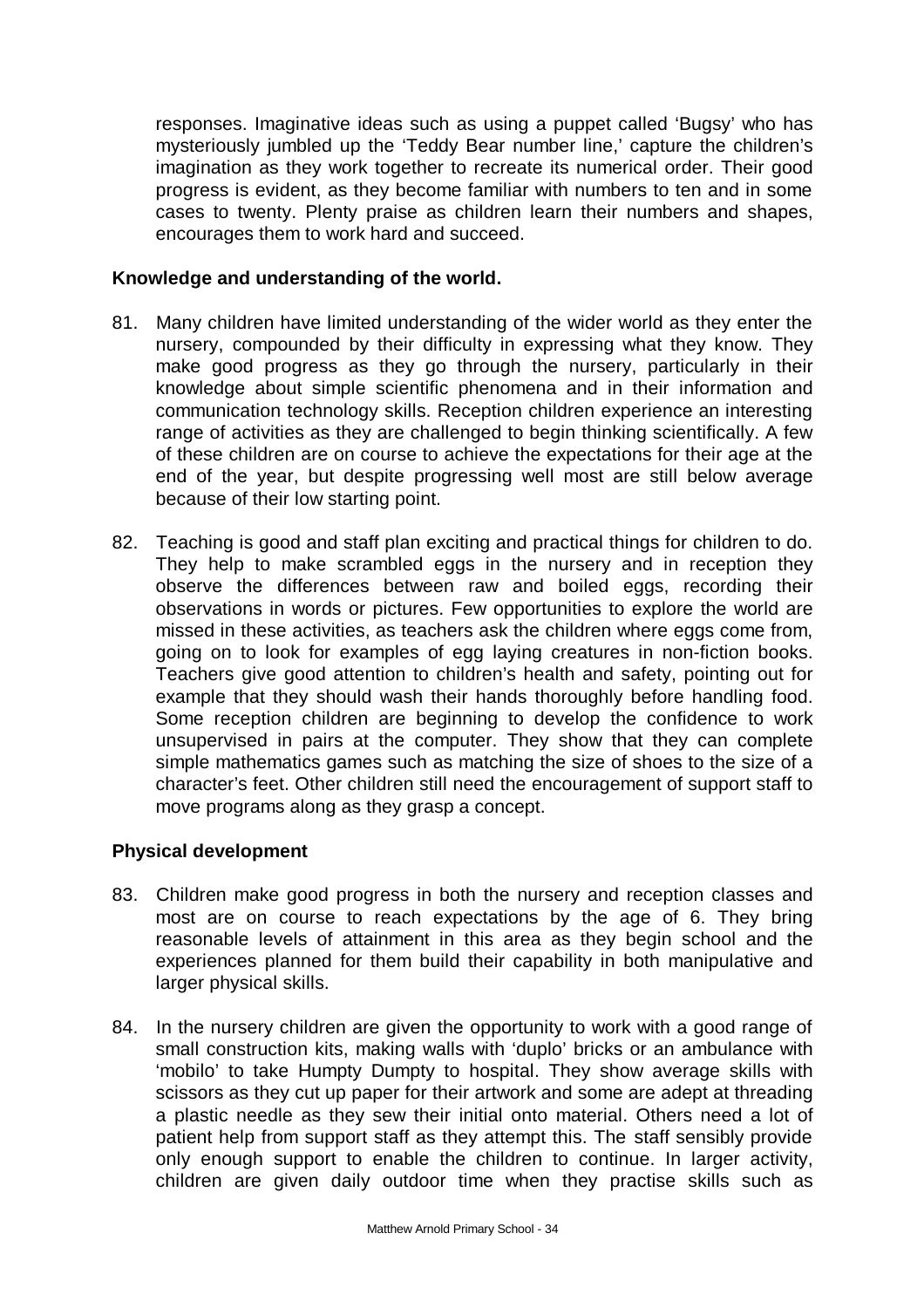pedalling and steering small wheeled bikes and trikes around a roadway, or throwing a Frisbee. Teaching is good. A key strength is the imaginative context in which children are asked to work in the hall. For example, to prompt their ideas of movement, the teacher provided a 'feely bag' full of different footwear from ballet shoes to wellingtons. The children then had to mime different walks and movements according to the clues given by the different shoes. They did this well and enjoyed the experience.

85. Reception children are moving towards Key Stage 1 activities as they practise rolling balls to each other or work to develop their batting and catching skills with small balls and beanbags. In their movement lessons they explore actions such as rolling and jumping and they show increasing control and awareness of others around them. Teachers give attention to children's health education, questioning them for example, on the effects of exercise on the heart. Children show their growing understanding saying 'Stand still. It stops your heart getting faster.'

# **Creative development**

- 86. Most children are on course to achieve expectations for their age by the end of reception in their artistic and musical awareness. Their difficulty in using imagination in independent role-play and drama and their limited ability to express and communicate their ideas depresses their overall attainment and few are in line to achieve enough in these areas to reach expectations.
- 87. However, children make good progress from a well below average starting point in this area. When they start in the nursery, their drawings show little maturity, but they improve steadily until by reception most are able to create recognisable pictures of subjects such as nursery rhyme characters or members of the family. Older children in reception paint portraits of the class, as well as experimenting with printing using their fingers or taking rubbings of bricks and other textures. They enjoy these fun activities. Teaching in this aspect is good, with support staff playing a big part and expectations of children's independence high. As nursery children made collage pictures for example, the nursery nurse offered support with a demonstration of paper folding, but expected the children to complete their own after seeing how it was done.
- 88. Teachers build children's musical awareness well. In reception for example, a very well taught music session helped children distinguish between different types of instrument. They showed good patience and concentration as they waited to play their instrument when it matched the sound made by another. In this way they begin to remember the different instrument names and the sounds they make.

# **ENGLISH**

89. Over the past few years, standards in English have remained well below the national average at the end of both Years 2 and 6. There are some significant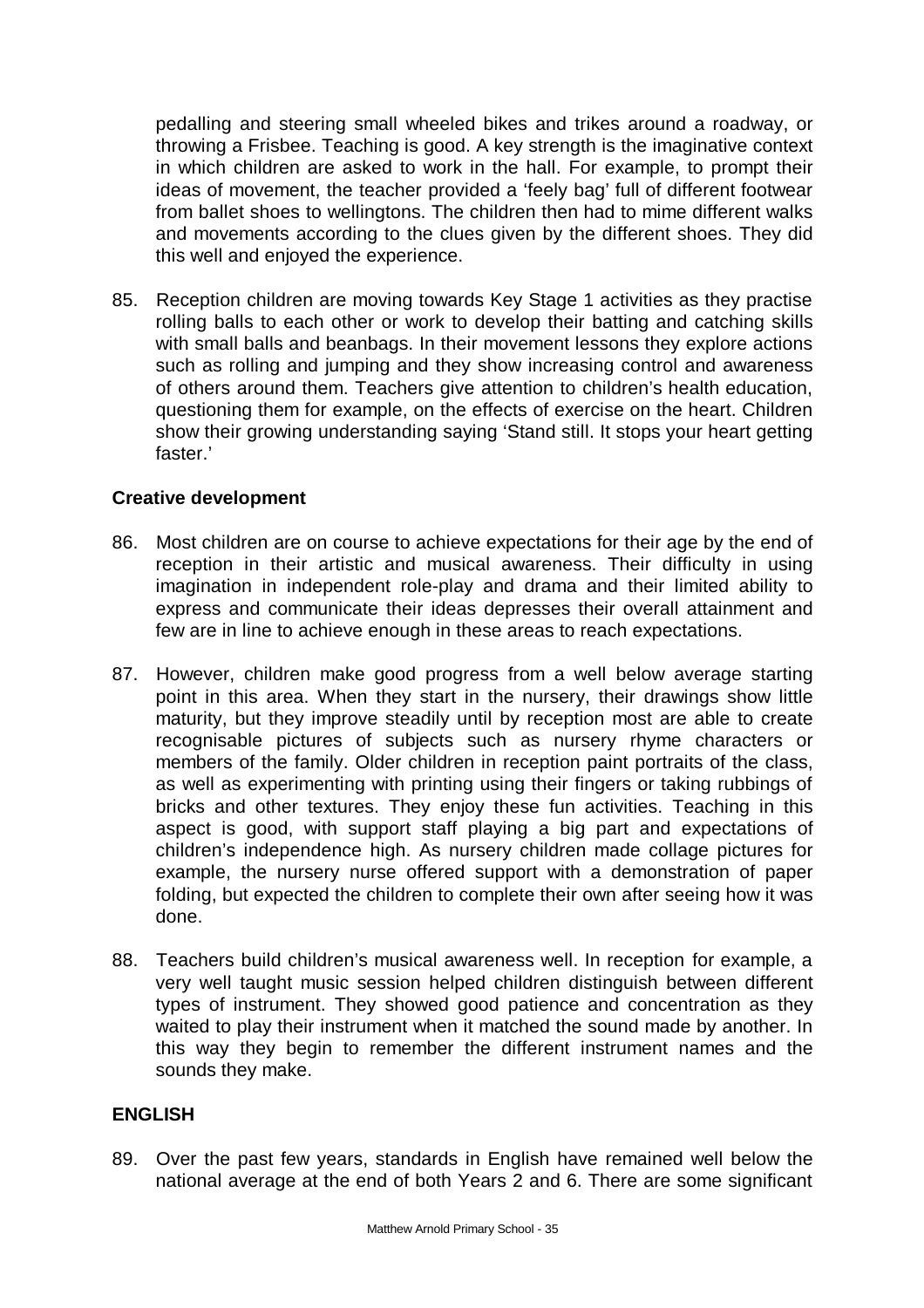factors that influence the school's national test results for English each year and affect standards. One is that pupils enter school with well below average language skills and have much ground to make up. Another factor is that thirtyseven per cent of pupils have special educational needs. Although the school provides good support for these pupils and they achieve well in relation to their abilities, many do not reach average standards. Throughout the school, standards are higher in reading than they are in writing. They are better in listening than they are in speaking, in which children leave the school with standards that are below average. Standards in handwriting are below average, also. Few pupils at ages 7 and 11 achieve higher than expected levels in the national tests.

- 90. Standards are similar to those found at the last inspection. However, a number of recent changes have improved pupils' achievement and they are now making better progress in reading and writing than in recent years. For example, pupils are now given a good start in nursery and reception. Letter sounds and blends are taught more systematically in Key Stage 1 and 'catch up' programmes are being used effectively to support some pupils who are having difficulties. In addition, the school has recognised the need to improve standards in writing and as a result, has started to limit the number of printed worksheets children use. Improvements in teaching are also resulting in children learning at a better pace. Despite these improvements, there is still some way to go. For example, assessment is not used well enough to ensure that work is sufficiently challenging for more able pupils and they could achieve more.
- 91. Pupils with special educational needs achieve well at both key stages and in all areas of English. This is because appropriate targets are set for them and they are well supported in achieving them. Pupils who learn English as an additional language attain satisfactory standards because they are given appropriate support. Other pupils who are identified as needing some extra support with reading and writing also achieve well. This is because they focus on key aspects of reading and writing in small groups, supported by adults. There are no significant differences in the achievements of boys and girls.
- 92. Standards in reading are below average, largely because in the past, too much emphasis has been placed, on 'sounding out' words and too little attention given to helping children develop the wider range of strategies needed to help them understand what they are reading. This has particularly affected more able pupils and explains, in part, why the numbers of pupils achieving the higher levels in national tests in reading are low. Many pupils, particularly at Key Stage 2, rely too heavily on adult support when reading and are lacking in confidence when they read aloud. However, from the beginning of the year, a number of changes have taken place. These are bringing about improvements, particularly at Key Stage 1, where good teacher expertise is now evident. The teaching methods recommended by the national literacy strategy are firmly in place and teachers are receiving good support from the local education authority and the Education Action Zone to help them improve their skills. At Key Stage 1, there is now good emphasis on reading aloud with the teacher.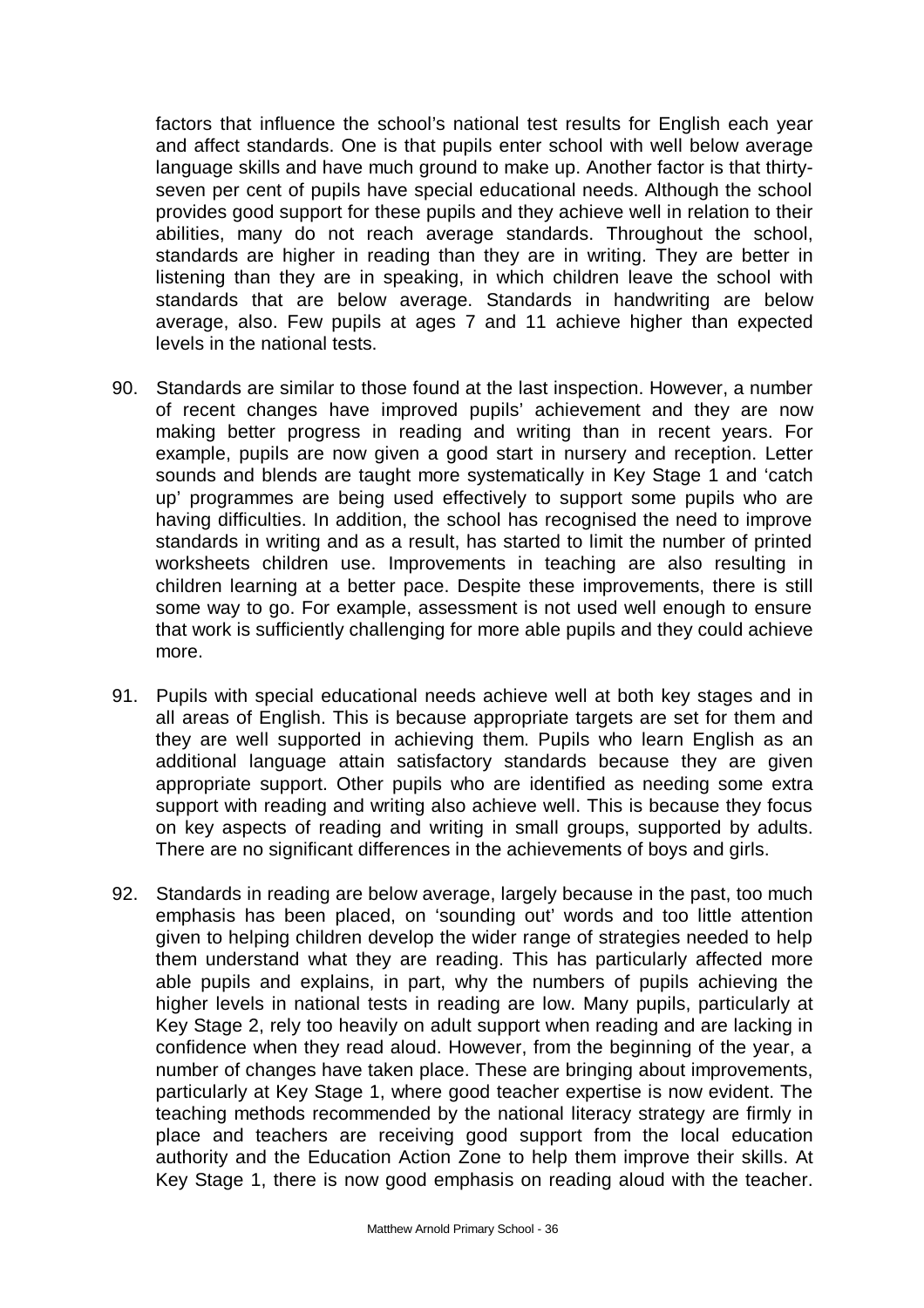This is now helping to build their confidence and skills. Teachers choose books well, to give children experience of different types of texts, including poems, instructions and information. This is increasing their enjoyment as well as their knowledge. Older pupils at Key Stage 2 have not had this range of experiences in the past and their reading diet has been too narrow. As a result, they find it difficult for example, to 'read between the lines' to find the authors' intended meaning. They have also been given too few opportunities to use books to find out information for themselves. This limits their knowledge of how information books work and slows the achievement of the more able pupils in particular.

- 93. The teaching of writing has been identified as a school priority. However, pupils' work has not yet been analysed closely enough to determine exactly what needs to be improved. As a consequence, standards at both key stages have remained well below average and pupils are not achieving as well in writing as they are in reading. However, as with reading, better teaching is now resulting in better achievement. Teachers are improving their skills and more opportunities are being given in some classes for children to write independently, rather than using printed worksheets. For example, in Year 2, pupils wrote their own sentences about Florence Nightingale, rather than filling in missing words on a sheet. There are other signs to indicate that writing is improving at Key Stage 1. Pupils are beginning to understand how to write a sentence correctly and some more able pupils have learned to punctuate their sentences appropriately with full stops and capital letters. In some junior classes, writing is also showing signs of improvement. More opportunities are being given in these classes for pupils to write longer stories and poems. This is starting to benefit more able pupils, who are beginning to write wellconstructed and imaginative pieces. There is little provision, however for pupils to write for a wider range of audiences and purposes. Writing in other subjects is not developed well enough. For example, pupils have too few opportunities to develop investigative reporting in science. Standards in handwriting are below average and achievement is unsatisfactory. Handwriting is not taught systematically and insufficient attention is given to pupils developing a good, joined handwriting style. This is a weakness that causes older pupils, in particular, to have presentation problems.
- 94. Assessment in both reading and writing is unsatisfactory. It is ineffective because systems the school devised with the support of the local education authority are not used consistently in all classes. As a result, teachers do not identify the next steps in children's learning clearly enough to ensure that work is closely matched to their abilities. This particularly affects more able pupils, who are not sufficiently challenged. Assessment is good for pupils with special educational needs who have individual work programmes because specific targets are set for them and their progress is measured against these. This good practice needs to be adopted across the school.
- 95. For pupils aged seven, standards in speaking are below expected levels. They enter Year 1 with communication skills, which are below average for their age and find it difficult to express their thoughts and ideas clearly or sustain a prolonged conversation. Many are keen to talk but have a limited vocabulary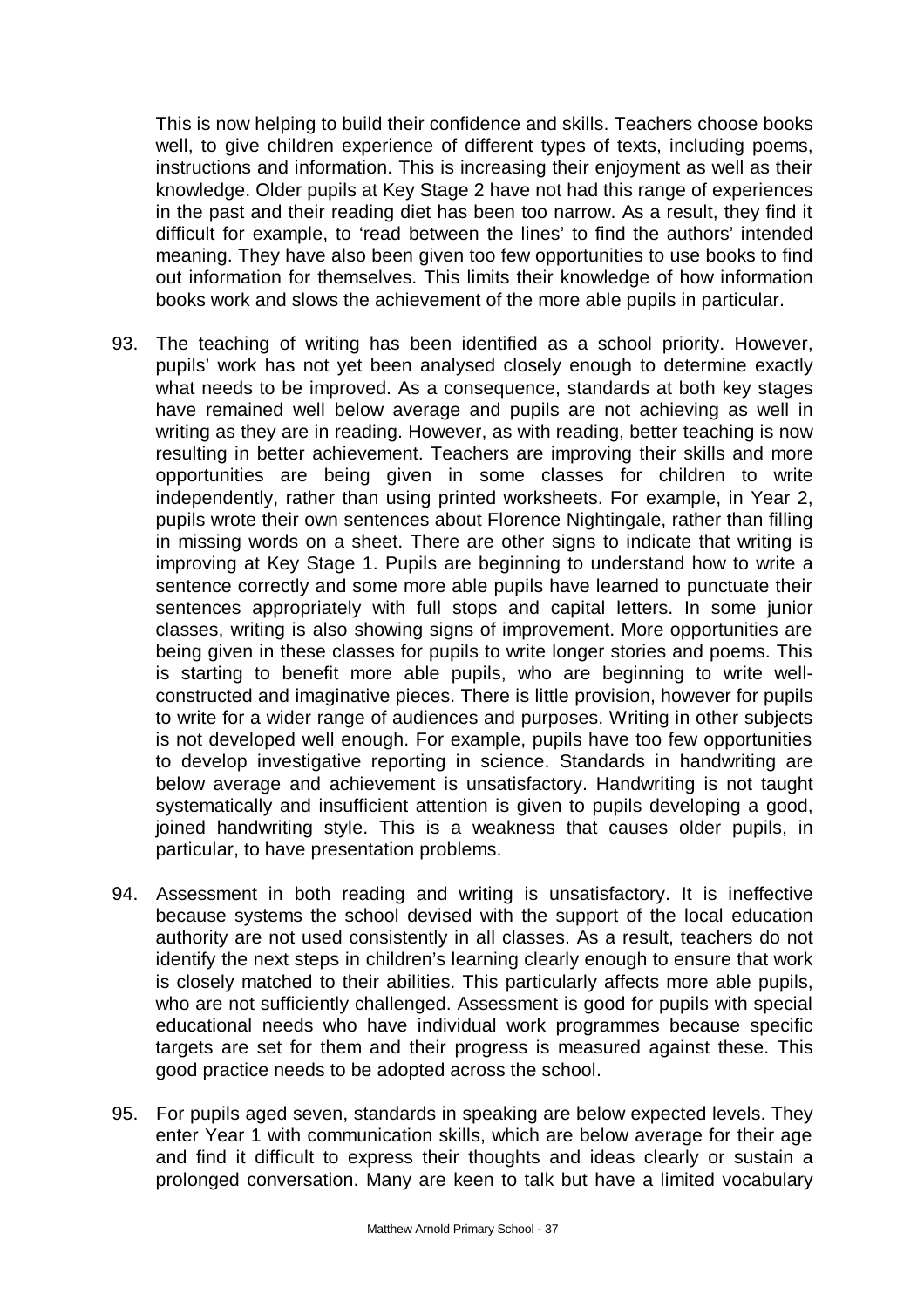and struggle to describe their experiences with precision. Although teachers value all children's responses and encourage them to 'have a go' at answering questions, they do not always encourage pupils to try to extend their answers beyond one or two words. In a Year 2 science lesson, for example, the teacher answered for a child who was searching for the right vocabulary in answer to a question about snails. This did not help the child develop his own skills. At age 11, pupils are more confident, but skills remain below average. For example, when drawing together a class summary of 'Oliver Twist', pupils expressed their ideas in a limited way, despite encouragement from their teacher. Most pupils are willing to speak to adults, but some still find difficulty in expressing themselves precisely and have a limited vocabulary for pupils of this age. Opportunities for development of spoken language skills are not planned systematically enough to enable pupils to build on their previous experiences from year to year. In contrast, pupils' listening skills are in line with expected levels at both key stages because all teachers place a high emphasis on this. They are particularly good at listening to their teachers, for example when they are reading to them in literacy lessons; this helps them learn more effectively. They also listen well to each other and take turns to speak.

- 96. Teaching in literacy is satisfactory overall. It is better at Key Stage 1 than at Key Stage 2 because teachers are more secure in their knowledge of the subject. Where teaching is good, teachers' literacy knowledge has improved. This is partly due to the training and support from the local education authority and Education Action Zone. In almost all lessons, teachers manage pupils well and good relationships are evident. Pupils, therefore, want to please their teachers by paying good attention to their tasks. In some lessons, teachers use resources well. For example, in a Year 1 lesson, good use was made of a 'big book' to teach pupils about contents pages and indexes. This caught their interest and helped them learn quickly. One drawback in the planning of some lessons is that teachers do not always express what they want pupils to learn clearly enough. This results in less effective assessment of what pupils have learned and what they need to learn next. In the few lessons were teaching is less successful, pupils still spend too much time completing worksheets and tasks are not always matched closely enough to their ability levels. This reduces achievement, particularly for the more able. In Years 5 and 6 teachers do not always encourage independence. For example they provide spellings for less able pupils rather than supporting them in using dictionaries. Teachers do not mark work sufficiently well. They give little guidance to pupils through marking of how they might improve their work. As yet, teachers make too little use of computers to support pupils' basic literacy skills or to provide opportunities for research. Pupils do not always have sufficient opportunities to use their literacy skills in other subjects, such as science and geography.
- 97. The new subject leader has made a satisfactory start. However, as yet, her work has not had time to have an impact on standards and the inconsistencies in teaching and learning have therefore, not yet been addressed.

# **MATHEMATICS**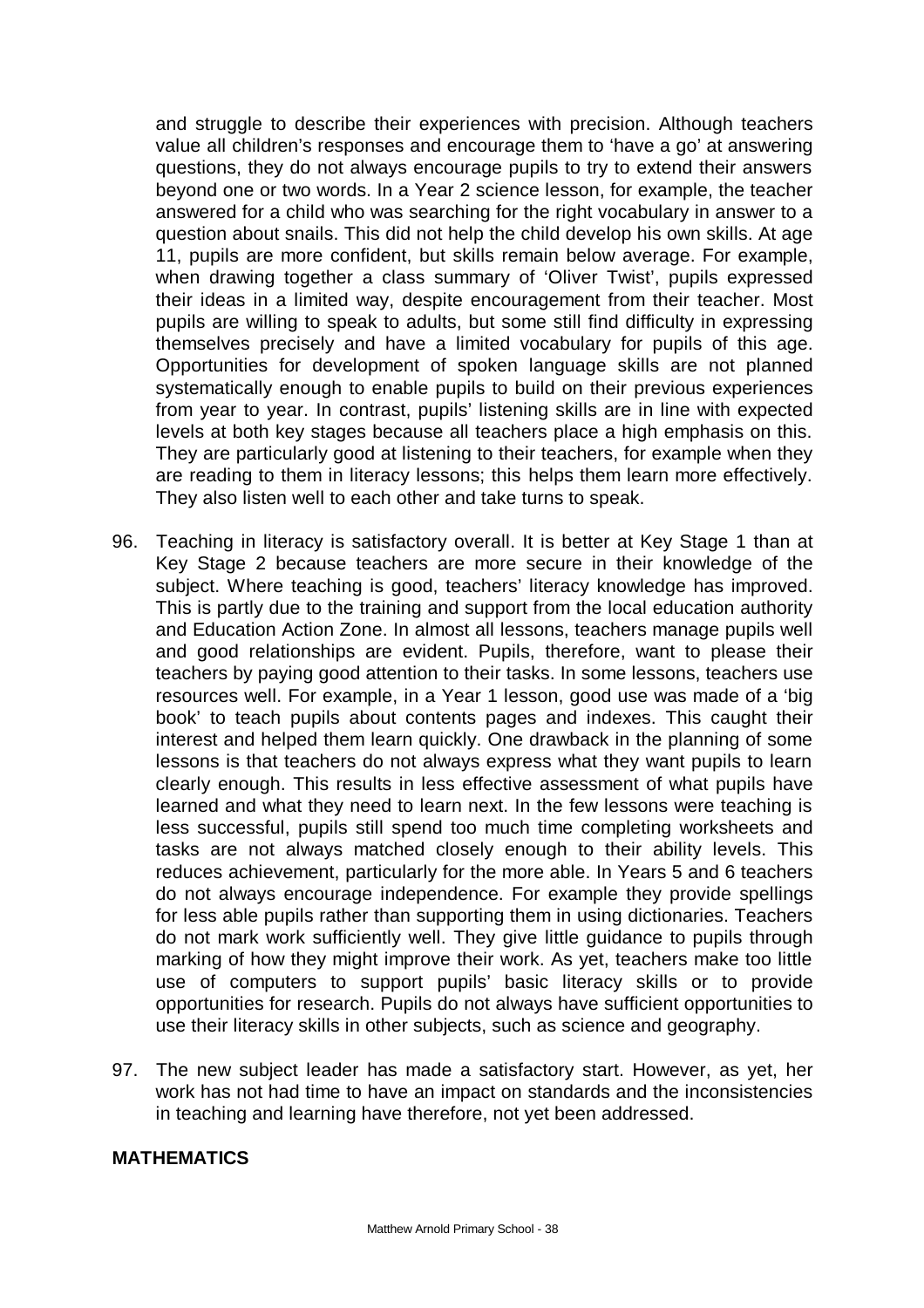- 98. A look back at test results shows that over the past few years, standards have remained well below the national average at the end of Year 2 and well below those reached by pupils in similar schools. At the end of Year 6, standards have been below the national average, though close to or the same as those in similar schools. Standards are now set to improve. A number of recent changes have lifted pupils' achievement and they are now making better progress, especially in Key Stage 1.
- 99. Pupils' work from last year suggests that the previous low standards in Key Stage 1 have been largely due to the work the pupils were given and the way mathematics has been taught. Many plodded their way through commercial workbooks that did not challenge or stretch them. There is little evidence that these pupils, now in Year 3, learned appropriate skills through challenging mental arithmetic sessions. Hence many were not able, when taking their tests, to answer questions such as those involving halving or doubling numbers. This low platform at 7 leaves too much to be caught up in the junior classes, though pupils have had some success in getting closer to average in number. Analysis of the junior pupils' work from last year and discussion with the current Year 6 shows they have had too few opportunities to use their skills to solve problems or to learn about the collection and use of numerical data. For example, whilst they are quick and accurate to answer questions on their multiplication tables and have a satisfactory understanding of place value, they find it difficult to solve problems such as working out how many coaches are needed to transport a number of children on an outing. This makes it harder for higher achieving pupils to reach the higher levels in tests at 11.
- 100. From the beginning of this school year a number of changes have taken place. Changes of teachers have raised the quality of teaching and learning. The teaching methods recommended by the national numeracy strategy were evident in all the lessons seen, which has increased the consistency between classes. A different teacher has taken responsibility for managing the subject and the expertise available from the local authority and action zone numeracy consultants is being used to sharpen teachers' skills through further training. The school is now analysing pupils performance in tests to identify particular areas or skills that need improving. Although there is much more work to be done, the school has reviewed the way teachers' assess pupils' attainment, the outcomes of which were especially inaccurate for infant pupils. Targets have been set for pupils to achieve, although to be realistic, the setting of these needs to take fuller account of individual pupil's circumstances and previous achievement.
- 101. In both key stages, teaching and learning in half the lessons was good and in half satisfactory. All lessons featured some aspects of good teaching but no lesson displayed them all. For example, in a Year 1 lesson, the teacher used a home made resource of cardboard cats jumping across a gap between two walls to very effectively help pupils understand addition and help them count. The cats enchanted them and their attention was easily gained. In other lessons, pupils' attention wandered in question and answer sessions when the opportunity was not taken to use resources such as small writing boards and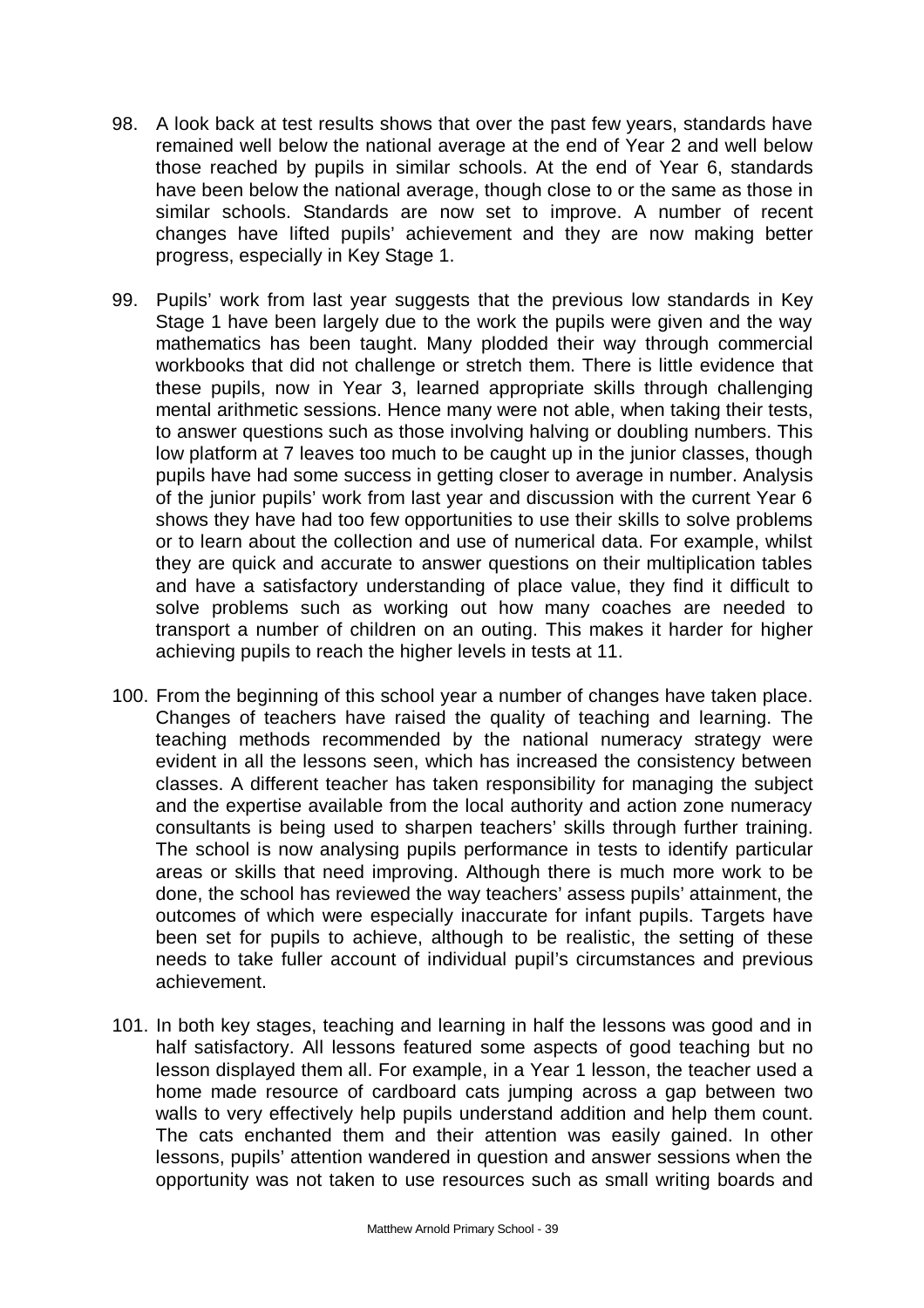pens to encourage pupils' full participation. In some lessons teachers asked very penetrating questions that encouraged children to think deeply and try to explain their thinking. For example, in a Year 4 lesson, the teacher asked a pupil 'Can you explain to me why you broke the number into two sets of three to take away?' The pupil gave a good explanation, after which a classmate offered a different way of doing the same calculation. The teacher then went on to ask if anyone 'had used number bonds?' and a third way was drawn out. This high quality of questioning motivates the pupils and encourages them to develop their thinking. Another strong feature seen in some lessons was when the teacher shared with the pupils at the start what they should know and be able to do by the end. This helped them to understand their work better and gave the teacher a means of checking up on their learning at the end.

- 102. The new subject leader has made a satisfactory start but not yet had time to bring about improvements. A major weakness that needs to be tackled is that regular checks are not carried out on standards, teaching and learning. This means that inconsistencies between classes are not spotted and that good practice, as described above, is not shared as much as it could be. Key areas for development have not been identified sharply enough in the past.
- 103. The pupils' best achievement in lessons was seen during the mental starters and the direct teaching that followed. In this part of the lesson, teachers usually challenge all the pupils appropriately. For example, teachers ask harder or easier questions for those with good ability and those who struggle to understand. This level of challenge is not always sustained for all pupils in the activities part of the lesson where they practise or improve their skills. Pupils with special needs usually make good progress, especially in those lessons where they are supported by teaching assistants. They help the pupils understand their work and complete their tasks. However other groups are not always as effectively challenged. Higher achieving pupils are sometimes given work which is too easy; for example when they are given calculations they find simple rather than the opportunity to apply their knowledge in solving problems. There is no significant difference in the achievement of boys and girls despite some classes having uneven numbers. Not enough use is made of ICT, particularly in developing pupils' data handling skills. Some teachers give close attention to developing mathematical language, encouraging pupils to use terms such as 'digit' and 'inverse'. However many struggle in putting their explanations into words because of weak speaking skills and too little practice previously.

# **SCIENCE**

104. In 2000, teachers assessed standards at the end of Key Stage 1 as being well below the national average, but in line with those of schools similar to Mathew Arnold. This was a similar picture to that at the time of the previous inspection. In this year's assessment, the proportion of pupils judged to have reached the expected level rose by 16 per cent bringing the school closer to the national average. However, a significant factor in the pupils' attainment is that none managed to exceed the expected level. This lack of higher attainment has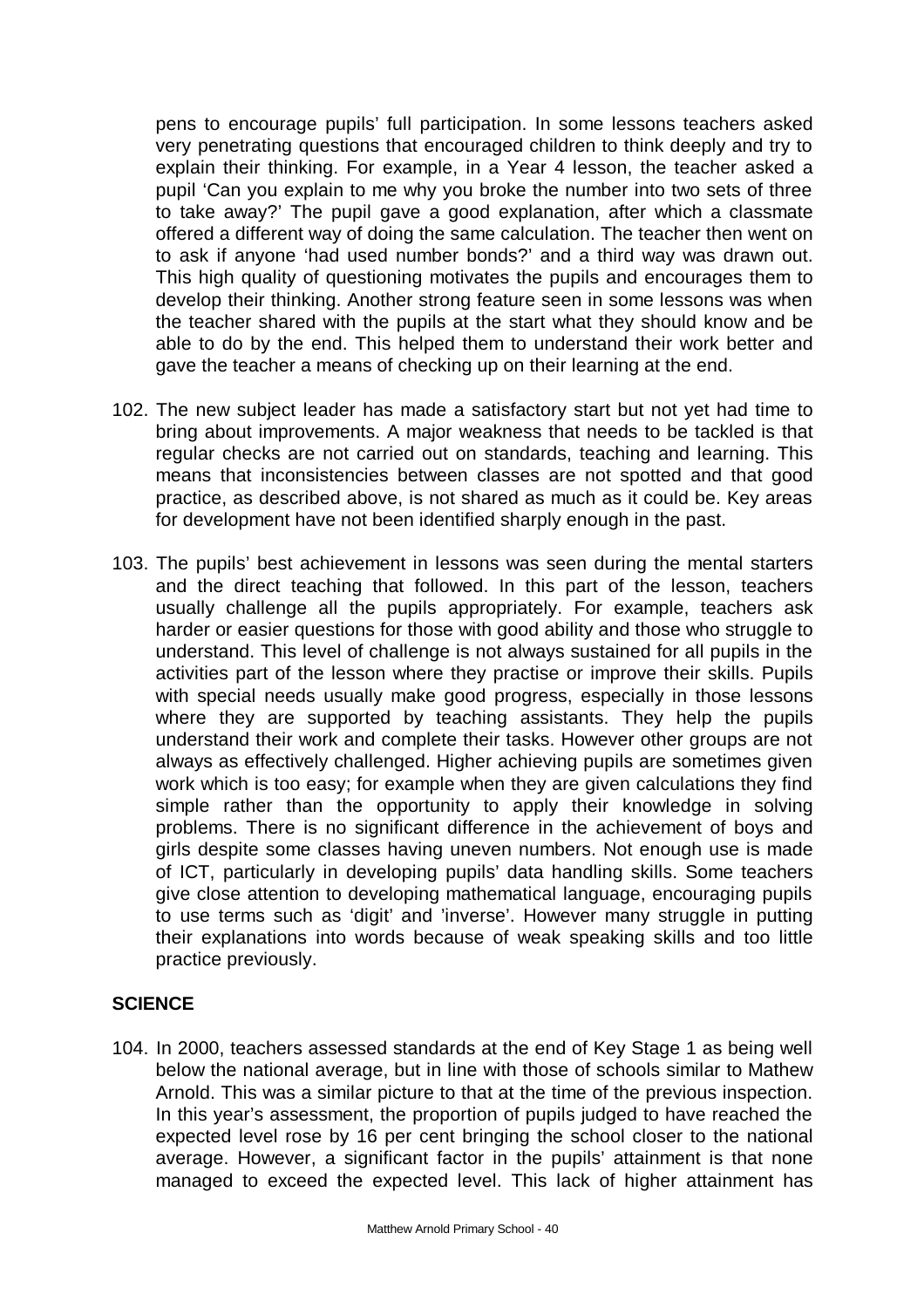been a long-standing feature of the school's performance. There is a similar picture for 11 year olds, with very few pupils attaining the higher level 5 in their test results over the last few years. Despite this, in their test scores at the end of Key Stage 2, the proportion reaching the average level has risen steadily over the past three years with a steeper rise of over 20 per cent over the last year. Although this brings the older pupils' performance closer to that of other schools, the overall picture is still below average because of the very small number achieving the higher level.

- 105. In both key stages, there is clear pattern to pupils' achievement. They perform reasonably well in those areas where they are given factual information to record, but less well when they are asked to find things out through scientific investigation. This is because the curriculum has not featured enough practical work in the past, with pupils spending too much time filling in missing words on work sheets or copying explanations and accounts provided by the teacher. In Key Stage 1 for instance, pupils' books show exactly the same words as they write down examples of materials such as plasticene or rubber bands that will stretch or change their shape in response to forces. In last year's Key Stage 2 work on a similar theme, Year 6 pupils all wrote 'freezing, melting and evaporation are all examples of changes of state'. This is correct, but there is no indication that they went on to find out what this means in everyday life, or to investigate the effects of these phenomena.
- 106. Talking to pupils, it is clear that they have retained enough knowledge and factual information to indicate that most are making satisfactory progress at both key stages in the areas of life processes, materials and their properties, and physical processes. Pupils with special educational needs make good progress, because classroom assistants and other adults give them plenty of encouragement and support. More able pupils however make unsatisfactory progress at both key stages, because they are not given work at the right level of challenge. There are two reasons for this. Firstly teachers do not always expect enough of these pupils. They offer them the same work as others without extending their understanding through extra questions such as 'Why do you think that happens?' or 'What else could you find out about this?' Secondly, the school has no systematic way of assessing pupils' attainment and progress in science. This makes it harder for teachers to set work that will move pupils' understanding on from what they already know or understand.
- 107. Teaching in Key Stage 1 is satisfactory overall with strengths outweighing weaknesses. Good features include the use of well-prepared and interesting resources such as garden snails for Year 2 pupils to observe. Teachers capture pupils' interest during introductions and use questioning well to check what they remember from previous lessons. Along with support staff, they also keep a very close eye on whether pupils are coping with the tasks they have been set, intervening to help when needed. Relationships are good in class and teachers make good use of the children's own class rules if they need to be reminded about what is expected. In Key Stage 2, teaching is again satisfactory overall, but there was one unsatisfactory lesson. This was largely because of the difficulty of maintaining the attention of a few Year 6 pupils,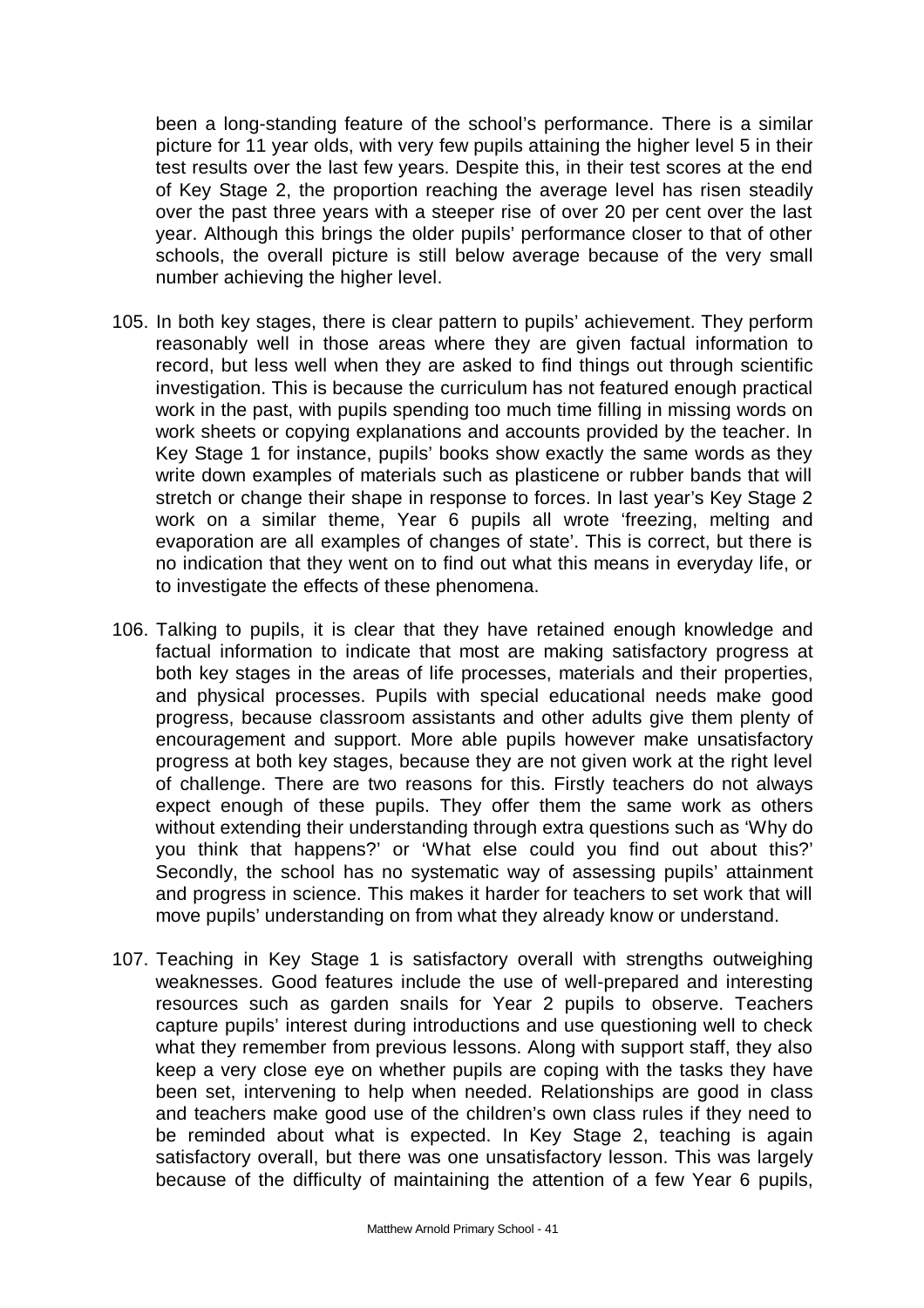without any classroom support. The time given to this slowed the pace of learning for others. Good aspects of Key Stage 2 teaching include the emphasis given to using correct scientific terminology such as 'insulator ' and 'friction' and the time given to ensuring that there are no misconceptions after explanations have been given. For example, in a Year 6 lesson on electrical circuits, the teacher twice invited those who were still unsure about the term 'conductor' to say so. Eventually about half of the class responded and were given an additional explanation that enabled them to move on with their task.

- 108. There are some aspects of teaching across the school that need improving to raise the standard above the ordinary. Lesson aims need to be even more specific and more effectively shared with the pupils so that everyone knows exactly what is expected. Teachers need more guidance in handling practical sessions so that investigations are more tightly focused and less likely to wander 'off track'. Also, teachers need to plan greater challenges for the more able pupils so that they will be more fully stretched in their learning.
- 109. Leadership of the subject has been unsatisfactory since the last inspection, with shortcomings not being addressed with any urgency. However the newly appointed co-ordinator is quickly coming to grips with what is needed to develop the subject. She has identified the areas for development and begun to take action. For example, teachers are now planning far more practical work than before, and there is an established scheme of work for them to follow. Resources are now better organised to support teaching and they are beginning to be used as a result. The organisation of effective systems for checking pupils' progress and monitoring the quality of teaching are the main priorities, which` need to be addressed with some urgency.

# **ART AND DESIGN**

- 110. Only one lesson was seen in art during the period of the inspection. However, the art work on display around the school indicates that children build steadily on the firm foundations laid in the nursery and reception classes and by the time they leave the school they have achieved satisfactory standards. Art is also currently being used imaginatively and successfully as a way of encouraging a child who speaks little English to communicate his feelings.
- 111. Examples of work in Key Stage 1 demonstrate that children have experience of colour-mixing, painting and collage work. They are given adequate opportunities to study shape and form, through drawing portraits of themselves and to explore the different colours needed to make flesh tones, as they paint these. In Year 2, children use a computer art programme to produce abstract designs. However, there were no examples in either Key Stage of large projects undertaken by groups of pupils and few examples of 3-dimensional work.
- 112. In Key Stage 2, there were displays of batik printing, tie dying and clay tiles, demonstrating that children have the opportunity to use a satisfactory range of interesting techniques and media. Paintings and pastel work in the style of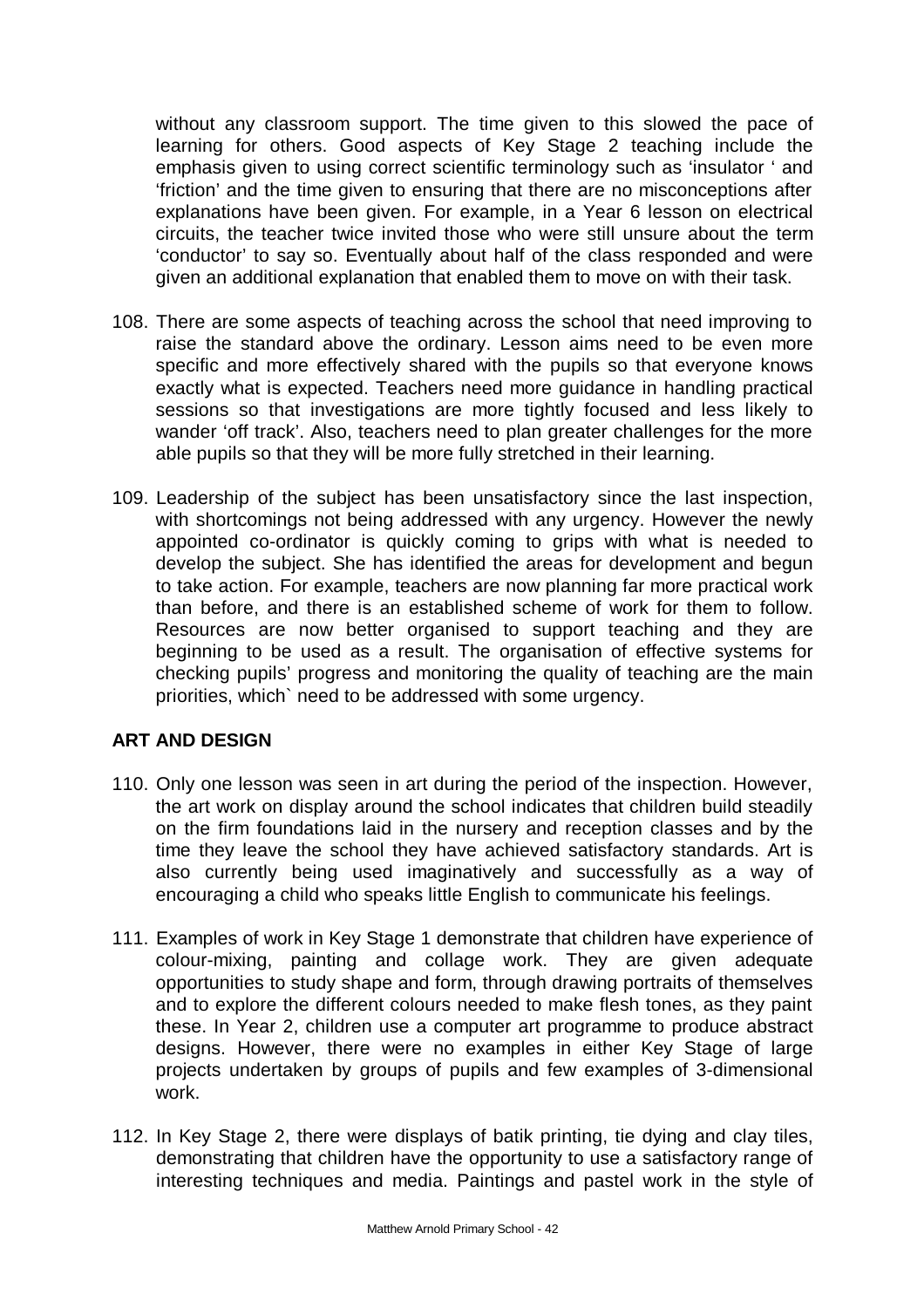famous artists such as Van Gogh show that children build well on their early experiences with colour and form. There were also good examples throughout the school of art being linked to history, for example, sketches of artefacts in Year 2 and a Victorian display in Key Stage 2.

- 113. In the one lesson seen in the Key Stage 2 Language Unit, teaching was very good and pupils made very good progress. This was because the teacher gave very good explanations and demonstrations. She encouraged and motivated pupils to try out new ideas and techniques, as they practised colour mixing and colour-wash. Children enjoyed their work and persevered well.
- 114. The new subject leader has made a satisfactory start. She has some sensible ideas about how the subject might develop. However, as yet she has had limited opportunity to assess the priorities for the subject. The school has recently implemented a nationally recommended scheme of work for art, which is quiding teachers' work effectively. Systems are not yet in place for assessing children's progress and determining the next steps in their learning.

# **DESIGN AND TECHNOLOGY**

115. There was insufficient evidence available to judge standards in design and technology and no lessons were seen. However, the school has implemented a nationally recommended scheme of work, which is providing sound guidance for teachers. All staff now plan appropriate experiences for pupils in relation to this. A new subject manager has made a satisfactory start in deciding on how to move the subject forward, through use of the new scheme.

# **GEOGRAPHY**

- 116. No geography lessons were taught during the period of the inspection. Analysis of children's work shows standards in both key stages are below average. Geography has not been a priority in recent years within the school, as literacy and numeracy have been given a higher profile. Standards are therefore not as strong as they were at the last inspection.
- 117. At both key stages, achievement is unsatisfactory. At Key Stage 1, not enough time has been given to the teaching of geography. This is largely because it has been taught as part of an overall topic, resulting in key geographical knowledge and skills being overlooked. This was a weakness at the last inspection. There is some evidence, however, that the nationally recommended scheme of work recently adopted by the school is just beginning to have an impact on teaching and learning. This is because teachers now know what they should teach to each year group to ensure that progress is made. Some good examples of work on the locality around the school were seen in Key Stage 1, as a result of this.
- 118. As a result of their limited experiences at Key Stage 1, pupils have limited skills to build on in Key Stage 2. They do not achieve well enough by the time they leave the school, partly because of this and partly because much of the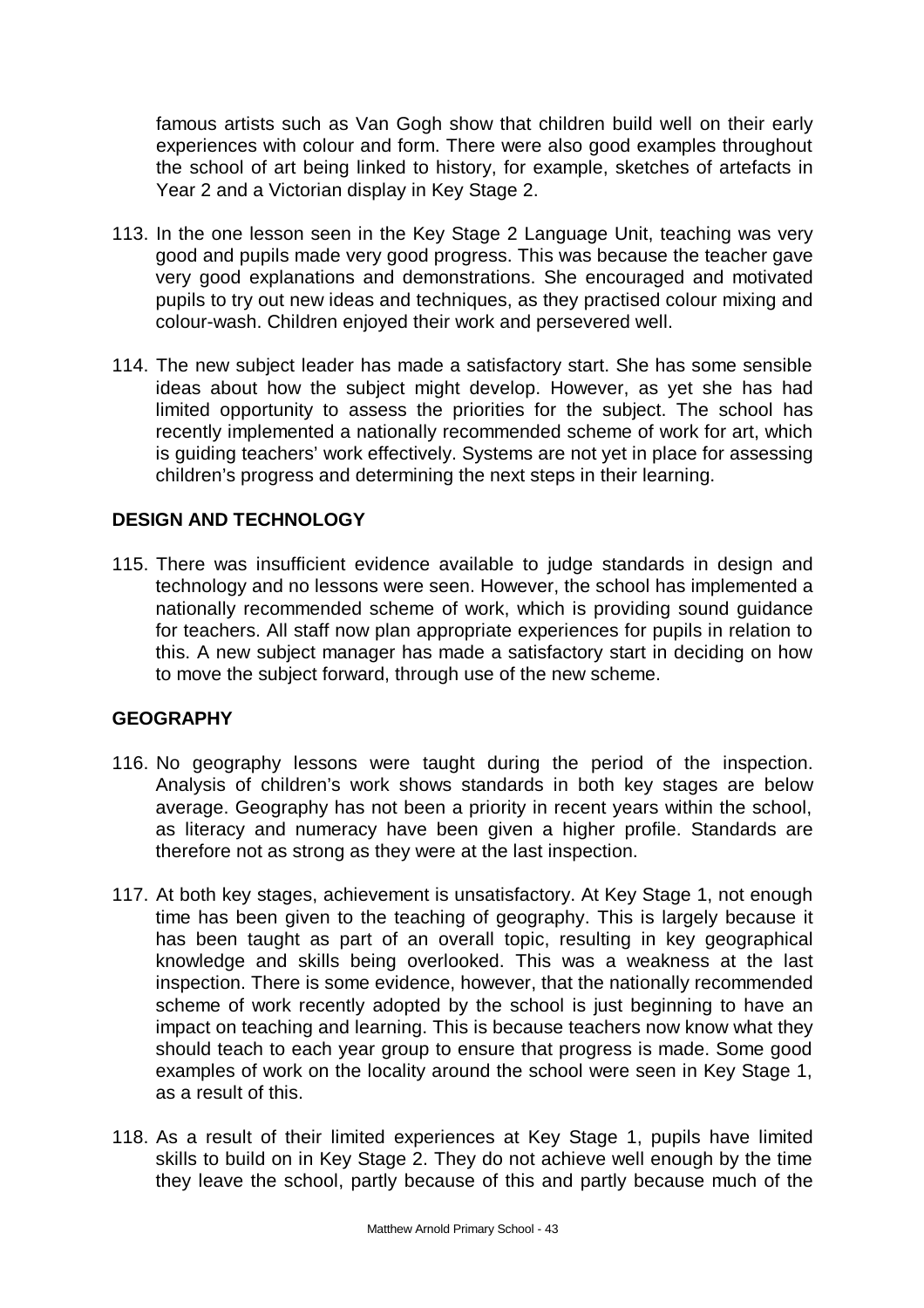work they have undertaken has been based on printed worksheets. Often these require no more than the placing of given words into gaps in sentences or colouring maps. As a result, pupils do not develop the skills of geographical enquiry or explore ways of presenting geographical information. This limits achievement for the more able in particular, as the work lacks depth and challenge. Not enough use is made of computers for independent research, or for example, for producing graphs and charts from data. The rich geography of the local area is also underused. Year 6 pupils have only a basic knowledge of Liverpool and its place in the British Isles and beyond. Although the pupils had studied a topic on rivers in the previous year, they could not relate this knowledge clearly to the River Mersey. The new scheme has not yet begun to have an impact as classes are currently studying history and will not cover geography until next half term.

119. The subject leader has only recently taken charge of the subject. However, she has made a satisfactory start. She has already arranged to team up with a local primary school recognised as having good practice this area, for advice and support. This is a benefit to the school as part of the Education Action Zone initiative.

# **HISTORY**

- 120. Standards in history are similar to those found in most schools and pupils make satisfactory progress across the school. This is not quite as strong a picture as it was judged to be at the last inspection, when progress in Key Stage 2 was judged to be good. However, there have been improvements in the planning of the history curriculum for pupils at Key Stage 1 since the last inspection. A nationally recommended scheme of work has now been implemented and this gives teachers a clear indication of what should be taught in each year group.
- 121. Pupils with special educational needs achieve well, particularly when they have adult support in lessons. More able pupils however, are not always set work that is appropriately challenging. An over-use of printed worksheets in some classes limits opportunity for these pupils to record their own work. This also occasionally affects the learning of below average pupils who find the reading demands of some sheets too difficult. However, current work at Key Stage 1 is moving away from this approach. At both key stages pupils have a better knowledge of important people and events in history than they have of where events are located in time.
- 122. By the end of Key Stage1, pupils know about events such as the Great Fire of London and can talk about the lives of people such as Florence Nightingale. They can distinguish between some features of life in the past and life now for example when talking about toys and games. Year 1 pupils were able to talk about the fact that years ago children would not have had electronic toys 'because there was no electricity'. In Key Stage 2, pupils have a sound knowledge of how people lived in Ancient Egypt and in Victorian times. They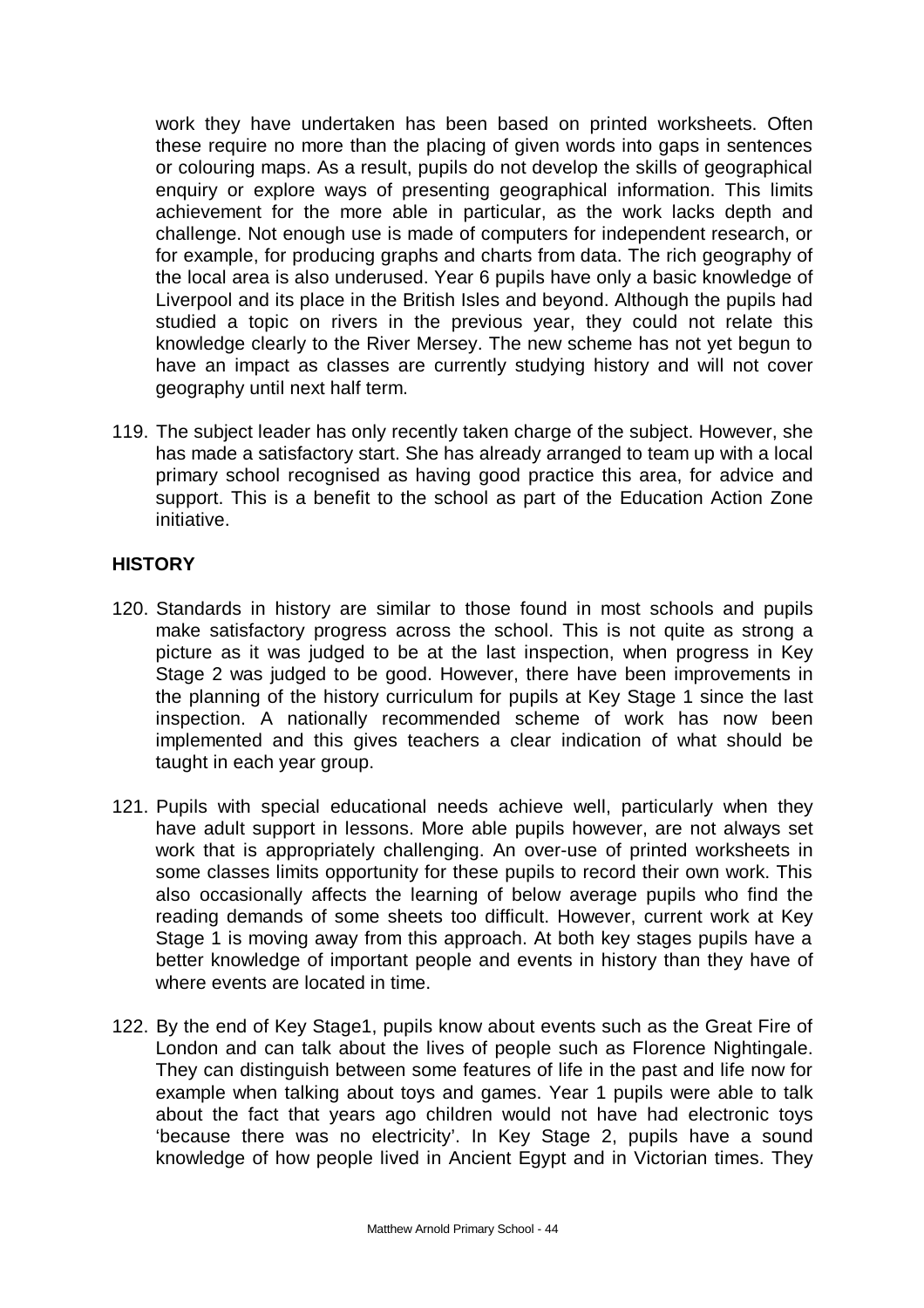can describe how archaeologists discovered Tutenkhamun's tomb and name important inventions and discoveries of the  $19<sup>th</sup>$  century.

- 123. In contrast, however, pupils' understanding of how key historical events relate to each other in time is weak. The oldest pupils in the school are unable to place King Henry V111 in time, in relation to the present day even though they can remember aspects of his life. All but the most able pupils were similarly hazy about when Queen Victoria lived.
- 124. Teaching in history is satisfactory overall. Most teachers plan effectively and teach history with enthusiasm and good knowledge of the subject. In the best lessons, pupils are given opportunities for 'hands on' learning. For example, in Y1, the teacher has started to make a class museum of old toys that the children are able to use. Pupils are fascinated by these and are prompted to ask questions and seek answers, giving depth to their understanding. Where teaching is more ordinary, tasks are mundane, such as writing sentences to explain a picture. This limits children's enthusiasm and independence.
- 125. Visits to places of historical interest such as Speke Hall and Croxteth Park are undertaken and enrich pupils' experiences. During the inspection week, a friend of the school talked to Y1 pupils about his life as a small boy in a Welsh village. This caught the children's imaginations and they were held spellbound by his stories. However, more use could be made of the rich heritage the city of Liverpool offers, as a source for historical learning. Children have opportunities to undertake some independent research using books from the school library and are encouraged to find information for homework. However, opportunities to use the computer for research purposes are very limited.
- 126. The history co-ordinator has only recently taken charge of the subject. However, she has made a satisfactory start. She has sensible ideas about how to develop the role to give guidance to colleagues. However, as yet she has had limited opportunity to determine the key priorities for the subject.

# **INFORMATION AND COMMUNICATION TECHNOLOGY**

- 127. As at the time of the last inspection, standards by the end of each key stage are below what is expected of pupils for their age. Although there has been some progress since then, the subject has not improved as quickly as it should have done and there is still a lot to do to catch up with other schools.
- 128. There are some areas of the subject that show improvement; more staff have the confidence and expertise to teach computer skills and this has raised the quality of teaching in most classes. A scheme of work has been introduced that sets out what each year group is expected to cover. However, these improvements are recent and have not yet led to better achievement for the majority of pupils for several key reasons. Firstly, good practice in teaching is not always spread amongst all staff, so there is still too much inconsistency in teachers' knowledge. Also, the pupils have too little opportunity to practise the skills they have been taught. This is because, despite some improvement in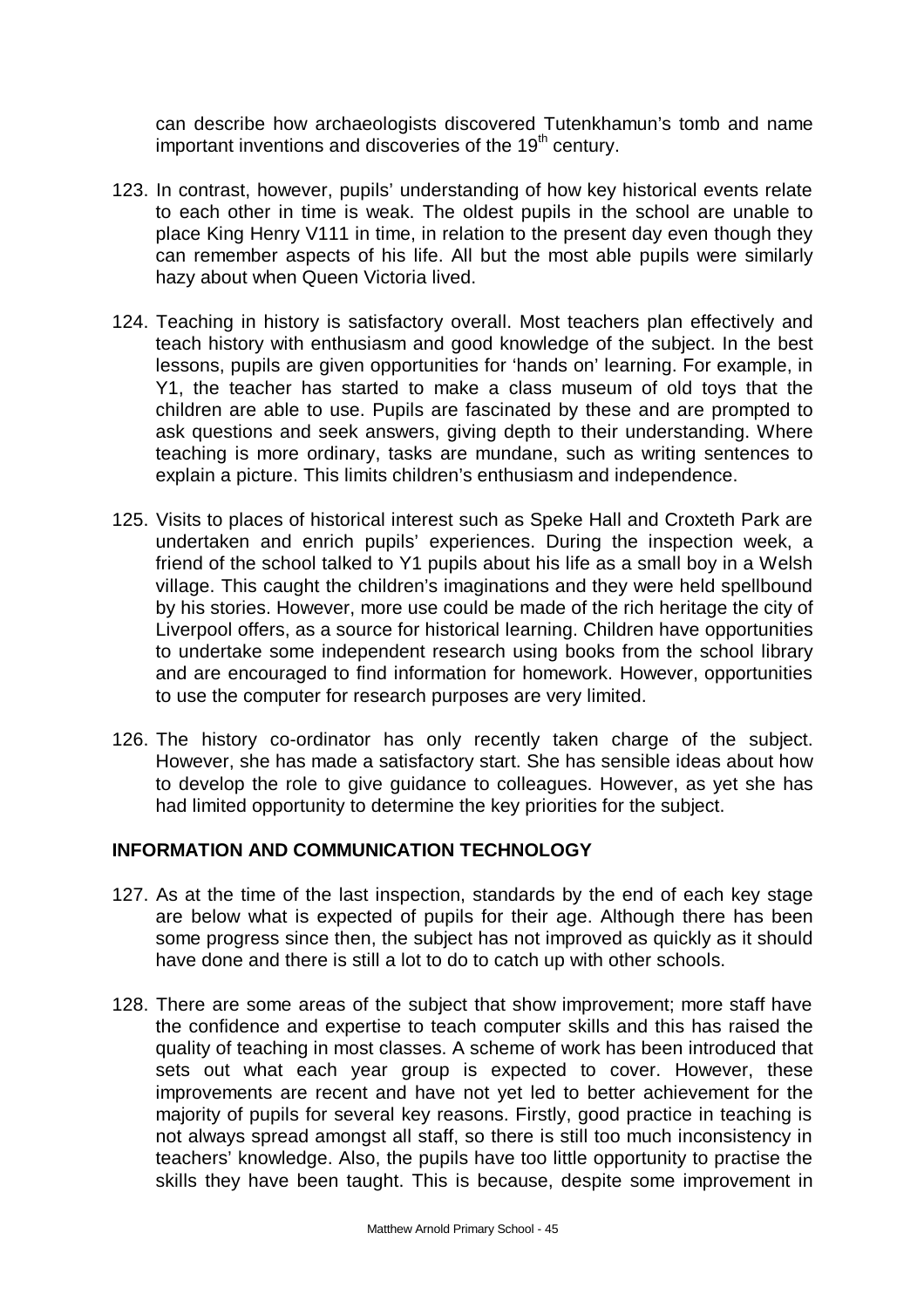the range of hardware and software available, there are still too few computers for children to use regularly in lessons. Opportunities are sometimes missed, also, to make the best use of those that are available. Finally, there is no system in place to check how well pupils are progressing with their skills. This makes it difficult to set work at a level that will challenge them to reach the next stage in their learning.

- 129. In Key Stage 1, pupils are becoming familiar with the basic keyboard functions and use ICT to build reading and mathematics skills through such programs as 'Tizzy's Toybox'. They are motivated to choose such activities when available, because they find them fun to use. In the Year 1 lesson seen, very good teaching engaged all pupils' interest as they were introduced to 'The Apple Game'. The teacher explained cleverly that this simulation activity was like 'playing a game in a pretend land', going on to tell the pupils that computers can 'make models of real worlds'. In Year 4, pupils had their first experience of learning from the newly acquired teaching screen as the teacher-demonstrated techniques such as altering font size, cutting and pasting. Pupils' enthusiasm helped them to make sufficient progress in understanding those word processing skills despite some 'teething troubles' with the new hardware. Activities such as these show that there is the potential to raise standards, but they have so far been too infrequent to enable pupils at both key stages to make satisfactory progress.
- 130. Pupils with special educational needs are well supported by teachers and classroom assistants, and by other pupils, as they work at computers. There is no significant difference in the progress made by other pupil groups, apart from more able, who are poorly provided for in terms of challenge.
- 131. Pupils in Year 6 are building on very limited previous experience by making good use of the nearby high school computer suite. The planned weekly visit is enabling them to make rapid progress from a low base because of good teaching, high quality resources and plentiful adult help. Clear and precise explanations enabled them to move step by step to manipulate text, frames and borders and they acquired good basic desktop publishing skills with some support. However, pupils will need more practise opportunities than the weekly visit can offer if they are to close the gap with what is expected of 11 year olds across the various aspects of ICT. This will require better organisation of the school's own resources.
- 132. There is insufficient use of information and communication technology in supporting pupils' work in other subjects. Year 4 pupils have used data handling software to produce a range of graphs to represent class survey results, but such examples are few and far between.
- 133. The subject leader for ICT has only held the responsibility for three weeks. Previously, there has been a lack of effective leadership in the subject since the last inspection. There has been no systematic monitoring of the quality of teaching and learning, expectations have not been clearly set out, resources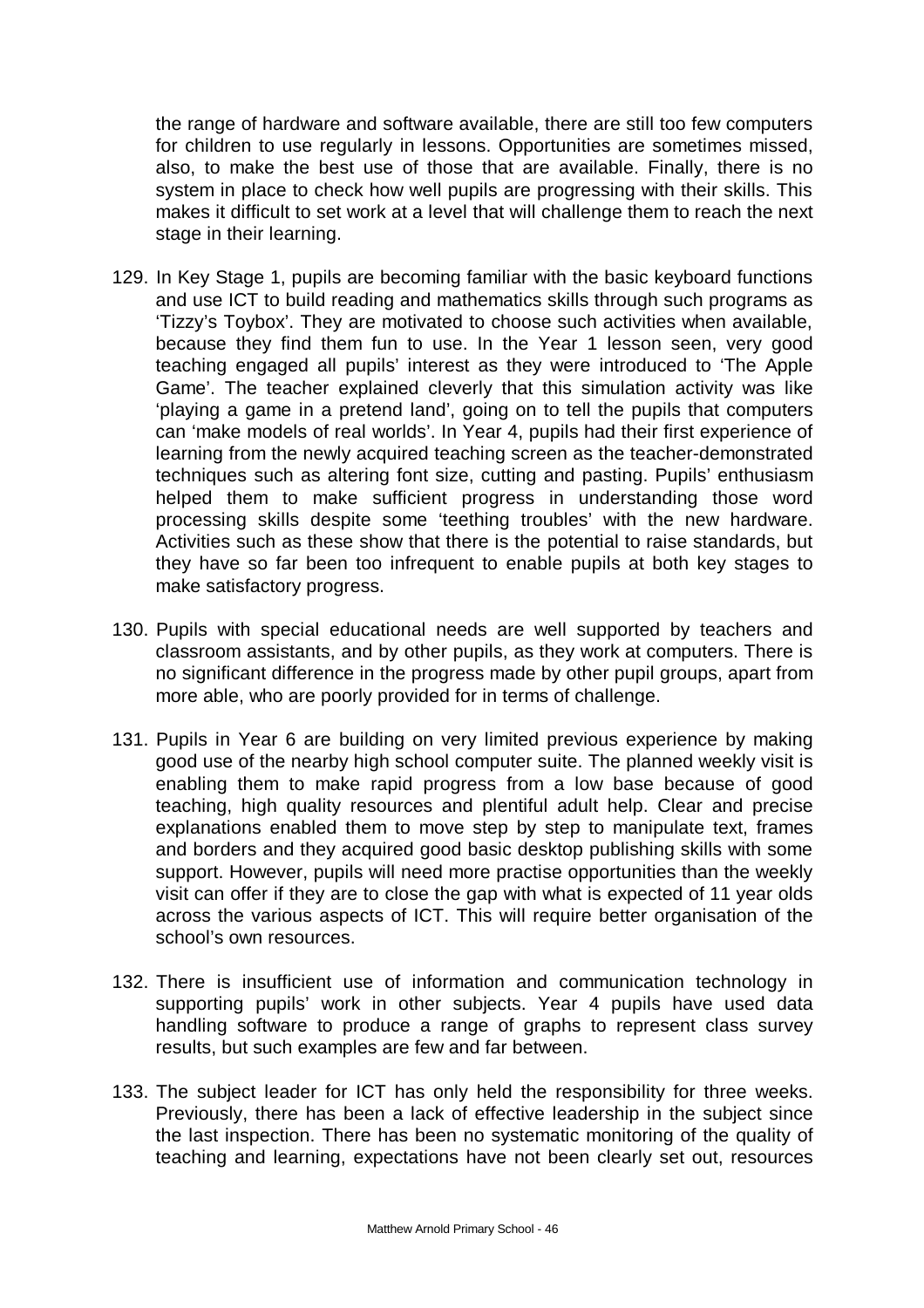have not been organised to best effect and the school still lacks a coherent strategy to raise pupils' standards.

# **MUSIC**

- 134. Standards are typical of that seen in most primary schools in Key Stage 1 but below in Key Stage 2. This is an improvement since the last inspection in Key Stage 1 but remains an area for development in Key Stage 2. Achievement is now satisfactory at Key Stage 1 but unsatisfactory at Key Stage 2.
- 135. At the end of Key Stage 1, improvements are largely due to good teaching. This leads pupils, for example, to reflect and appraise unfamiliar and challenging pieces of music. Pupils express their feelings by relating the music to events in the world and their own personal experiences of sadness and joy. Their spirituality is awakened as they begin to understand the nature and purpose of religious music. This is a direct result of the high expectations teachers have of them and indicates their capacity to absorb and learn through musical experience. They respond well to the strains of Latin lyrics by recognising the prayerfulness of the singing. Pupils with special educational needs respond equally well to such experiences. The high quality teaching of different aspects of music raises their understanding and helps them to understand the way the music works. They can identify repeated phrases and explain the overlap of two contrasting high and low voices. Teaching here encourages pupils to talk about their feelings in response. All pupils are challenged musically, by the teaching of key terms such as 'end stops.' However, achievement is only satisfactory overall because pupils have too few opportunities to compose and perform their own music.
- 136. Achievement for pupils at Key Stage 2 is unsatisfactory, overall, because not enough time is devoted to its teaching in the oldest classes. Also, as at Key Stage 1, there is a lack of opportunity to compose and perform music. Pupils of average ability are, however, sufficiently able to recognise beat and rhythm and demonstrate limited capability in composition by making simple raps. They also recognise and explain the differences in various kinds of music. They understand and attempt to describe musical texture and 'flavours' of music in their own words. However, they are unable to use computers in making music because of a lack of resources. The limited use of instruments for the majority of pupils in both key stages is part of the reason for the unsatisfactory standards in composing and performing music.
- 137. The school uses the services of a music teacher from the Liverpool Education Authority Music Service to provide opportunities for pupils who show a talent or interest in the subject. This experience gives these pupils the chance to explore different instruments and learn simple performing skills. It enriches their experience. The new Learning Mentor uses instruments imaginatively, to encourage and support the quality of pupils' learning for a small group of mainly Key Stage 2 pupils. Pupils explain that they compose simple musical patterns, '… we make our names by beating.' The majority of Key Stage 2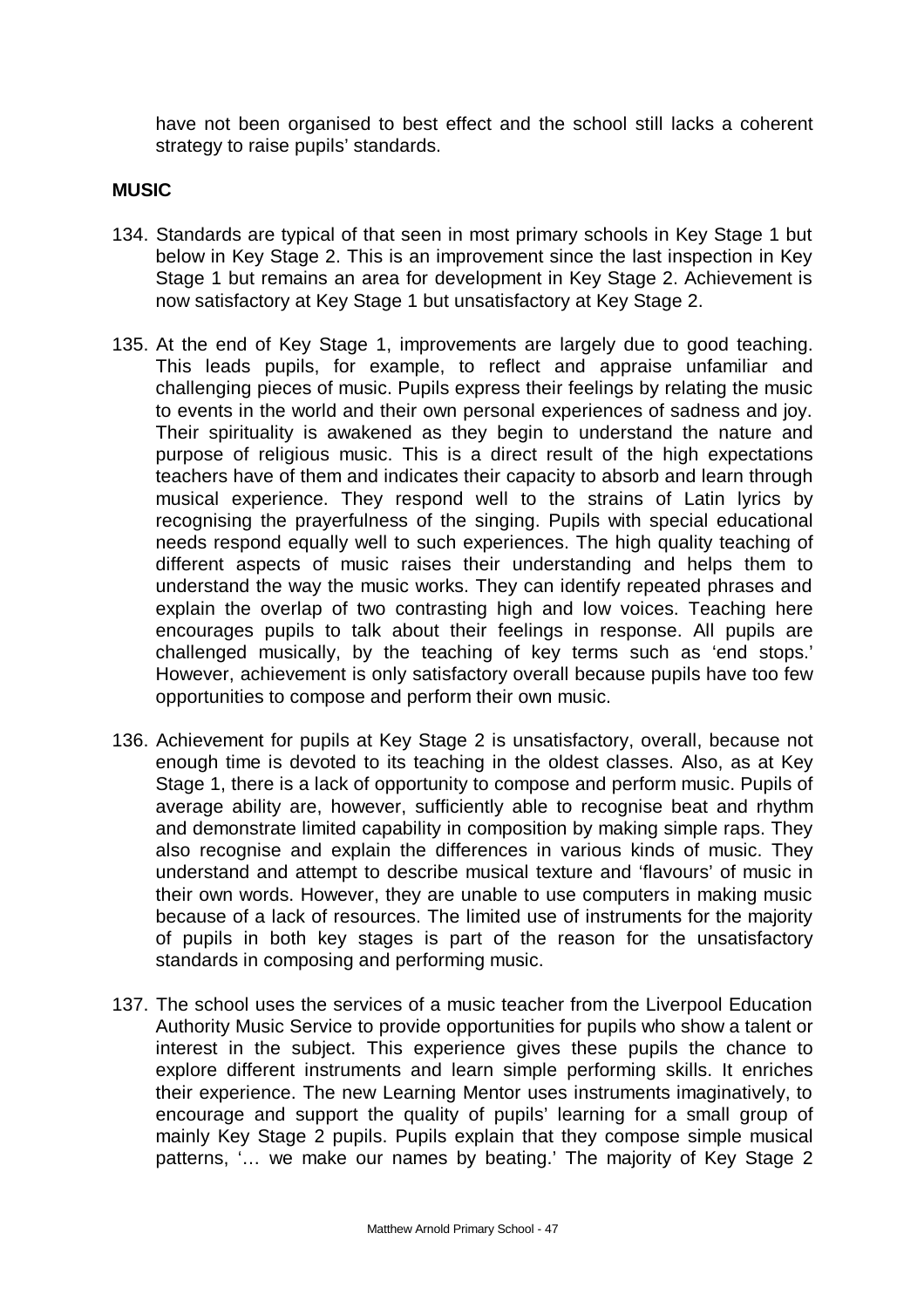pupils, however have had limited experiences, mainly related to singing and rehearsing, with some appreciation of music through dance.

138. The subject leader for music is new to the role, but has made a satisfactory start. A new scheme has been implemented which is starting to give better guidance to teachers. However, this has had little time to impact upon standards, as yet.

# **PHYSICAL EDUCATION**

- 139. Standards at the end of both key stages are typical of those seen in most schools. Achievement is satisfactory. Dance continues to contribute to pupils' appreciation of the performing arts as at the last inspection.
- 140. Pupils in Key Stage 1 build steadily on the firm foundations laid in the Foundation Stage. The best progress is made in dance because it is skilfully taught. In Year 2, pupils are relaxed, confident and animated as they respond to music in dance. They use space well as they move, darting and weaving to avoid each other, as they interpret the music by being sharks. Year 2 pupils are also learning to refine and develop their skills by examining their own performances and those of others. Pupils in Year 6 are given good opportunities to develop their expertise in PE through regular visits to the local high school. This is because they are taught by a specialist PE teacher , in addition to their own class teacher. Pupils are very enthusiastic about these lessons and their motivation is increased as a result. Year 6 pupils have weekly swimming lessons and as a result, most are able to swim 25 metres by the time they leave the school. This represents satisfactory achievement in this area.
- 141. Only one lesson was observed during the inspection. This was in Year 2 and was judged to be satisfactory. A good feature of this lesson was the way in which the teacher managed the pupils, enabling them to learn steadily. The teacher also used language well to increase pupils' understanding of movement words such as, 'weaving in and out, gliding and tilting'. Discussions with pupils in the Year 6 class show that teachers generally encourage awareness of the links between exercise and good health. Most pupils are aware, as a result, of the need to warm up their bodies before exercise and can explain how the heart rate changes according to how energetically they have worked.
- 142. As yet, the new co-ordinator has had insufficient time to develop the subject. However a sound start has been made. A new policy is now in place and a nationally recommended scheme has been introduced to guide teaching. The new playground and school hall are well designed to promote physical education. The extensive space available and good quality resources are an excellent improvement on the previous provision.

#### **RELIGIOUS EDUCATION**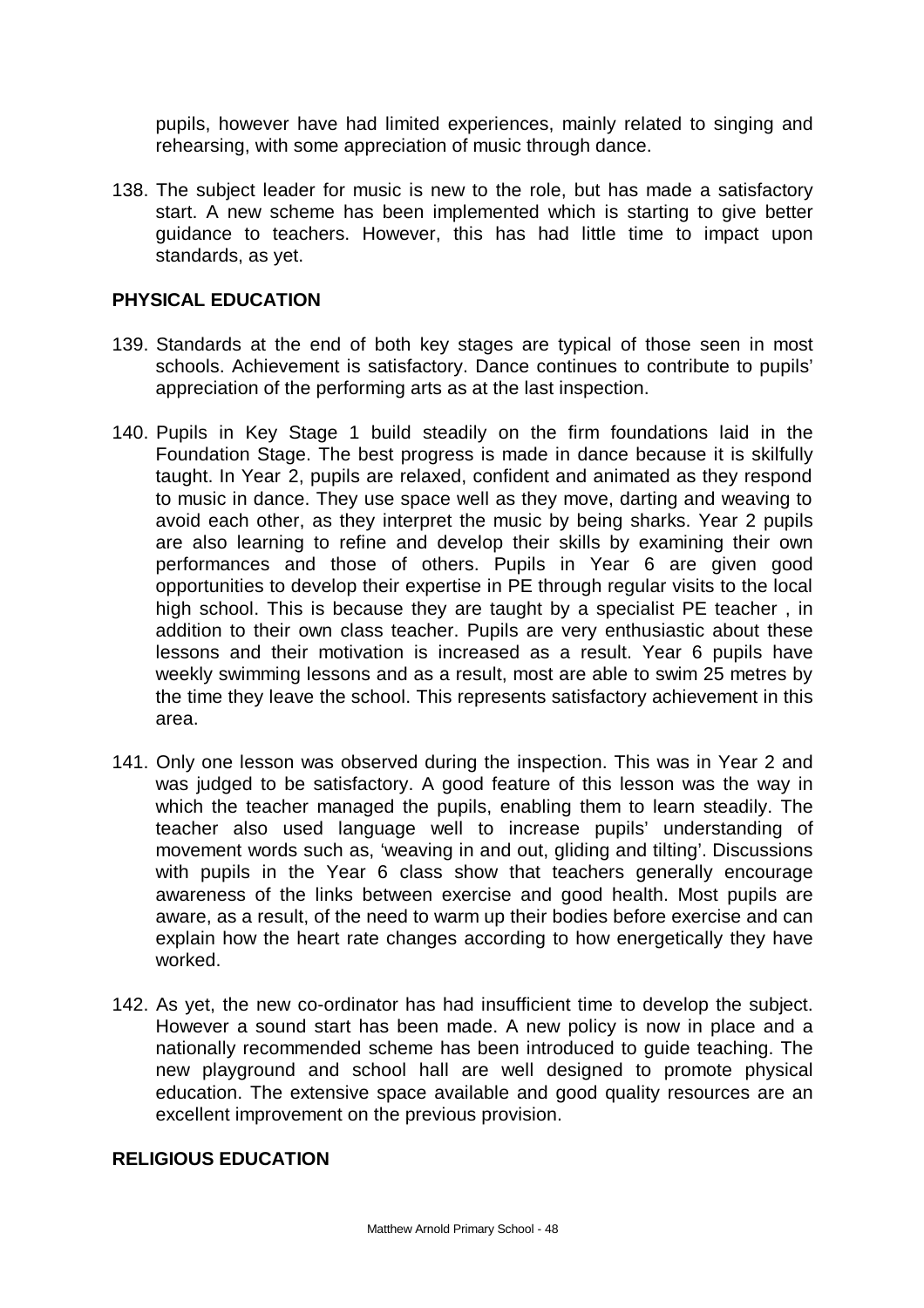- 143. Standards have fallen since the previous inspection and are now below what is set out in the locally agreed syllabus at ages 7 and 11. Standards are not high enough mainly because the children have not been taught some of the required content in the syllabus. Also, much of the past work pupils have been given has been neither challenging nor interesting. For example, most of the work in the exercise books of last year's older junior children consists of all pupils copying the same passages of writing and colouring pictures with felt tip pens. In another class, a series of worksheets offered little challenge at the right level. More variety was evident in Year 3, both in the tasks children were given to do and in the curriculum covered. Elsewhere, an emphasis on the study of Christianity is evident but there is little evidence of the exploration of the other religions that pupils should learn about.
- 144. Pupils' achievement is unsatisfactory. A group of the present Year 5 pupils, for example, have a low level of knowledge, though they were eager to share their thoughts. They struggled to recall that Muslims worship in mosques or to recount any of the rituals of the Jewish Sabbath. They were confused between feasting and fasting. They have found the subject boring. The pupils' rate of learning is not fast enough and as a result, Year 6 pupils do not have the knowledge and understanding they should. For example, they show only a vague knowledge of facts about Christianity and the Bible, though their understanding of the messages in it is better. Whilst pupils with special needs are often given good support by class teachers, higher achieving pupils are not challenged enough because their work is not made harder. Pupils have very limited opportunities to use ICT, for example for their own research.
- 145. Though the teaching seen during the inspection was of mixed quality, there are signs that recent changes are for the better, and teaching and learning are becoming more interesting. Most was good, but there was one unsatisfactory lesson. This was mainly because the teacher did not make the explanation about the 'Ten Commandments' at the start of the lesson simple enough and the task which pupils were then asked to do was too difficult. Consequently the children did not understand the content well enough. However, in other lessons, interesting and well pitched introductions brought just reward. In a Year 2 lesson, the teacher re-enacted typical Shabbat practices in a Jewish family, using candles, pretend wine and bread. Pupils participated keenly and their later writing showed they had learned from it. Pupils in Year 4 were fascinated by the story of Mother Theresa, with skilled questioning by the teacher challenging pupils to express their views in full sentences. In Year 6, good explanations and the use of a quiz helped pupils to reflect on the messages for their lives in the story of David and Goliath. One Year 6 pupil commented that he had never thought religious education 'could be so interesting!'
- 146. There has been no improvement in religious education since the previous inspection as it has not been a priority. For example, weaknesses in assessing pupils' work and checking pupils' progress are still evident. The inconsistencies in practice between classes noted at the time have continued. This is because teaching and learning have not been monitored by the